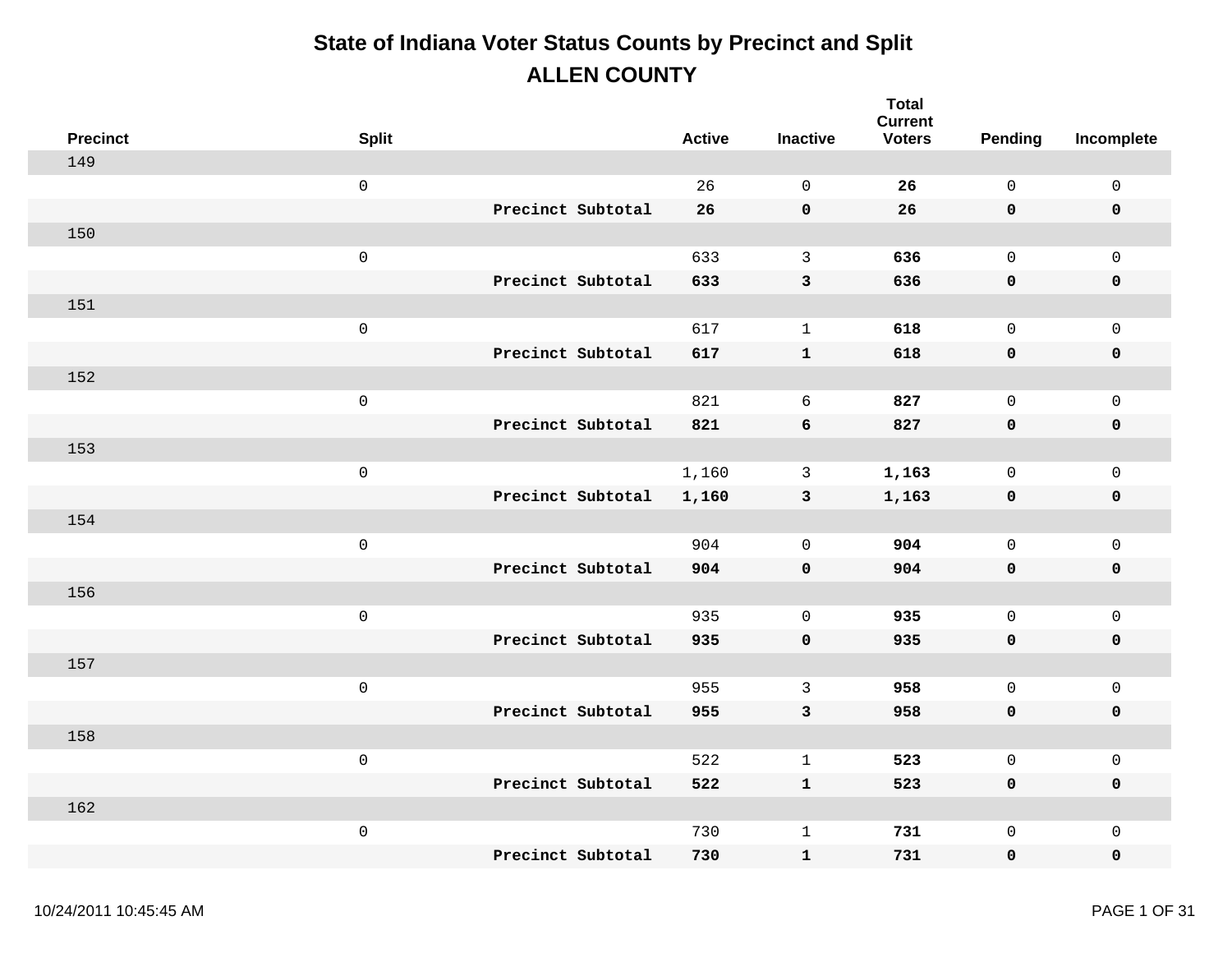| <b>Precinct</b> | <b>Split</b>        |                   | <b>Active</b>   | <b>Inactive</b> | <b>Total</b><br><b>Current</b><br><b>Voters</b> | <b>Pending</b> | Incomplete          |
|-----------------|---------------------|-------------------|-----------------|-----------------|-------------------------------------------------|----------------|---------------------|
| 163             |                     |                   |                 |                 |                                                 |                |                     |
|                 | $\mathsf 0$         |                   | 1,155           | $\mathsf{O}$    | 1,155                                           | $\mathbf 0$    | $\mathsf{O}\xspace$ |
|                 |                     | Precinct Subtotal | 1,155           | $\mathbf 0$     | 1,155                                           | $\mathbf 0$    | $\mathbf 0$         |
| 164             |                     |                   |                 |                 |                                                 |                |                     |
|                 | $\mathsf 0$         |                   | 237             | $\mathbf{1}$    | 238                                             | $\mathbf{0}$   | $\mathsf{O}$        |
|                 |                     | Precinct Subtotal | 237             | ${\bf 1}$       | 238                                             | $\mathbf 0$    | 0                   |
| 165             |                     |                   |                 |                 |                                                 |                |                     |
|                 | $\mathsf 0$         |                   | $7\overline{ }$ | $\mathbf 0$     | $\overline{7}$                                  | $\mathbf 0$    | $\mathsf{O}\xspace$ |
|                 |                     | Precinct Subtotal | 7               | $\mathbf 0$     | $7\phantom{.}$                                  | $\mathbf 0$    | $\mathbf 0$         |
| 166             |                     |                   |                 |                 |                                                 |                |                     |
|                 | $\mathsf{O}\xspace$ |                   | 1,196           | $\overline{2}$  | 1,198                                           | $\mathsf{O}$   | $\mathsf{O}$        |
|                 |                     | Precinct Subtotal | 1,196           | $\mathbf{2}$    | 1,198                                           | 0              | 0                   |
| 168             |                     |                   |                 |                 |                                                 |                |                     |
|                 | $\mathsf 0$         |                   | 1,106           | $\mathsf{O}$    | 1,106                                           | $\mathsf{O}$   | $\mathsf{O}\xspace$ |
|                 |                     | Precinct Subtotal | 1,106           | $\mathbf 0$     | 1,106                                           | 0              | 0                   |
| 169             |                     |                   |                 |                 |                                                 |                |                     |
|                 | $\mathsf{O}\xspace$ |                   | 967             | 2               | 969                                             | $\mathsf{O}$   | $\mathsf{O}\xspace$ |
|                 |                     | Precinct Subtotal | 967             | $\overline{a}$  | 969                                             | 0              | 0                   |
| 170             |                     |                   |                 |                 |                                                 |                |                     |
|                 | $\mathsf 0$         |                   | 1,013           | 2               | 1,015                                           | $\mathsf{O}$   | $\mathsf{O}$        |
|                 |                     | Precinct Subtotal | 1,013           | $\mathbf{2}$    | 1,015                                           | 0              | 0                   |
| 171             |                     |                   |                 |                 |                                                 |                |                     |
|                 | $\mathsf 0$         |                   | 776             | $\mathbf{1}$    | 777                                             | $\mathbf{0}$   | $\mathsf{O}\xspace$ |
|                 |                     | Precinct Subtotal | 776             | ${\bf 1}$       | 777                                             | 0              | 0                   |
| 172             |                     |                   |                 |                 |                                                 |                |                     |
|                 | $\mathsf 0$         |                   | 1,071           | $\mathbf{1}$    | 1,072                                           | $\mathbf 0$    | $\mathsf{O}$        |
|                 |                     | Precinct Subtotal | 1,071           | $\mathbf{1}$    | 1,072                                           | 0              | 0                   |
| 174             |                     |                   |                 |                 |                                                 |                |                     |
|                 | $\mathsf 0$         | Precinct Subtotal | 526             | $\sqrt{2}$      | 528                                             | $\mathsf{O}$   | $\mathsf{O}$        |
|                 |                     |                   | 526             | $\mathbf{2}$    | 528                                             | 0              | 0                   |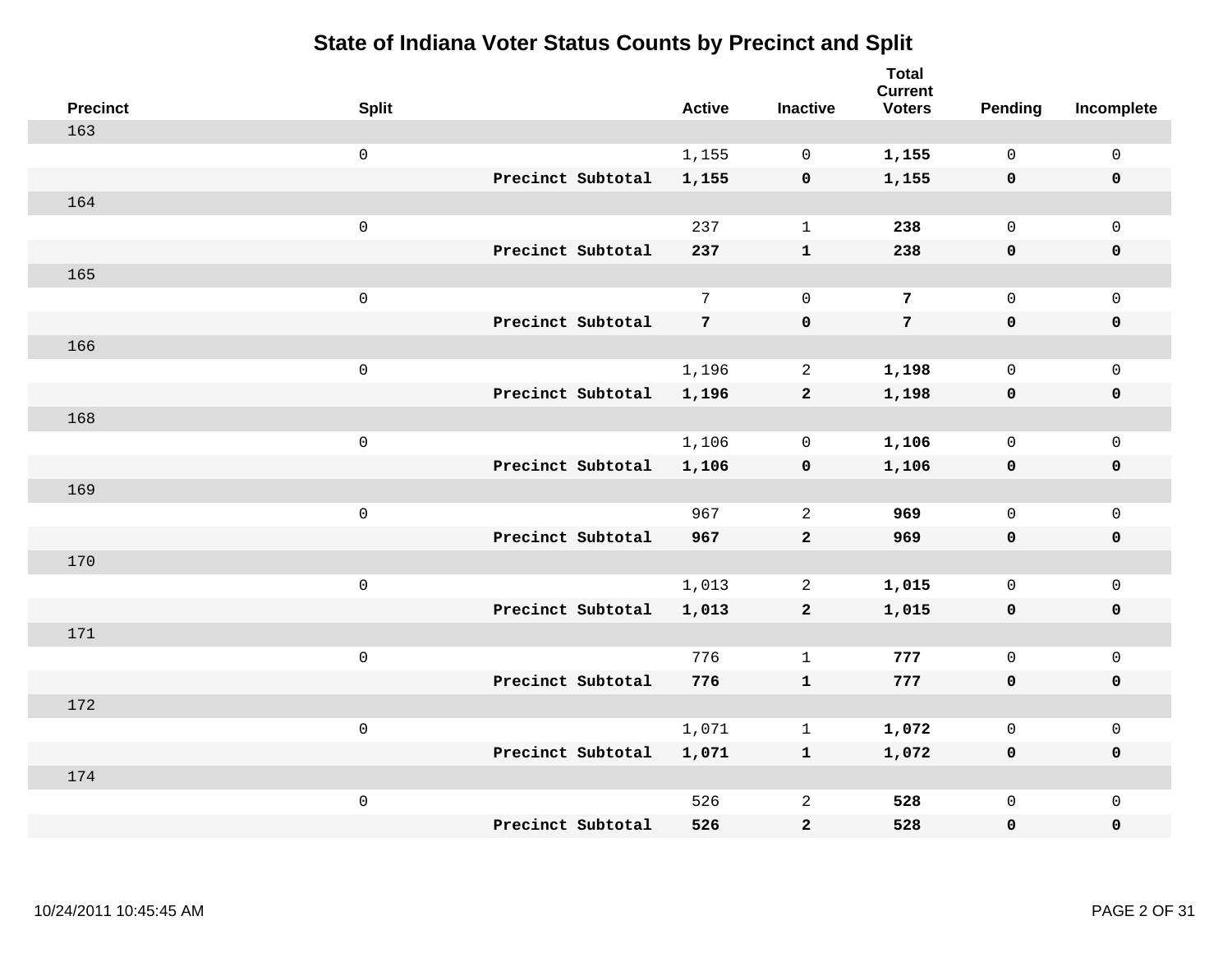| <b>Precinct</b> | <b>Split</b>        |                   | <b>Active</b> | <b>Inactive</b> | <b>Total</b><br><b>Current</b><br><b>Voters</b> | <b>Pending</b> | Incomplete          |
|-----------------|---------------------|-------------------|---------------|-----------------|-------------------------------------------------|----------------|---------------------|
| 175             |                     |                   |               |                 |                                                 |                |                     |
|                 | $\mathsf 0$         |                   | 1,266         | $\mathbf{1}$    | 1,267                                           | $\mathsf{O}$   | $\mathsf 0$         |
|                 |                     | Precinct Subtotal | 1,266         | $\mathbf{1}$    | 1,267                                           | $\mathbf 0$    | $\mathbf 0$         |
| 176             |                     |                   |               |                 |                                                 |                |                     |
|                 | $\mathsf{O}$        |                   | 888           | $\mathbf 0$     | 888                                             | $\mathbf{0}$   | $\mathsf{O}$        |
|                 |                     | Precinct Subtotal | 888           | $\pmb{0}$       | 888                                             | $\mathbf 0$    | 0                   |
| 177             |                     |                   |               |                 |                                                 |                |                     |
|                 | $\mathsf 0$         |                   | 766           | 2               | 768                                             | $\mathbf 0$    | $\mathsf{O}\xspace$ |
|                 |                     | Precinct Subtotal | 766           | $\mathbf{2}$    | 768                                             | $\mathbf 0$    | $\pmb{0}$           |
| 178             |                     |                   |               |                 |                                                 |                |                     |
|                 | $\mathsf{O}\xspace$ |                   | 1,069         | 0               | 1,069                                           | $\mathbf 0$    | $\mathsf{O}$        |
|                 |                     | Precinct Subtotal | 1,069         | $\mathbf 0$     | 1,069                                           | $\mathbf 0$    | 0                   |
| 179             |                     |                   |               |                 |                                                 |                |                     |
|                 | $\mathbf 0$         |                   | 935           | $\mathbf 0$     | 935                                             | $\mathbf 0$    | $\mathsf{O}\xspace$ |
|                 |                     | Precinct Subtotal | 935           | $\mathbf 0$     | 935                                             | $\mathbf 0$    | 0                   |
| 180             |                     |                   |               |                 |                                                 |                |                     |
|                 | $\mathsf{O}\xspace$ |                   | 935           | $\mathbf 0$     | 935                                             | $\mathsf{O}$   | $\mathsf{O}\xspace$ |
|                 |                     | Precinct Subtotal | 935           | $\mathbf 0$     | 935                                             | 0              | 0                   |
| 181             |                     |                   |               |                 |                                                 |                |                     |
|                 | $\mathbf 0$         |                   | 733           | $\mathbf 0$     | 733                                             | $\mathbf 0$    | $\mathsf{O}$        |
|                 |                     | Precinct Subtotal | 733           | $\mathbf 0$     | 733                                             | 0              | 0                   |
| 183             |                     |                   |               |                 |                                                 |                |                     |
|                 | $\mathbf 0$         |                   | 903           | $\mathbf 0$     | 903                                             | $\mathsf{O}$   | $\mathsf{O}\xspace$ |
|                 |                     | Precinct Subtotal | 903           | $\pmb{0}$       | 903                                             | $\mathbf 0$    | 0                   |
| 184             |                     |                   |               |                 |                                                 |                |                     |
|                 | $\mathbf 0$         |                   | 797           | $\mathbf 0$     | 797                                             | $\mathbf 0$    | $\mathsf{O}$        |
|                 |                     | Precinct Subtotal | 797           | $\mathbf 0$     | 797                                             | 0              | 0                   |
| 185             |                     |                   |               |                 |                                                 |                |                     |
|                 | $\mathbf 0$         |                   | 1,059         | $\mathbb O$     | 1,059                                           | $\mathsf{O}$   | $\mathsf{O}$        |
|                 |                     | Precinct Subtotal | 1,059         | $\pmb{0}$       | 1,059                                           | 0              | 0                   |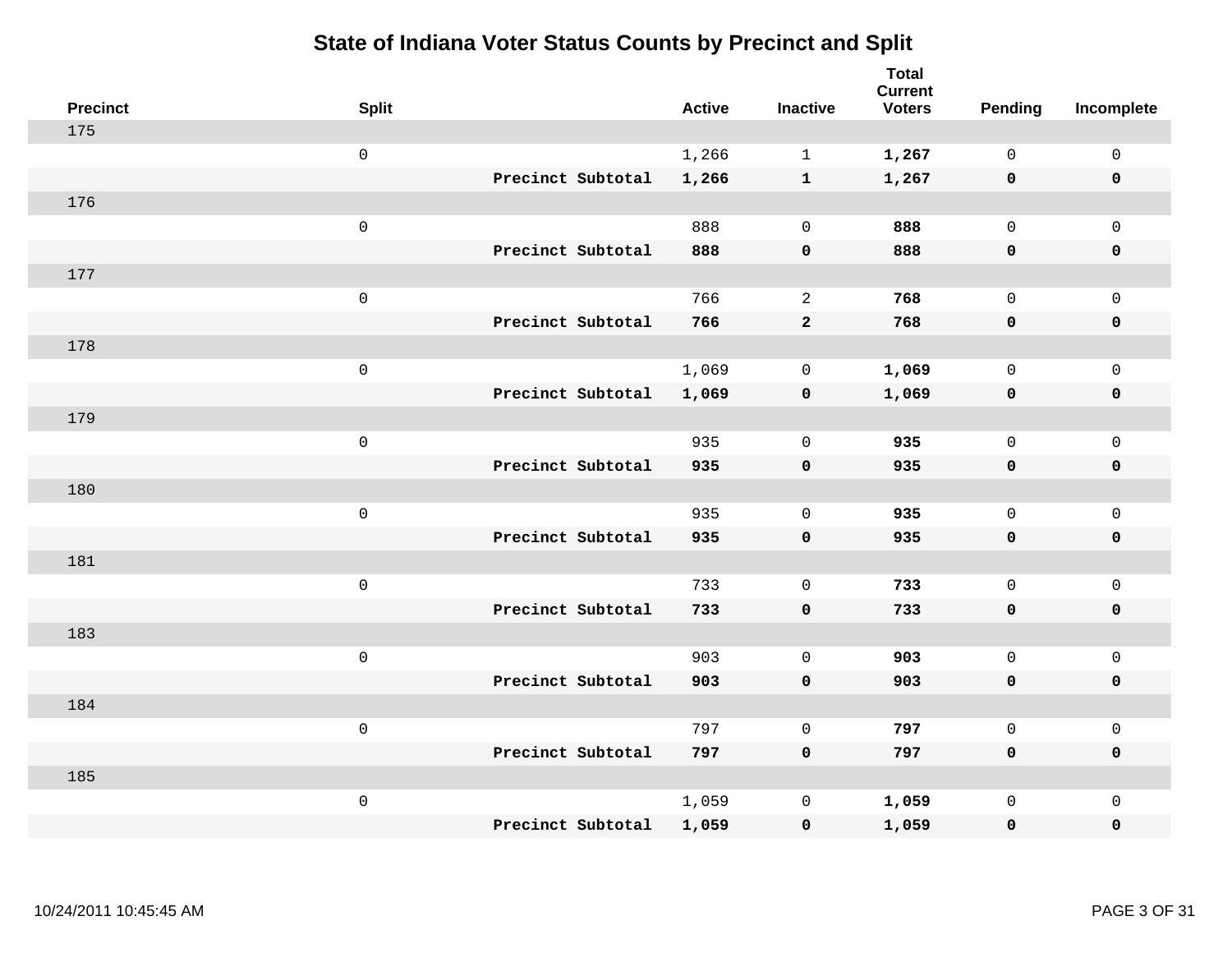| <b>Precinct</b> | <b>Split</b>        |                   | <b>Active</b> | <b>Inactive</b> | <b>Total</b><br><b>Current</b><br><b>Voters</b> | Pending      | Incomplete  |
|-----------------|---------------------|-------------------|---------------|-----------------|-------------------------------------------------|--------------|-------------|
| 186             |                     |                   |               |                 |                                                 |              |             |
|                 | $\mathsf{O}\xspace$ |                   | 1,322         | $\mathbf{1}$    | 1,323                                           | $\mathsf{O}$ | $\mathsf 0$ |
|                 |                     | Precinct Subtotal | 1,322         | $\mathbf{1}$    | 1,323                                           | $\mathbf 0$  | $\mathbf 0$ |
| 187             |                     |                   |               |                 |                                                 |              |             |
|                 | $\mathsf 0$         |                   | 824           | 2               | 826                                             | $\mathbf 0$  | $\mathbf 0$ |
|                 |                     | Precinct Subtotal | 824           | $\mathbf{2}$    | 826                                             | $\mathbf 0$  | $\mathbf 0$ |
| 188             |                     |                   |               |                 |                                                 |              |             |
|                 | $\mathsf 0$         |                   | 1,009         | $\mathbf{1}$    | 1,010                                           | $\mathbf 0$  | $\mathsf 0$ |
|                 |                     | Precinct Subtotal | 1,009         | $\mathbf{1}$    | 1,010                                           | $\mathbf 0$  | $\mathbf 0$ |
| 189             |                     |                   |               |                 |                                                 |              |             |
|                 | $\mathsf 0$         |                   | 1,107         | 0               | 1,107                                           | $\mathsf{O}$ | $\mathbf 0$ |
|                 |                     | Precinct Subtotal | 1,107         | $\pmb{0}$       | 1,107                                           | $\mathbf 0$  | $\mathbf 0$ |
| 190             |                     |                   |               |                 |                                                 |              |             |
|                 | $\mathsf 0$         |                   | 1,351         | $\mathbf 0$     | 1,351                                           | $\mathbf 0$  | $\mathsf 0$ |
|                 |                     | Precinct Subtotal | 1,351         | $\mathbf 0$     | 1,351                                           | 0            | $\mathbf 0$ |
| 192             |                     |                   |               |                 |                                                 |              |             |
|                 | $\mathsf 0$         |                   | 911           | $\mathbf 0$     | 911                                             | $\mathbf 0$  | $\mathsf 0$ |
|                 |                     | Precinct Subtotal | 911           | $\mathbf 0$     | 911                                             | $\mathbf 0$  | $\mathbf 0$ |
| 193             |                     |                   |               |                 |                                                 |              |             |
|                 | $\mathbf 0$         |                   | 102           | $\mathbf 0$     | 102                                             | $\mathsf{O}$ | $\mathbf 0$ |
|                 |                     | Precinct Subtotal | 102           | $\mathbf 0$     | 102                                             | 0            | 0           |
| 194             |                     |                   |               |                 |                                                 |              |             |
|                 | $\mathsf 0$         |                   | 1,201         | $\mathbf{1}$    | 1,202                                           | $\mathsf{O}$ | $\mathbf 0$ |
|                 |                     | Precinct Subtotal | 1,201         | $\mathbf{1}$    | 1,202                                           | $\mathbf 0$  | $\pmb{0}$   |
| 195             |                     |                   |               |                 |                                                 |              |             |
|                 | $\mathbf 0$         |                   | 1,167         | 0               | 1,167                                           | $\mathbf 0$  | $\mathbf 0$ |
|                 |                     | Precinct Subtotal | 1,167         | $\mathbf 0$     | 1,167                                           | 0            | $\mathbf 0$ |
| 196             |                     |                   |               |                 |                                                 |              |             |
|                 | $\mathsf 0$         |                   | 10            | $\mathbb O$     | 10                                              | $\mathsf{O}$ | $\mathbf 0$ |
|                 |                     | Precinct Subtotal | 10            | $\pmb{0}$       | 10                                              | 0            | 0           |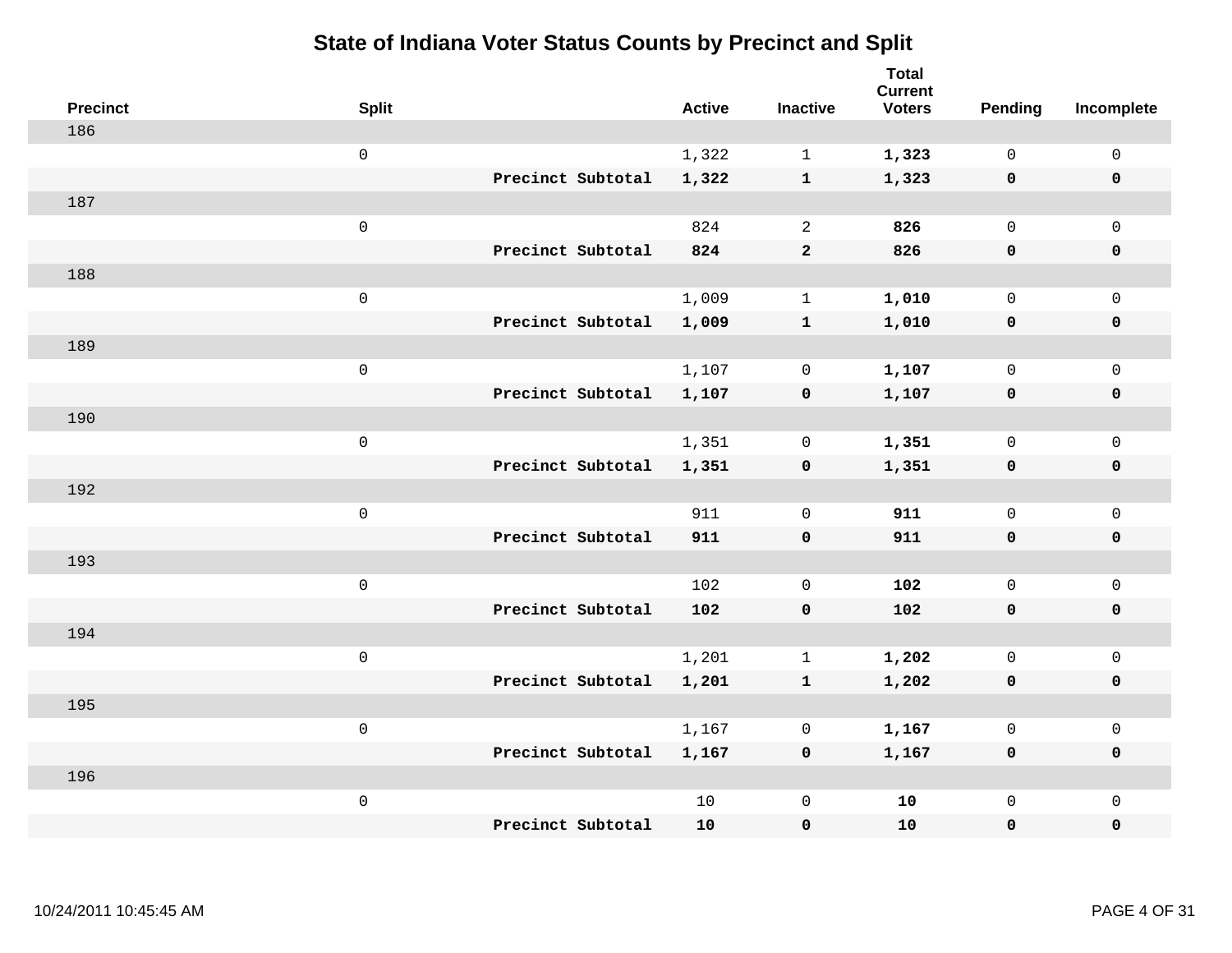| <b>Precinct</b> | <b>Split</b>        |                   | <b>Active</b> | <b>Inactive</b>         | <b>Total</b><br><b>Current</b><br><b>Voters</b> | Pending      | Incomplete          |
|-----------------|---------------------|-------------------|---------------|-------------------------|-------------------------------------------------|--------------|---------------------|
| 203             |                     |                   |               |                         |                                                 |              |                     |
|                 | $\mathsf 0$         |                   | 983           | $\Omega$                | 983                                             | $\mathbf 0$  | $\mathsf 0$         |
|                 |                     | Precinct Subtotal | 983           | $\mathbf 0$             | 983                                             | $\mathbf 0$  | $\mathbf 0$         |
| 204             |                     |                   |               |                         |                                                 |              |                     |
|                 | $\mathsf 0$         |                   | 1,069         | $\mathbf 0$             | 1,069                                           | $\mathsf{O}$ | $\mathsf{O}$        |
|                 |                     | Precinct Subtotal | 1,069         | $\pmb{0}$               | 1,069                                           | 0            | 0                   |
| 205             |                     |                   |               |                         |                                                 |              |                     |
|                 | $\mathsf 0$         |                   | 728           | 2                       | 730                                             | $\mathbf{0}$ | $\mathsf{O}$        |
|                 |                     | Precinct Subtotal | 728           | $\mathbf{2}$            | 730                                             | $\mathbf 0$  | $\pmb{0}$           |
| 207             |                     |                   |               |                         |                                                 |              |                     |
|                 | $\mathsf 0$         |                   | 1,268         | $\mathbf{3}$            | 1,271                                           | $\mathbf{0}$ | $\mathsf{O}\xspace$ |
|                 |                     | Precinct Subtotal | 1,268         | $\mathbf{3}$            | 1,271                                           | $\mathbf 0$  | $\pmb{0}$           |
| 209             |                     |                   |               |                         |                                                 |              |                     |
|                 | $\mathsf 0$         |                   | 566           | 2                       | 568                                             | $\mathbf{0}$ | $\mathsf 0$         |
|                 |                     | Precinct Subtotal | 566           | $\mathbf{2}$            | 568                                             | 0            | $\mathbf 0$         |
| 210             |                     |                   |               |                         |                                                 |              |                     |
|                 | $\,0\,$             |                   | 924           | $\mathbf 0$             | 924                                             | $\mathbf 0$  | $\mathsf{O}\xspace$ |
|                 |                     | Precinct Subtotal | 924           | $\mathbf 0$             | 924                                             | $\mathbf 0$  | 0                   |
| 211             |                     |                   |               |                         |                                                 |              |                     |
|                 | $\mathbf 0$         |                   | 1,256         | $\mathbf 1$             | 1,257                                           | $\mathbf 0$  | $\mathsf{O}\xspace$ |
|                 |                     | Precinct Subtotal | 1,256         | $\mathbf{1}$            | 1,257                                           | 0            | 0                   |
| 213             |                     |                   |               |                         |                                                 |              |                     |
|                 | $\mathsf{O}\xspace$ |                   | 1,342         | $7\phantom{.0}$         | 1,349                                           | $\mathbf 0$  | $\mathsf{O}\xspace$ |
|                 |                     | Precinct Subtotal | 1,342         | $7\phantom{.0}$         | 1,349                                           | $\mathbf 0$  | 0                   |
| 214             |                     |                   |               |                         |                                                 |              |                     |
|                 | $\mathsf 0$         |                   | 540           | 4                       | 544                                             | $\mathbf 0$  | $\mathsf 0$         |
|                 |                     | Precinct Subtotal | 540           | $\overline{\mathbf{4}}$ | 544                                             | 0            | 0                   |
| 217             |                     |                   |               |                         |                                                 |              |                     |
|                 | $\mathbf 0$         |                   | 1,230         | $\mathbf 1$             | 1,231                                           | $\mathsf{O}$ | $\mathsf{O}$        |
|                 |                     | Precinct Subtotal | 1,230         | ${\bf 1}$               | 1,231                                           | 0            | 0                   |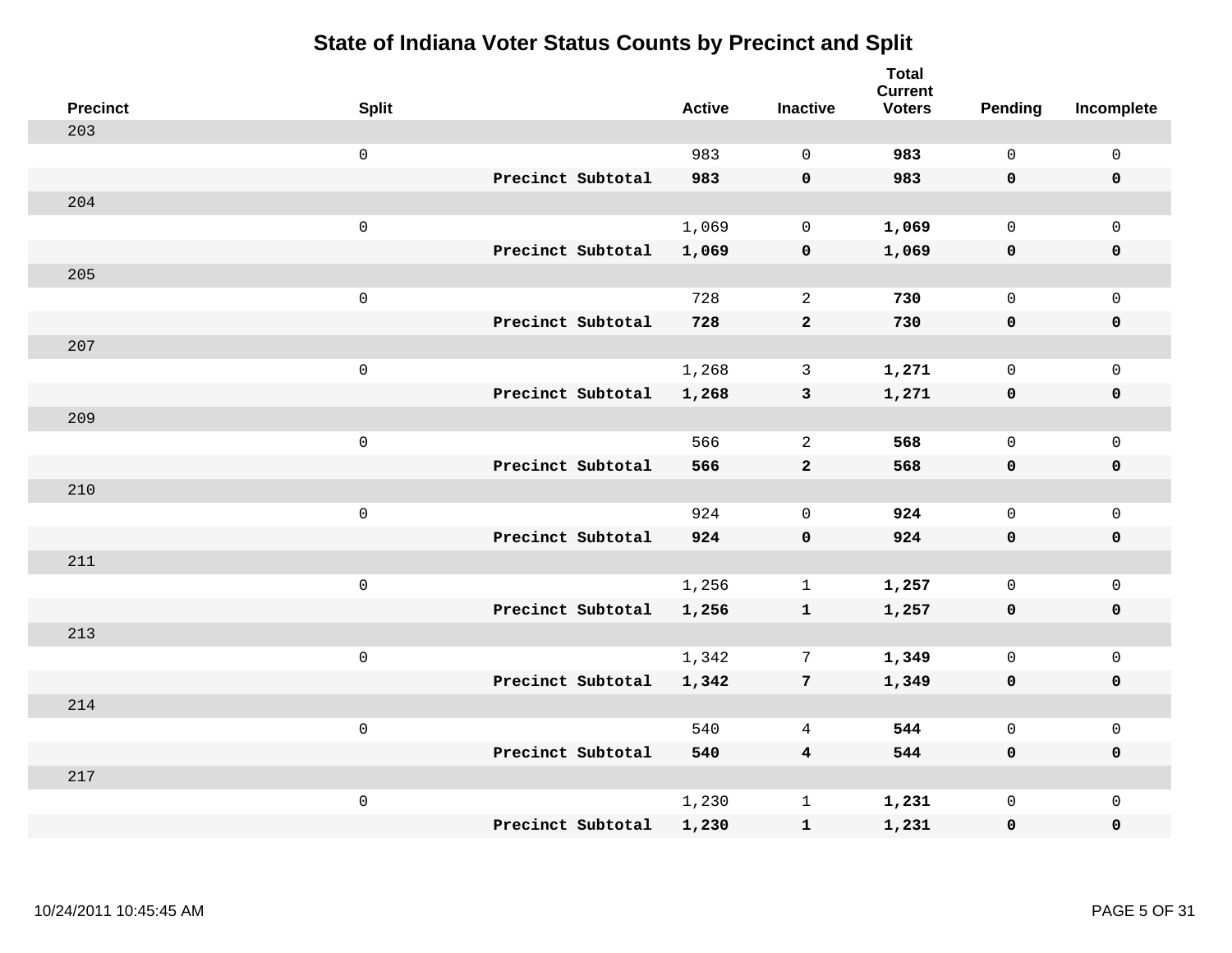| <b>Precinct</b> | <b>Split</b>        |                   | <b>Active</b> | <b>Inactive</b> | <b>Total</b><br><b>Current</b><br><b>Voters</b> | <b>Pending</b> | Incomplete          |
|-----------------|---------------------|-------------------|---------------|-----------------|-------------------------------------------------|----------------|---------------------|
| 218             |                     |                   |               |                 |                                                 |                |                     |
|                 | $\mathsf 0$         |                   | 966           | $\mathbf{1}$    | 967                                             | $\mathbf 0$    | $\mathsf 0$         |
|                 |                     | Precinct Subtotal | 966           | $\mathbf{1}$    | 967                                             | $\mathbf 0$    | $\mathbf 0$         |
| 255             |                     |                   |               |                 |                                                 |                |                     |
|                 | $\mathsf 0$         |                   | 994           | $\mathbf{1}$    | 995                                             | $\mathbf{0}$   | $\mathsf{O}$        |
|                 |                     | Precinct Subtotal | 994           | ${\bf 1}$       | 995                                             | $\mathbf 0$    | 0                   |
| 256             |                     |                   |               |                 |                                                 |                |                     |
|                 | $\mathsf{O}\xspace$ |                   | 996           | $\mathbf 0$     | 996                                             | $\mathbf{0}$   | $\mathsf{O}\xspace$ |
|                 |                     | Precinct Subtotal | 996           | $\mathbf 0$     | 996                                             | 0              | $\pmb{0}$           |
| 257             |                     |                   |               |                 |                                                 |                |                     |
|                 | $\mathsf{O}\xspace$ |                   | 827           | 4               | 831                                             | $\mathbf 0$    | $\mathsf{O}$        |
|                 |                     | Precinct Subtotal | 827           | $\overline{4}$  | 831                                             | 0              | 0                   |
| 258             |                     |                   |               |                 |                                                 |                |                     |
|                 | $\mathbf 0$         |                   | 718           | 2               | 720                                             | $\mathbf 0$    | $\mathsf{O}\xspace$ |
|                 |                     | Precinct Subtotal | 718           | $\mathbf{2}$    | 720                                             | 0              | 0                   |
| 259             |                     |                   |               |                 |                                                 |                |                     |
|                 | $\mathsf{O}\xspace$ |                   | 655           | $\mathbf 0$     | 655                                             | $\mathbf 0$    | $\mathsf{O}\xspace$ |
|                 |                     | Precinct Subtotal | 655           | $\mathbf 0$     | 655                                             | 0              | 0                   |
| 260             |                     |                   |               |                 |                                                 |                |                     |
|                 | $\mathbf 0$         |                   | 1,037         | 5               | 1,042                                           | $\mathbf 0$    | $\mathsf{O}$        |
|                 |                     | Precinct Subtotal | 1,037         | 5               | 1,042                                           | 0              | 0                   |
| 261             |                     |                   |               |                 |                                                 |                |                     |
|                 | $\mathbf 0$         |                   | 850           | $\mathbf{1}$    | 851                                             | $\mathsf{O}$   | $\mathsf{O}\xspace$ |
|                 |                     | Precinct Subtotal | 850           | ${\bf 1}$       | 851                                             | 0              | 0                   |
| 263             |                     |                   |               |                 |                                                 |                |                     |
|                 | $\mathbf 0$         |                   | 488           | $\mathbf 0$     | 488                                             | $\mathbf 0$    | $\mathsf{O}$        |
|                 |                     | Precinct Subtotal | 488           | $\pmb{0}$       | 488                                             | 0              | 0                   |
| 270             |                     |                   |               |                 |                                                 |                |                     |
|                 | $\mathbf 0$         |                   | 631           | $\mathsf 0$     | 631                                             | $\mathsf{O}$   | $\mathsf{O}$        |
|                 |                     | Precinct Subtotal | 631           | 0               | 631                                             | 0              | 0                   |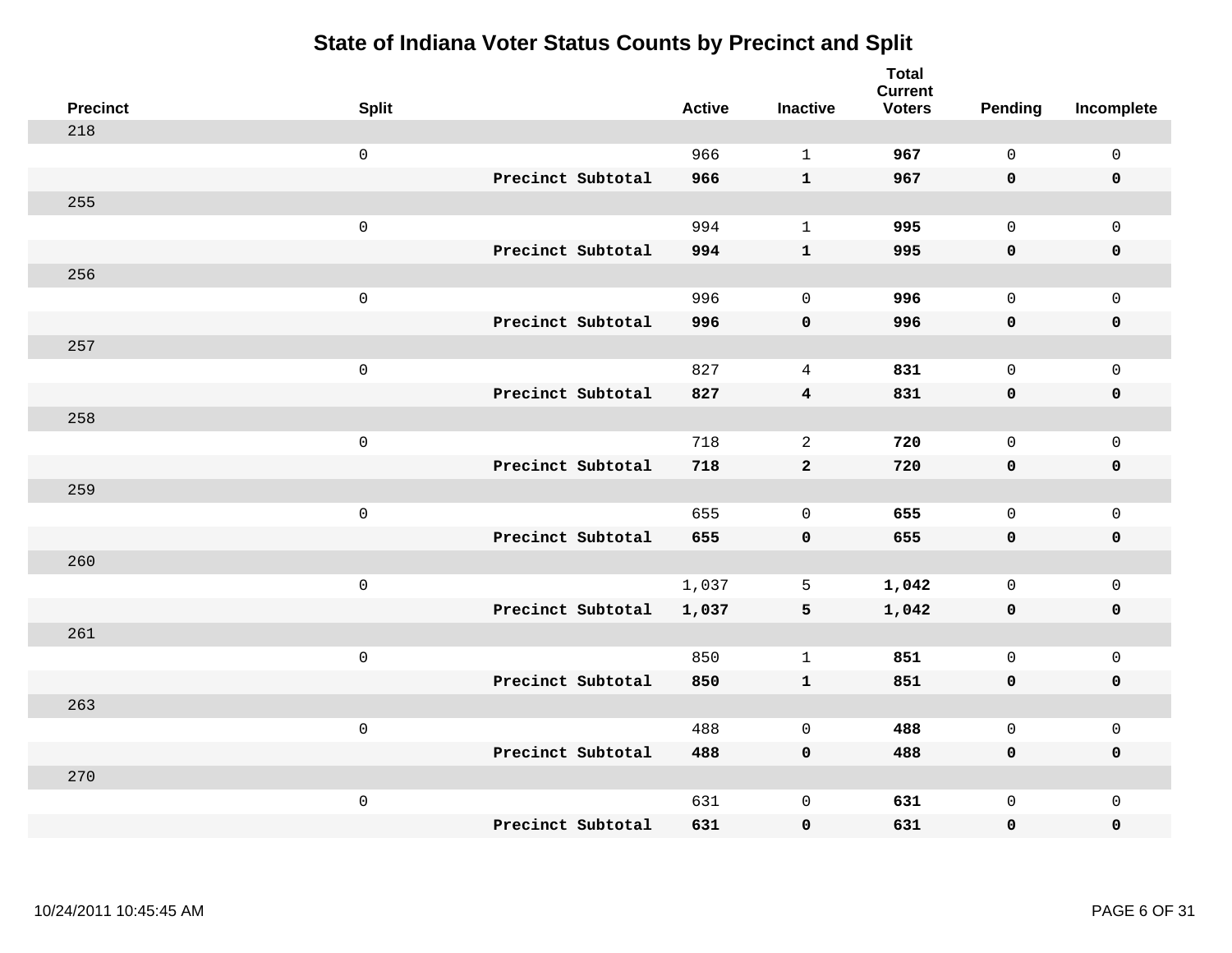| <b>Precinct</b> | <b>Split</b>        |                   | <b>Active</b> | <b>Inactive</b> | <b>Total</b><br><b>Current</b><br><b>Voters</b> | <b>Pending</b> | Incomplete  |
|-----------------|---------------------|-------------------|---------------|-----------------|-------------------------------------------------|----------------|-------------|
| 285             |                     |                   |               |                 |                                                 |                |             |
|                 | $\mathsf 0$         |                   | 628           | $\mathbf{2}$    | 630                                             | $\mathsf{O}$   | $\mathsf 0$ |
|                 |                     | Precinct Subtotal | 628           | $\mathbf 2$     | 630                                             | $\mathbf 0$    | $\mathbf 0$ |
| 286             |                     |                   |               |                 |                                                 |                |             |
|                 | $\mathsf{O}\xspace$ |                   | 987           | $\mathbf{1}$    | 988                                             | $\mathsf{O}$   | $\mathbf 0$ |
|                 |                     | Precinct Subtotal | 987           | ${\bf 1}$       | 988                                             | $\mathbf 0$    | $\pmb{0}$   |
| 287             |                     |                   |               |                 |                                                 |                |             |
|                 | $\mathsf{O}\xspace$ |                   | 1,068         | $\mathbf{1}$    | 1,069                                           | $\mathbf 0$    | $\mathbf 0$ |
|                 |                     | Precinct Subtotal | 1,068         | $\mathbf{1}$    | 1,069                                           | $\mathbf 0$    | $\pmb{0}$   |
| 288             |                     |                   |               |                 |                                                 |                |             |
|                 | $\mathsf 0$         |                   | 978           | $\mathbf{1}$    | 979                                             | $\mathsf{O}$   | $\mathbf 0$ |
|                 |                     | Precinct Subtotal | 978           | ${\bf 1}$       | 979                                             | $\mathbf 0$    | $\pmb{0}$   |
| 289             |                     |                   |               |                 |                                                 |                |             |
|                 | $\mathsf 0$         |                   | 1,249         | $\mathbf 0$     | 1,249                                           | $\mathbf 0$    | $\mathsf 0$ |
|                 |                     | Precinct Subtotal | 1,249         | $\mathbf 0$     | 1,249                                           | $\mathbf 0$    | $\mathbf 0$ |
| 290             |                     |                   |               |                 |                                                 |                |             |
|                 | $\mathbf 0$         |                   | 1,360         | 3               | 1,363                                           | $\mathbf 0$    | $\mathbf 0$ |
|                 |                     | Precinct Subtotal | 1,360         | $\mathbf{3}$    | 1,363                                           | $\mathbf 0$    | $\mathbf 0$ |
| 291             |                     |                   |               |                 |                                                 |                |             |
|                 | $\mathsf 0$         |                   | 625           | 2               | 627                                             | $\mathbf 0$    | $\mathbf 0$ |
|                 |                     | Precinct Subtotal | 625           | $\overline{a}$  | 627                                             | 0              | $\mathbf 0$ |
| 292             |                     |                   |               |                 |                                                 |                |             |
|                 | $\mathbf 0$         |                   | 1,063         | 2               | 1,065                                           | $\mathsf{O}$   | $\mathsf 0$ |
|                 |                     | Precinct Subtotal | 1,063         | $\overline{a}$  | 1,065                                           | 0              | $\mathbf 0$ |
| 293             |                     |                   |               |                 |                                                 |                |             |
|                 | $\mathsf 0$         |                   | 1,060         | 2               | 1,062                                           | $\mathbf 0$    | $\mathsf 0$ |
|                 |                     | Precinct Subtotal | 1,060         | $\overline{a}$  | 1,062                                           | $\mathbf 0$    | $\mathbf 0$ |
| 296             |                     |                   |               |                 |                                                 |                |             |
|                 | $\mathbf 0$         |                   | 756           | $\overline{7}$  | 763                                             | $\mathsf{O}$   | $\mathbf 0$ |
|                 |                     | Precinct Subtotal | 756           | $\bf 7$         | 763                                             | 0              | $\pmb{0}$   |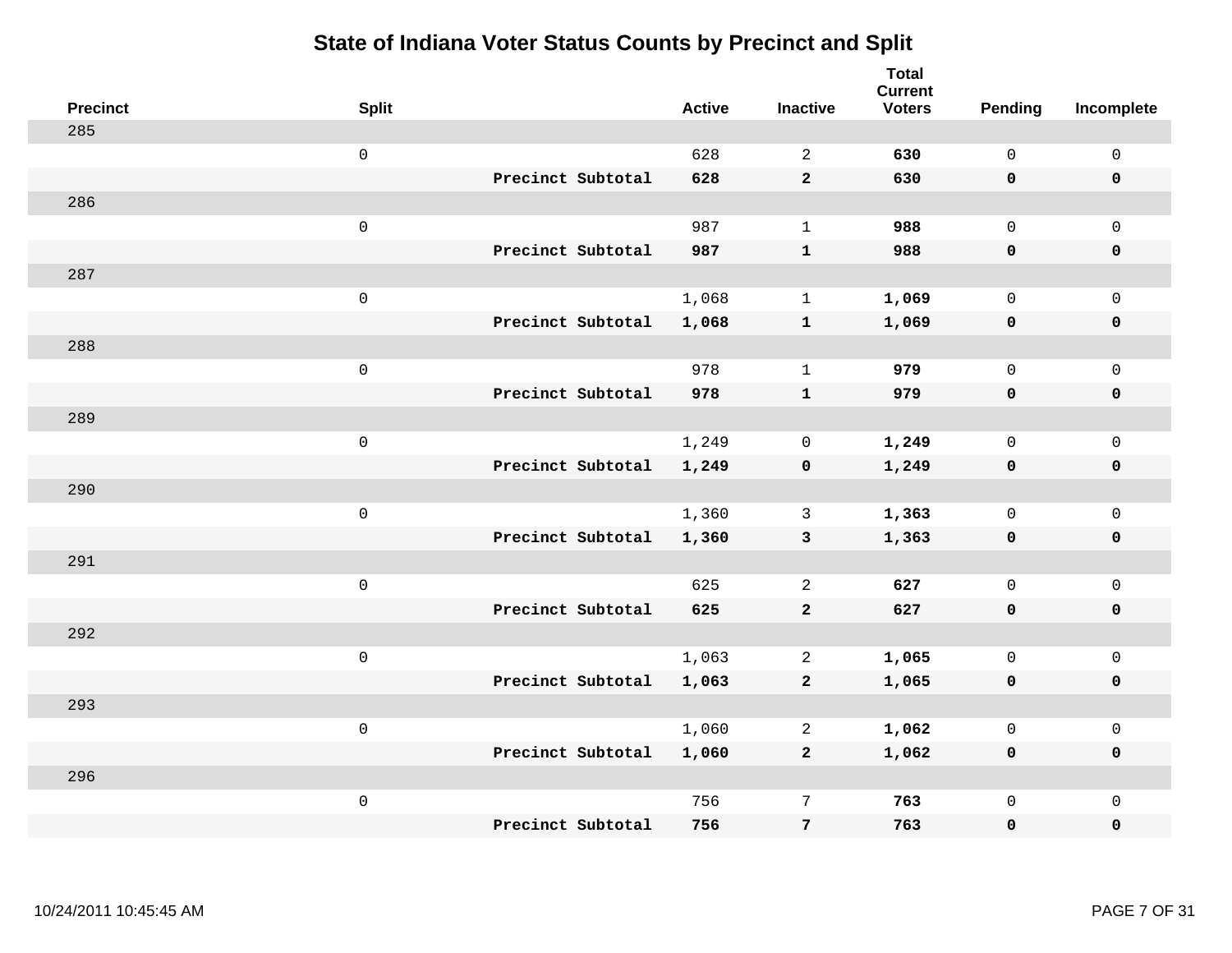| <b>Precinct</b> | <b>Split</b>        |                   | <b>Active</b> | <b>Inactive</b> | <b>Total</b><br><b>Current</b><br><b>Voters</b> | Pending      | Incomplete          |
|-----------------|---------------------|-------------------|---------------|-----------------|-------------------------------------------------|--------------|---------------------|
| 297             |                     |                   |               |                 |                                                 |              |                     |
|                 | $\mathsf 0$         |                   | 920           | $\mathbf{1}$    | 921                                             | $\mathsf{O}$ | $\mathsf 0$         |
|                 |                     | Precinct Subtotal | 920           | $\mathbf{1}$    | 921                                             | $\mathbf 0$  | 0                   |
| 298             |                     |                   |               |                 |                                                 |              |                     |
|                 | $\mathsf 0$         |                   | 565           | $\sqrt{2}$      | 567                                             | $\mathsf{O}$ | $\mathsf{O}\xspace$ |
|                 |                     | Precinct Subtotal | 565           | $\mathbf{2}$    | 567                                             | $\mathbf 0$  | $\pmb{0}$           |
| 299             |                     |                   |               |                 |                                                 |              |                     |
|                 | $\mathsf 0$         |                   | 486           | $\mathbf 0$     | 486                                             | $\mathsf{O}$ | $\mathsf{O}\xspace$ |
|                 |                     | Precinct Subtotal | 486           | $\pmb{0}$       | 486                                             | 0            | $\pmb{0}$           |
| 303             |                     |                   |               |                 |                                                 |              |                     |
|                 | $\mathsf 0$         |                   | 390           | $\mathbf 0$     | 390                                             | $\mathbf 0$  | $\mathsf{O}$        |
|                 |                     | Precinct Subtotal | 390           | $\pmb{0}$       | 390                                             | $\mathbf 0$  | 0                   |
| 304             |                     |                   |               |                 |                                                 |              |                     |
|                 | $\mathsf 0$         |                   | 749           | 10              | 759                                             | $\mathbf 0$  | $\mathsf{O}\xspace$ |
|                 |                     | Precinct Subtotal | 749           | 10              | 759                                             | 0            | $\pmb{0}$           |
| 305             |                     |                   |               |                 |                                                 |              |                     |
|                 | $\mathbf 0$         |                   | 538           | 1               | 539                                             | $\mathbf{0}$ | $\mathsf{O}$        |
|                 |                     | Precinct Subtotal | 538           | ${\bf 1}$       | 539                                             | $\mathbf 0$  | $\pmb{0}$           |
| 306             |                     |                   |               |                 |                                                 |              |                     |
|                 | $\mathbf 0$         |                   | 817           | $\mathbf 0$     | 817                                             | $\mathbf 0$  | $\mathsf{O}\xspace$ |
|                 |                     | Precinct Subtotal | 817           | $\mathbf 0$     | 817                                             | $\mathbf 0$  | 0                   |
| 307             |                     |                   |               |                 |                                                 |              |                     |
|                 | $\mathsf{O}\xspace$ |                   | 856           | $\overline{a}$  | 858                                             | $\mathbf{0}$ | $\mathsf{O}\xspace$ |
|                 |                     | Precinct Subtotal | 856           | $\mathbf{2}$    | 858                                             | $\mathbf 0$  | 0                   |
| 308             |                     |                   |               |                 |                                                 |              |                     |
|                 | $\mathsf 0$         |                   | 743           | $\mathbf{1}$    | 744                                             | $\mathbf{0}$ | $\mathsf{O}\xspace$ |
|                 |                     | Precinct Subtotal | 743           | $\mathbf{1}$    | 744                                             | 0            | 0                   |
| 309             |                     |                   |               |                 |                                                 |              |                     |
|                 | $\mathbf 0$         |                   | 1,087         | 4               | 1,091                                           | $\mathsf{O}$ | $\mathsf{O}$        |
|                 |                     | Precinct Subtotal | 1,087         | $\overline{4}$  | 1,091                                           | 0            | 0                   |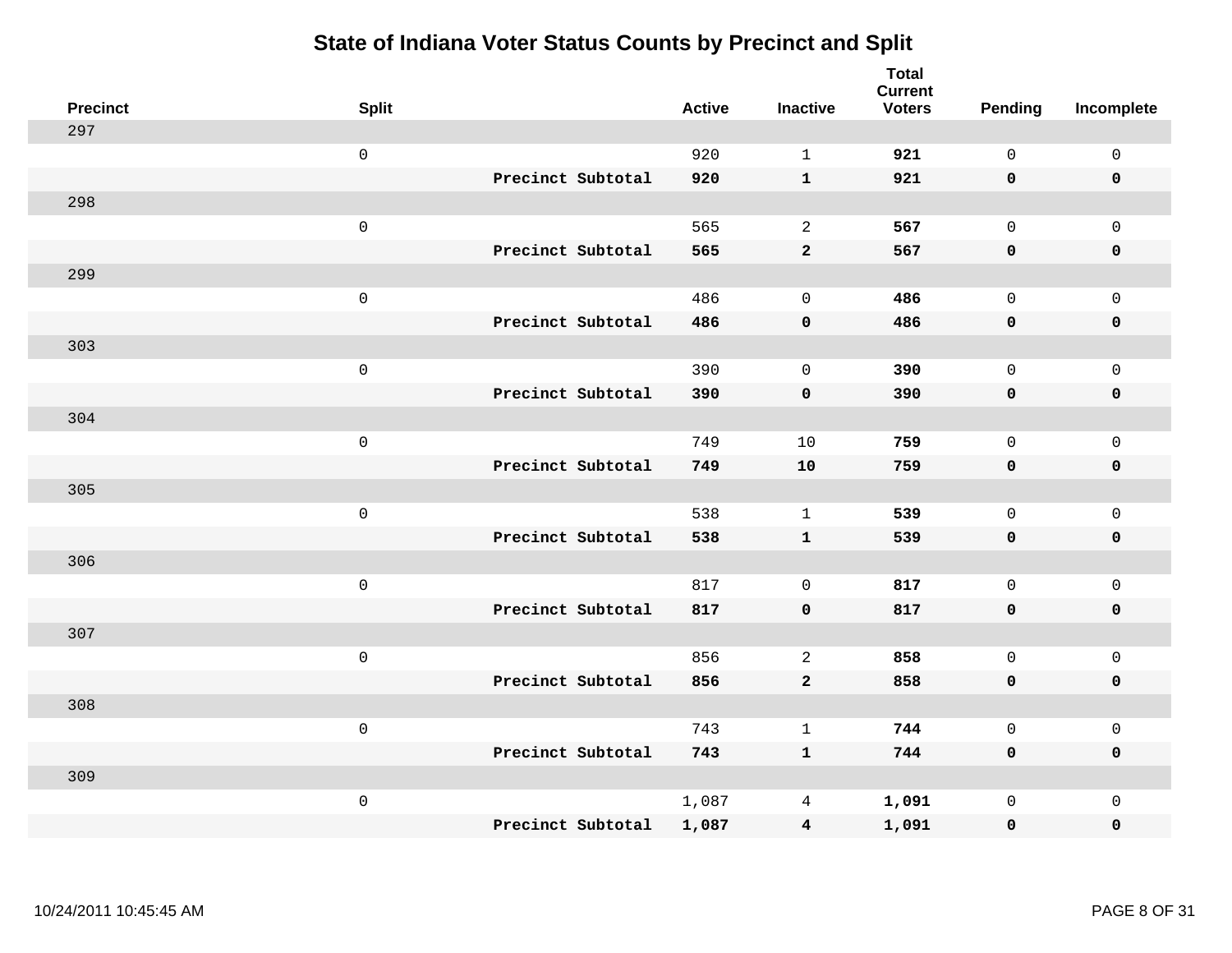| <b>Precinct</b> | <b>Split</b>        | <b>Active</b> | <b>Inactive</b>         | <b>Total</b><br><b>Current</b><br><b>Voters</b> | <b>Pending</b> | Incomplete          |
|-----------------|---------------------|---------------|-------------------------|-------------------------------------------------|----------------|---------------------|
| 310             |                     |               |                         |                                                 |                |                     |
|                 | $\mathsf{O}\xspace$ | 968           | 5                       | 973                                             | $\mathbf 0$    | $\mathsf{O}\xspace$ |
|                 | Precinct Subtotal   | 968           | 5                       | 973                                             | $\mathbf 0$    | $\mathbf 0$         |
| 311             |                     |               |                         |                                                 |                |                     |
|                 | $\mathsf 0$         | 1,038         | $\mathbf{3}$            | 1,041                                           | $\mathbf 0$    | $\mathsf{O}$        |
|                 | Precinct Subtotal   | 1,038         | $\mathbf{3}$            | 1,041                                           | $\mathbf 0$    | 0                   |
| 312             |                     |               |                         |                                                 |                |                     |
|                 | $\mathsf 0$         | 1,119         | $\overline{2}$          | 1,121                                           | $\mathbf 0$    | $\mathsf{O}\xspace$ |
|                 | Precinct Subtotal   | 1,119         | $\overline{a}$          | 1,121                                           | $\mathbf 0$    | $\pmb{0}$           |
| 313             |                     |               |                         |                                                 |                |                     |
|                 | $\mathsf{O}\xspace$ | 689           | $\overline{2}$          | 691                                             | $\mathbf 0$    | $\mathsf{O}$        |
|                 | Precinct Subtotal   | 689           | $\mathbf{2}$            | 691                                             | $\mathbf 0$    | 0                   |
| 314             |                     |               |                         |                                                 |                |                     |
|                 | $\mathsf 0$         | 1,101         | 4                       | 1,105                                           | $\mathbf 0$    | $\mathsf{O}$        |
|                 | Precinct Subtotal   | 1,101         | $\overline{\mathbf{4}}$ | 1,105                                           | 0              | 0                   |
| 315             |                     |               |                         |                                                 |                |                     |
|                 | $\mathsf{O}\xspace$ | 1,032         | $\mathbf 1$             | 1,033                                           | $\mathbf 0$    | $\mathsf{O}\xspace$ |
|                 | Precinct Subtotal   | 1,032         | ${\bf 1}$               | 1,033                                           | $\mathbf 0$    | 0                   |
| 316             |                     |               |                         |                                                 |                |                     |
|                 | $\mathsf 0$         | 975           | $\mathbf 0$             | 975                                             | $\mathbf 0$    | $\mathsf{O}$        |
|                 | Precinct Subtotal   | 975           | $\mathbf 0$             | 975                                             | $\mathbf 0$    | 0                   |
| 317             |                     |               |                         |                                                 |                |                     |
|                 | $\mathsf 0$         | 331           | $\mathbf 0$             | 331                                             | $\mathbf 0$    | $\mathsf{O}\xspace$ |
|                 | Precinct Subtotal   | 331           | $\pmb{0}$               | 331                                             | $\mathbf 0$    | 0                   |
| 318             |                     |               |                         |                                                 |                |                     |
|                 | $\mathsf 0$         | 923           | $\mathbf 0$             | 923                                             | $\mathbf{0}$   | $\mathsf{O}$        |
|                 | Precinct Subtotal   | 923           | $\mathbf 0$             | 923                                             | 0              | 0                   |
| 319             |                     |               |                         |                                                 |                |                     |
|                 | $\mathsf 0$         | 327           | $\mathsf 0$             | 327                                             | $\mathsf{O}$   | $\mathsf{O}$        |
|                 | Precinct Subtotal   | 327           | 0                       | 327                                             | 0              | 0                   |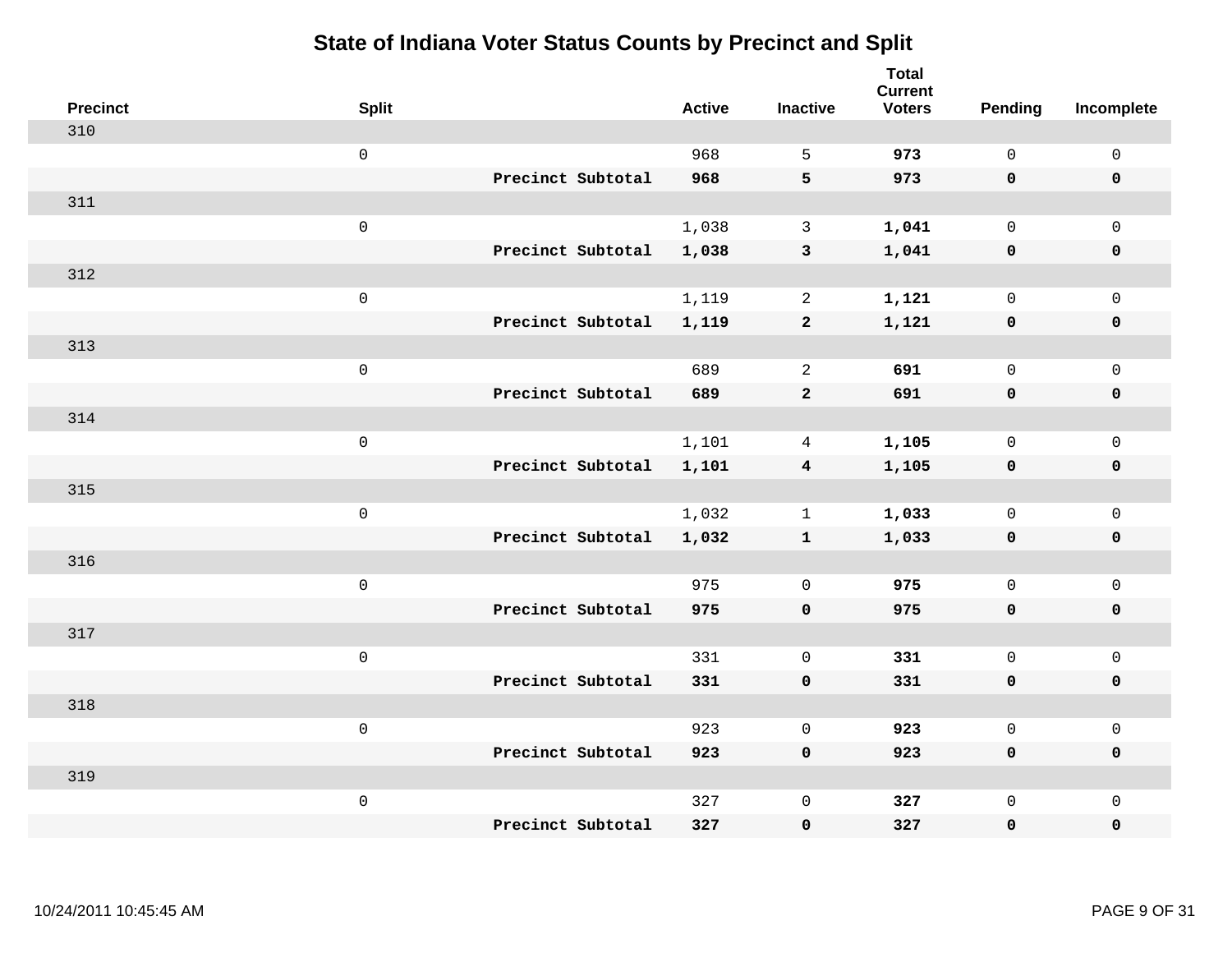| <b>Precinct</b> | <b>Split</b> |                   | <b>Active</b> | <b>Inactive</b>         | <b>Total</b><br><b>Current</b><br><b>Voters</b> | <b>Pending</b> | Incomplete          |
|-----------------|--------------|-------------------|---------------|-------------------------|-------------------------------------------------|----------------|---------------------|
| 320             |              |                   |               |                         |                                                 |                |                     |
|                 | $\mathsf 0$  |                   | 961           | $\mathbf 0$             | 961                                             | $\mathsf{O}$   | $\mathsf 0$         |
|                 |              | Precinct Subtotal | 961           | $\mathbf 0$             | 961                                             | $\mathbf 0$    | $\mathbf 0$         |
| 321             |              |                   |               |                         |                                                 |                |                     |
|                 | $\mathsf 0$  |                   | 753           | $\mathbf 0$             | 753                                             | $\mathbf 0$    | $\mathbf 0$         |
|                 |              | Precinct Subtotal | 753           | $\pmb{\mathsf{O}}$      | 753                                             | $\mathbf 0$    | $\pmb{0}$           |
| 322             |              |                   |               |                         |                                                 |                |                     |
|                 | $\mathsf 0$  |                   | 1,008         | 5                       | 1,013                                           | $\mathsf{O}$   | $\mathsf 0$         |
|                 |              | Precinct Subtotal | 1,008         | $\overline{\mathbf{5}}$ | 1,013                                           | 0              | $\mathbf 0$         |
| 323             |              |                   |               |                         |                                                 |                |                     |
|                 | $\mathsf 0$  |                   | 1,073         | $\mathbf{1}$            | 1,074                                           | $\mathbf 0$    | $\mathsf 0$         |
|                 |              | Precinct Subtotal | 1,073         | ${\bf 1}$               | 1,074                                           | $\mathbf 0$    | $\pmb{0}$           |
| 324             |              |                   |               |                         |                                                 |                |                     |
|                 | $\mathsf 0$  |                   | 818           | 2                       | 820                                             | $\Omega$       | $\mathbf{0}$        |
|                 |              | Precinct Subtotal | 818           | $\mathbf{2}$            | 820                                             | 0              | $\mathbf 0$         |
| 325             |              |                   |               |                         |                                                 |                |                     |
|                 | $\mathsf 0$  |                   | 547           | $\overline{2}$          | 549                                             | $\mathbf 0$    | $\mathsf{O}\xspace$ |
|                 |              | Precinct Subtotal | 547           | $\mathbf{2}$            | 549                                             | $\mathbf 0$    | $\mathbf 0$         |
| 326             |              |                   |               |                         |                                                 |                |                     |
|                 | $\mathsf 0$  |                   | 723           | $\mathbf{1}$            | 724                                             | $\mathbf 0$    | $\mathbf 0$         |
|                 |              | Precinct Subtotal | 723           | $\mathbf{1}$            | 724                                             | 0              | $\mathbf 0$         |
| 327             |              |                   |               |                         |                                                 |                |                     |
|                 | $\mathsf 0$  |                   | 668           | $\mathbf 0$             | 668                                             | $\mathsf{O}$   | $\mathbf 0$         |
|                 |              | Precinct Subtotal | 668           | $\pmb{0}$               | 668                                             | 0              | $\pmb{0}$           |
| 354             |              |                   |               |                         |                                                 |                |                     |
|                 | $\mathbf 0$  |                   | 1,297         | 4                       | 1,301                                           | $\mathbf 0$    | $\mathsf{O}\xspace$ |
|                 |              | Precinct Subtotal | 1,297         | $\overline{4}$          | 1,301                                           | 0              | $\pmb{0}$           |
| 359             |              |                   |               |                         |                                                 |                |                     |
|                 | $\mathbf 0$  |                   | 892           | 4                       | 896                                             | $\mathsf{O}$   | $\mathbf 0$         |
|                 |              | Precinct Subtotal | 892           | 4                       | 896                                             | 0              | 0                   |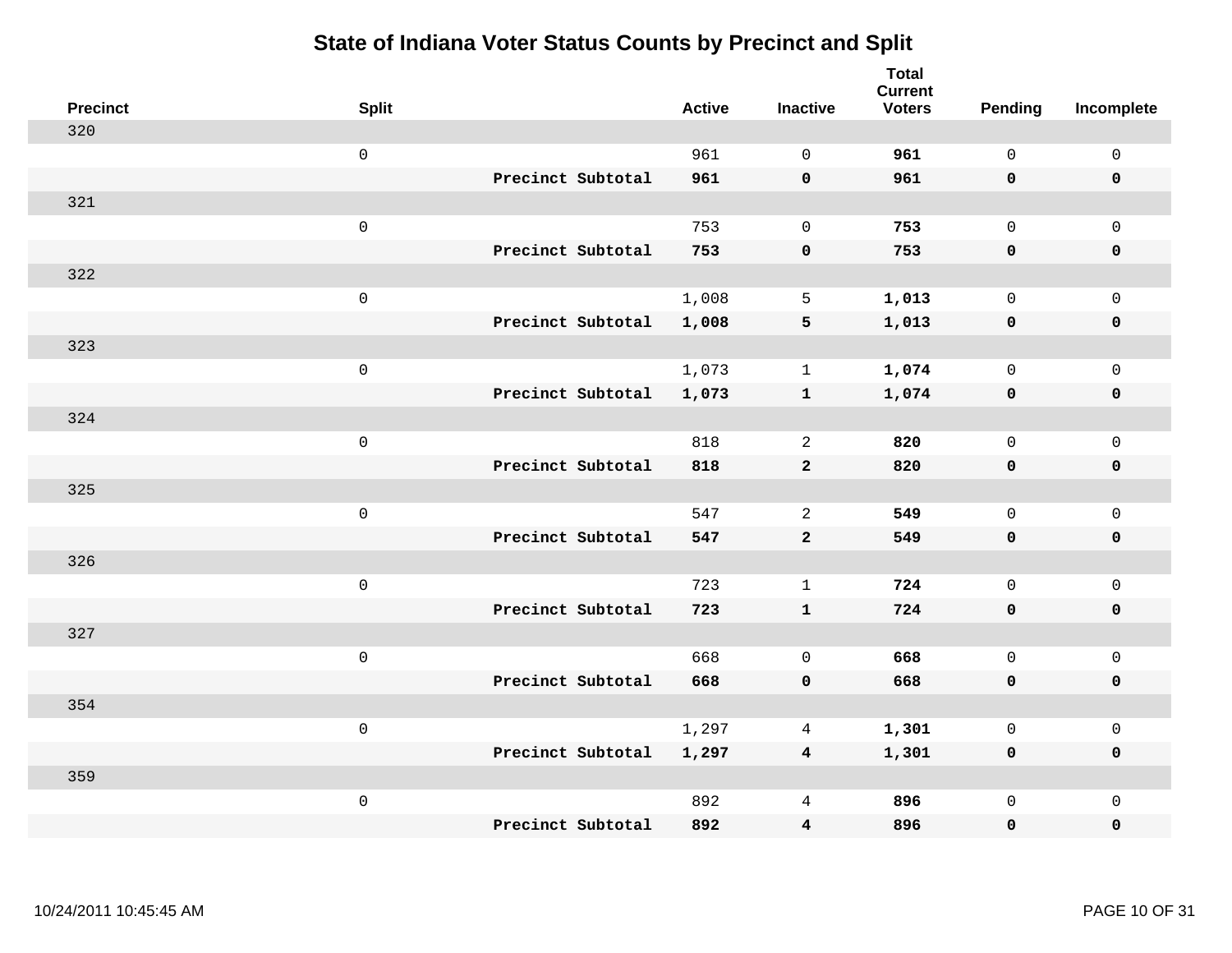| <b>Precinct</b> | <b>Split</b>        |                   | <b>Active</b> | <b>Inactive</b>         | <b>Total</b><br><b>Current</b><br><b>Voters</b> | Pending      | Incomplete   |
|-----------------|---------------------|-------------------|---------------|-------------------------|-------------------------------------------------|--------------|--------------|
| 360             |                     |                   |               |                         |                                                 |              |              |
|                 | $\mathsf{O}\xspace$ |                   | 1,098         | 0                       | 1,098                                           | $\mathsf{O}$ | $\mathbf 0$  |
|                 |                     | Precinct Subtotal | 1,098         | 0                       | 1,098                                           | $\mathbf 0$  | $\mathbf 0$  |
| 364             |                     |                   |               |                         |                                                 |              |              |
|                 | $\mathsf 0$         |                   | 643           | $\mathbf 0$             | 643                                             | $\mathbf{0}$ | $\mathbf 0$  |
|                 |                     | Precinct Subtotal | 643           | $\pmb{0}$               | 643                                             | $\mathbf 0$  | $\mathbf 0$  |
| 365             |                     |                   |               |                         |                                                 |              |              |
|                 | $\mathsf 0$         |                   | 790           | $\mathbf{1}$            | 791                                             | $\mathbf{0}$ | $\mathbf 0$  |
|                 |                     | Precinct Subtotal | 790           | $\mathbf{1}$            | 791                                             | $\mathbf 0$  | $\mathbf 0$  |
| 366             |                     |                   |               |                         |                                                 |              |              |
|                 | $\mathsf 0$         |                   | 1,019         | $\mathbf{3}$            | 1,022                                           | $\mathsf{O}$ | $\mathsf{O}$ |
|                 |                     | Precinct Subtotal | 1,019         | $\mathbf{3}$            | 1,022                                           | $\mathbf 0$  | $\pmb{0}$    |
| 367             |                     |                   |               |                         |                                                 |              |              |
|                 | $\mathsf 0$         |                   | 841           | 2                       | 843                                             | $\mathbf{0}$ | $\mathbf 0$  |
|                 |                     | Precinct Subtotal | 841           | $\overline{a}$          | 843                                             | $\mathbf 0$  | $\mathbf 0$  |
| 368             |                     |                   |               |                         |                                                 |              |              |
|                 | $\mathsf{O}\xspace$ |                   | 1,157         | 4                       | 1,161                                           | $\mathbf 0$  | $\mathbf 0$  |
|                 |                     | Precinct Subtotal | 1,157         | $\overline{\mathbf{4}}$ | 1,161                                           | $\mathbf 0$  | $\mathbf 0$  |
| 369             |                     |                   |               |                         |                                                 |              |              |
|                 | $\mathsf 0$         |                   | 656           | 11                      | 667                                             | $\mathsf{O}$ | $\mathsf{O}$ |
|                 |                     | Precinct Subtotal | 656           | 11                      | 667                                             | $\mathbf 0$  | $\mathbf 0$  |
| 370             |                     |                   |               |                         |                                                 |              |              |
|                 | $\mathsf 0$         |                   | 1,061         | 0                       | 1,061                                           | $\mathsf{O}$ | $\mathsf{O}$ |
|                 |                     | Precinct Subtotal | 1,061         | 0                       | 1,061                                           | 0            | $\mathbf 0$  |
| 371             |                     |                   |               |                         |                                                 |              |              |
|                 | $\mathsf 0$         |                   | 1,178         | 0                       | 1,178                                           | 0            | $\mathsf{O}$ |
|                 |                     | Precinct Subtotal | 1,178         | 0                       | 1,178                                           | $\mathbf 0$  | $\mathbf 0$  |
| 372             |                     |                   |               |                         |                                                 |              |              |
|                 | $\mathsf 0$         |                   | 491           | $\mathbf 0$             | 491                                             | 0            | $\mathsf{O}$ |
|                 |                     | Precinct Subtotal | 491           | $\mathbf 0$             | 491                                             | 0            | $\mathbf 0$  |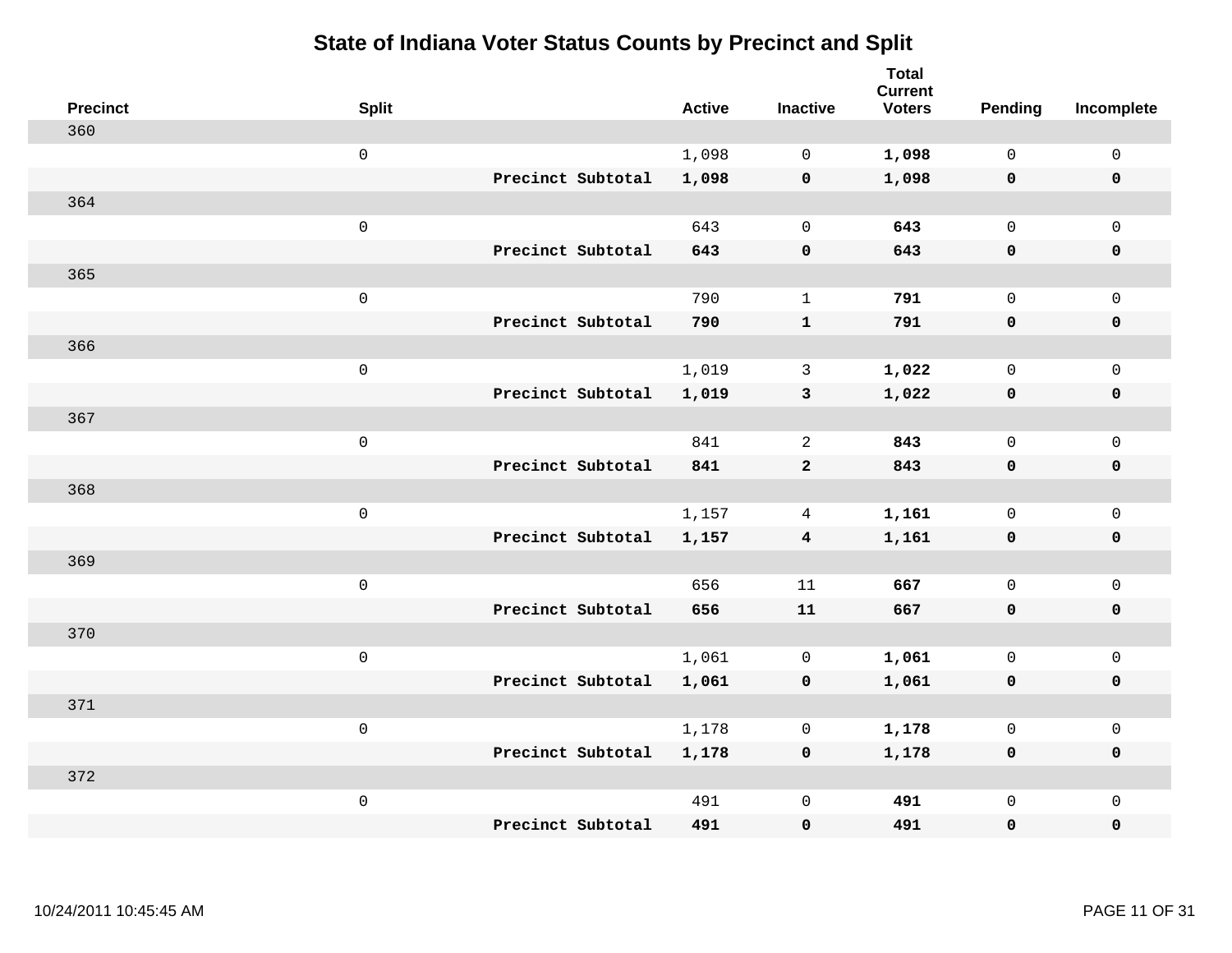| <b>Precinct</b> | <b>Split</b>        | <b>Active</b> | <b>Inactive</b>         | <b>Total</b><br><b>Current</b><br><b>Voters</b> | Pending      | Incomplete          |
|-----------------|---------------------|---------------|-------------------------|-------------------------------------------------|--------------|---------------------|
| 410             |                     |               |                         |                                                 |              |                     |
|                 | $\mathsf{O}\xspace$ | 1,007         | $\mathsf{3}$            | 1,010                                           | $\mathsf{O}$ | $\mathsf 0$         |
|                 | Precinct Subtotal   | 1,007         | $\mathbf{3}$            | 1,010                                           | $\mathbf 0$  | $\mathbf 0$         |
| 411             |                     |               |                         |                                                 |              |                     |
|                 | $\mathbf 0$         | 946           | $\overline{a}$          | 948                                             | $\mathbf 0$  | $\mathbf 0$         |
|                 | Precinct Subtotal   | 946           | $\mathbf{2}$            | 948                                             | $\mathbf 0$  | $\pmb{0}$           |
| 415             |                     |               |                         |                                                 |              |                     |
|                 | $\mathsf 0$         | 961           | 3                       | 964                                             | $\Omega$     | $\mathbf 0$         |
|                 | Precinct Subtotal   | 961           | $\mathbf{3}$            | 964                                             | $\mathbf 0$  | $\mathbf 0$         |
| 418             |                     |               |                         |                                                 |              |                     |
|                 | $\mathbf 0$         | 672           | $\mathbf 0$             | 672                                             | $\mathbf 0$  | $\mathbf 0$         |
|                 | Precinct Subtotal   | 672           | $\mathbf 0$             | 672                                             | $\mathbf 0$  | $\mathbf 0$         |
| 452             |                     |               |                         |                                                 |              |                     |
|                 | $\mathsf 0$         | 1,132         | 2                       | 1,134                                           | $\mathbf 0$  | $\mathsf{O}\xspace$ |
|                 | Precinct Subtotal   | 1,132         | $\overline{\mathbf{2}}$ | 1,134                                           | 0            | $\mathbf 0$         |
| 453             |                     |               |                         |                                                 |              |                     |
|                 | $\mathbf 0$         | 678           | $\mathsf{O}\xspace$     | 678                                             | $\mathsf{O}$ | $\mathbf 0$         |
|                 | Precinct Subtotal   | 678           | $\pmb{0}$               | 678                                             | $\mathbf 0$  | $\mathbf 0$         |
| 454             |                     |               |                         |                                                 |              |                     |
|                 | $\mathbf 0$         | 827           | 4                       | 831                                             | $\mathsf{O}$ | $\mathbf 0$         |
|                 | Precinct Subtotal   | 827           | $\overline{4}$          | 831                                             | $\mathbf 0$  | 0                   |
| 455             |                     |               |                         |                                                 |              |                     |
|                 | $\mathbf 0$         | 819           | 2                       | 821                                             | $\mathbf 0$  | $\mathsf{O}\xspace$ |
|                 | Precinct Subtotal   | 819           | $\mathbf 2$             | 821                                             | $\mathbf 0$  | $\pmb{0}$           |
| 456             |                     |               |                         |                                                 |              |                     |
|                 | $\mathbf 0$         | 813           | 3                       | 816                                             | $\mathbf 0$  | $\mathbf 0$         |
|                 | Precinct Subtotal   | 813           | $\mathbf{3}$            | 816                                             | $\mathbf 0$  | $\mathbf 0$         |
| 457             |                     |               |                         |                                                 |              |                     |
|                 | $\mathbf 0$         | 778           | $\mathbf{1}$            | 779                                             | $\mathsf{O}$ | $\mathbf 0$         |
|                 | Precinct Subtotal   | 778           | ${\bf 1}$               | 779                                             | 0            | 0                   |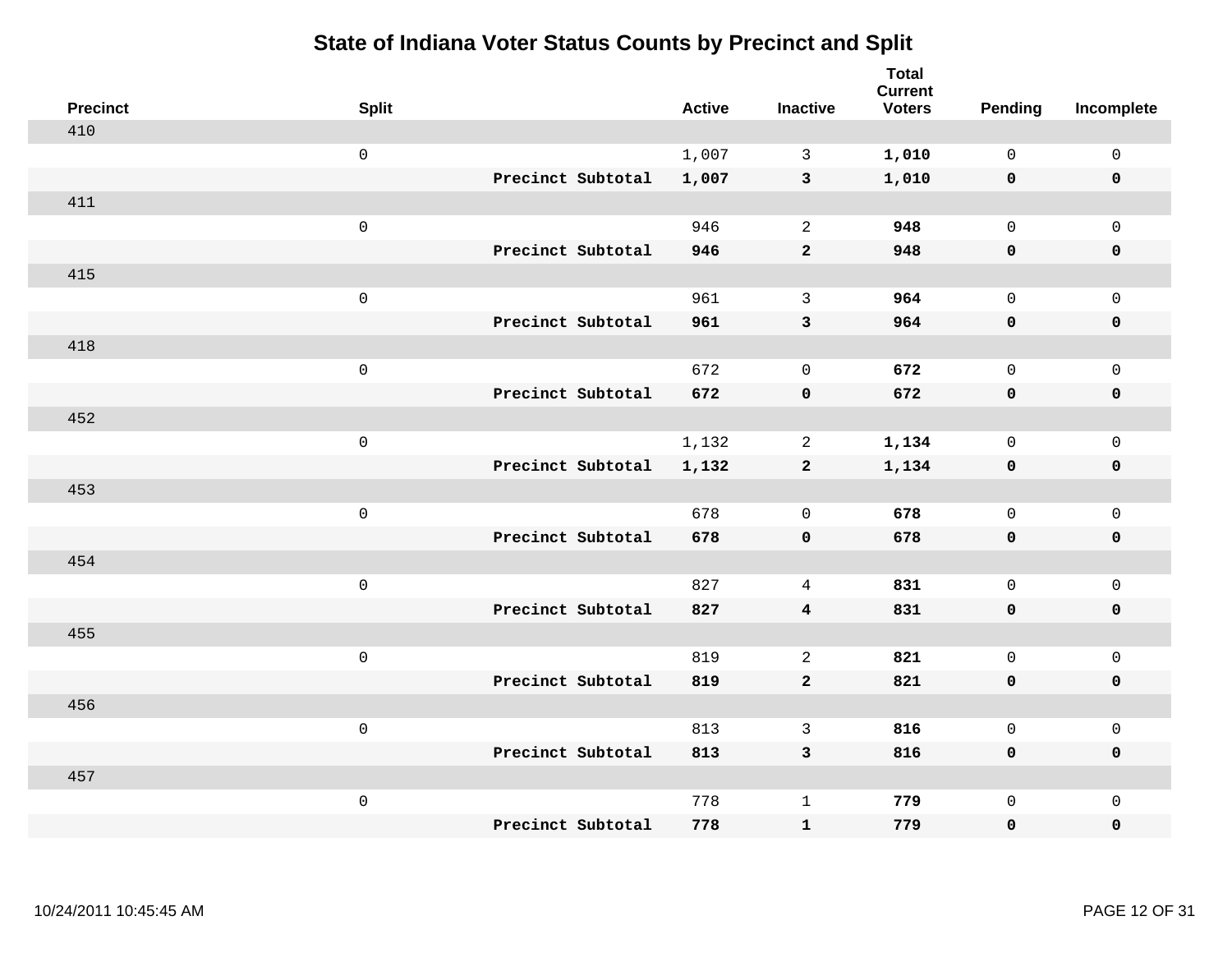| <b>Precinct</b> | <b>Split</b> |                   | <b>Active</b> | <b>Inactive</b> | <b>Total</b><br><b>Current</b><br><b>Voters</b> | Pending      | Incomplete          |
|-----------------|--------------|-------------------|---------------|-----------------|-------------------------------------------------|--------------|---------------------|
| 458             |              |                   |               |                 |                                                 |              |                     |
|                 | $\mathsf 0$  |                   | 694           | $\mathbf{1}$    | 695                                             | $\mathbf{0}$ | $\mathsf{O}\xspace$ |
|                 |              | Precinct Subtotal | 694           | $\mathbf{1}$    | 695                                             | $\mathbf 0$  | $\mathbf 0$         |
| 459             |              |                   |               |                 |                                                 |              |                     |
|                 | $\mathsf 0$  |                   | 822           | $\mathbf{1}$    | 823                                             | $\mathbf 0$  | $\mathsf{O}$        |
|                 |              | Precinct Subtotal | 822           | ${\bf 1}$       | 823                                             | $\mathbf 0$  | 0                   |
| 460             |              |                   |               |                 |                                                 |              |                     |
|                 | $\mathsf 0$  |                   | 935           | 2               | 937                                             | $\mathbf 0$  | $\mathsf{O}$        |
|                 |              | Precinct Subtotal | 935           | $\mathbf{2}$    | 937                                             | 0            | $\pmb{0}$           |
| 461             |              |                   |               |                 |                                                 |              |                     |
|                 | $\mathsf 0$  |                   | 41            | $\mathbf{1}$    | 42                                              | $\mathbf 0$  | $\mathsf{O}\xspace$ |
|                 |              | Precinct Subtotal | 41            | ${\bf 1}$       | 42                                              | $\mathbf 0$  | $\pmb{0}$           |
| 468             |              |                   |               |                 |                                                 |              |                     |
|                 | $\mathsf 0$  |                   | 1,011         | $\overline{a}$  | 1,013                                           | $\mathbf{0}$ | $\mathsf 0$         |
|                 |              | Precinct Subtotal | 1,011         | $\overline{2}$  | 1,013                                           | 0            | $\mathbf 0$         |
| 469             |              |                   |               |                 |                                                 |              |                     |
|                 | $\mathbf 0$  |                   | 666           | $\mathbf 0$     | 666                                             | $\mathbf 0$  | $\mathsf{O}\xspace$ |
|                 |              | Precinct Subtotal | 666           | $\mathbf 0$     | 666                                             | $\mathbf 0$  | 0                   |
| 470             |              |                   |               |                 |                                                 |              |                     |
|                 | $\mathbf 0$  |                   | 973           | $\mathbf{1}$    | 974                                             | $\mathbf 0$  | $\mathsf{O}\xspace$ |
|                 |              | Precinct Subtotal | 973           | $\mathbf{1}$    | 974                                             | 0            | 0                   |
| 471             |              |                   |               |                 |                                                 |              |                     |
|                 | $\mathbf 0$  |                   | 825           | 5               | 830                                             | $\mathbf 0$  | $\mathsf{O}\xspace$ |
|                 |              | Precinct Subtotal | 825           | 5               | 830                                             | 0            | 0                   |
| 472             |              |                   |               |                 |                                                 |              |                     |
|                 | $\mathsf 0$  |                   | 992           | $\mathbf{1}$    | 993                                             | $\mathbf 0$  | $\mathsf 0$         |
|                 |              | Precinct Subtotal | 992           | $\mathbf{1}$    | 993                                             | $\mathbf 0$  | 0                   |
| 473             |              |                   |               |                 |                                                 |              |                     |
|                 | $\mathbf 0$  |                   | 1,116         | $\mathbf 0$     | 1,116                                           | $\mathsf{O}$ | $\mathsf{O}$        |
|                 |              | Precinct Subtotal | 1,116         | $\pmb{0}$       | 1,116                                           | 0            | 0                   |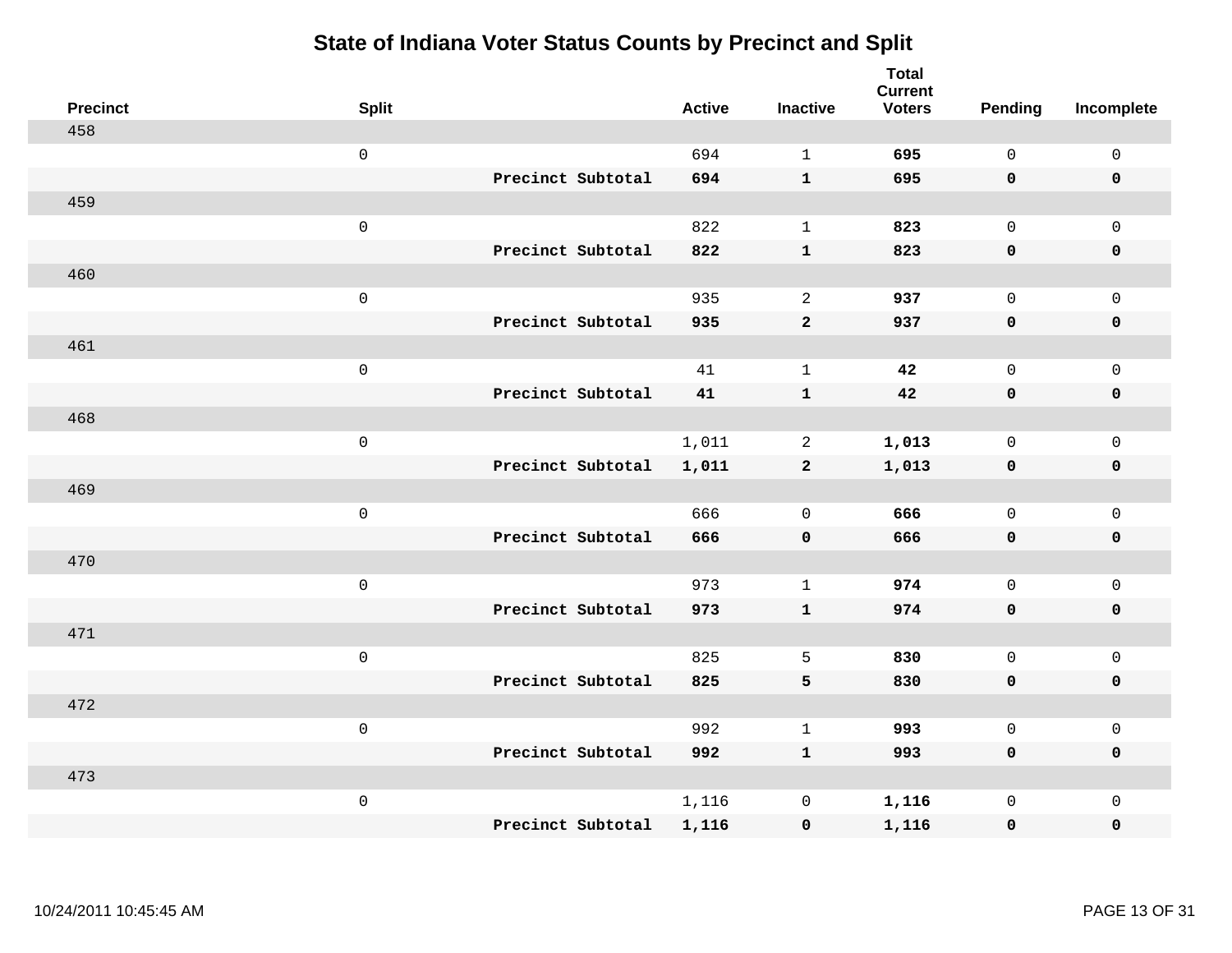| <b>Precinct</b> | <b>Split</b> |                   | <b>Active</b> | <b>Inactive</b> | <b>Total</b><br><b>Current</b><br><b>Voters</b> | <b>Pending</b> | Incomplete          |
|-----------------|--------------|-------------------|---------------|-----------------|-------------------------------------------------|----------------|---------------------|
| 474             |              |                   |               |                 |                                                 |                |                     |
|                 | $\mathsf{O}$ |                   | 1,264         | $\mathbf{3}$    | 1,267                                           | $\mathbf 0$    | $\mathsf 0$         |
|                 |              | Precinct Subtotal | 1,264         | $\mathbf{3}$    | 1,267                                           | $\mathbf 0$    | $\mathbf 0$         |
| 475             |              |                   |               |                 |                                                 |                |                     |
|                 | $\mathsf{O}$ |                   | 727           | $\mathbf 0$     | 727                                             | $\mathbf{0}$   | $\mathsf{O}$        |
|                 |              | Precinct Subtotal | 727           | $\pmb{0}$       | 727                                             | $\mathbf 0$    | 0                   |
| 476             |              |                   |               |                 |                                                 |                |                     |
|                 | $\mathsf 0$  |                   | 652           | $\mathbf 0$     | 652                                             | $\mathbf 0$    | $\mathsf{O}\xspace$ |
|                 |              | Precinct Subtotal | 652           | $\mathbf 0$     | 652                                             | 0              | $\mathbf 0$         |
| 477             |              |                   |               |                 |                                                 |                |                     |
|                 | $\mathbf 0$  |                   | 999           | $\mathbf 0$     | 999                                             | $\mathbf 0$    | $\mathsf{O}$        |
|                 |              | Precinct Subtotal | 999           | $\pmb{0}$       | 999                                             | 0              | 0                   |
| 478             |              |                   |               |                 |                                                 |                |                     |
|                 | $\mathbf 0$  |                   | 705           | $\mathbf 0$     | 705                                             | $\mathbf 0$    | $\mathsf{O}\xspace$ |
|                 |              | Precinct Subtotal | 705           | $\mathbf 0$     | 705                                             | 0              | 0                   |
| 479             |              |                   |               |                 |                                                 |                |                     |
|                 | $\mathbf 0$  |                   | 926           | $\mathbf 1$     | 927                                             | $\mathbf 0$    | $\mathsf{O}$        |
|                 |              | Precinct Subtotal | 926           | $\mathbf{1}$    | 927                                             | 0              | 0                   |
| 480             |              |                   |               |                 |                                                 |                |                     |
|                 | $\mathbf 0$  |                   | 931           | $\mathbf 0$     | 931                                             | $\mathsf{O}$   | $\mathsf{O}$        |
|                 |              | Precinct Subtotal | 931           | $\mathbf 0$     | 931                                             | 0              | 0                   |
| 481             |              |                   |               |                 |                                                 |                |                     |
|                 | $\mathbf 0$  |                   | 904           | 2               | 906                                             | $\mathbf 0$    | $\mathsf{O}\xspace$ |
|                 |              | Precinct Subtotal | 904           | $\mathbf{2}$    | 906                                             | 0              | 0                   |
| 482             |              |                   |               |                 |                                                 |                |                     |
|                 | $\mathbf 0$  |                   | 1,051         | $\mathbf 1$     | 1,052                                           | $\mathbf 0$    | $\mathsf{O}$        |
|                 |              | Precinct Subtotal | 1,051         | $\mathbf{1}$    | 1,052                                           | 0              | 0                   |
| 483             |              |                   |               |                 |                                                 |                |                     |
|                 | $\mathbf 0$  |                   | 849           | $\mathbf{1}$    | 850                                             | $\mathsf{O}$   | $\mathsf{O}$        |
|                 |              | Precinct Subtotal | 849           | $\mathbf{1}$    | 850                                             | 0              | $\mathbf 0$         |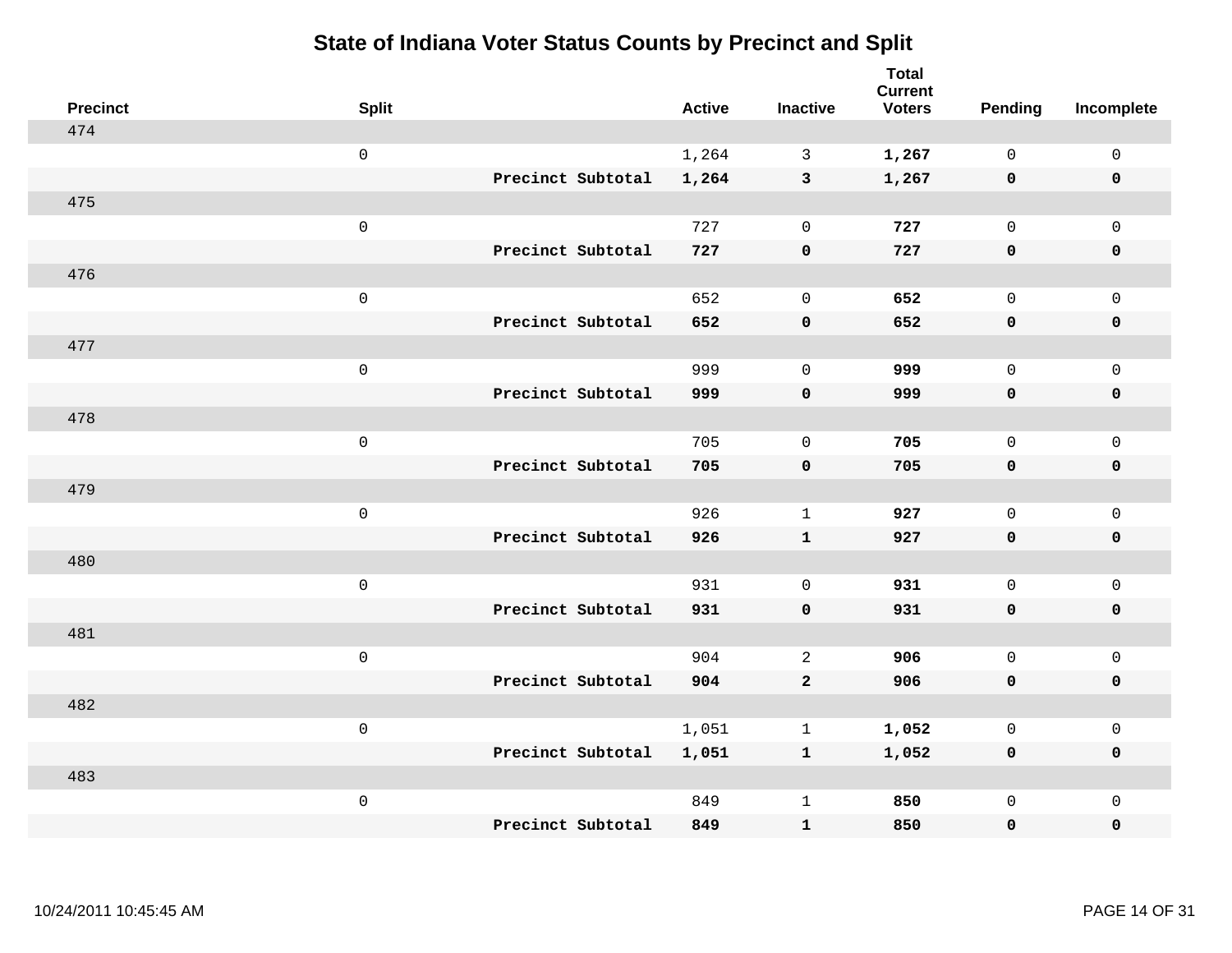| <b>Precinct</b> | <b>Split</b>        | <b>Active</b> | <b>Inactive</b>         | <b>Total</b><br><b>Current</b><br><b>Voters</b> | <b>Pending</b> | Incomplete          |
|-----------------|---------------------|---------------|-------------------------|-------------------------------------------------|----------------|---------------------|
| 484             |                     |               |                         |                                                 |                |                     |
|                 | $\mathsf{O}\xspace$ | 803           | 2                       | 805                                             | $\mathsf{O}$   | $\mathsf 0$         |
|                 | Precinct Subtotal   | 803           | $\mathbf{2}$            | 805                                             | $\mathbf 0$    | $\mathbf 0$         |
| 485             |                     |               |                         |                                                 |                |                     |
|                 | $\mathbf 0$         | 1,058         | $\mathbf{1}$            | 1,059                                           | $\mathbf 0$    | $\mathbf 0$         |
|                 | Precinct Subtotal   | 1,058         | $\mathbf{1}$            | 1,059                                           | $\mathbf 0$    | $\pmb{0}$           |
| 486             |                     |               |                         |                                                 |                |                     |
|                 | $\mathsf 0$         | 1,121         | $\mathbf{1}$            | 1,122                                           | $\mathbf 0$    | $\mathbf 0$         |
|                 | Precinct Subtotal   | 1,121         | $\mathbf{1}$            | 1,122                                           | $\mathbf 0$    | $\mathbf 0$         |
| 487             |                     |               |                         |                                                 |                |                     |
|                 | $\mathbf 0$         | 1,095         | 0                       | 1,095                                           | $\mathsf{O}$   | $\mathbf 0$         |
|                 | Precinct Subtotal   | 1,095         | $\mathbf 0$             | 1,095                                           | $\mathbf 0$    | $\mathbf 0$         |
| 488             |                     |               |                         |                                                 |                |                     |
|                 | $\mathbf 0$         | 849           | 2                       | 851                                             | $\mathbf 0$    | $\mathsf{O}\xspace$ |
|                 | Precinct Subtotal   | 849           | $\mathbf{2}$            | 851                                             | $\mathbf 0$    | $\mathbf 0$         |
| 489             |                     |               |                         |                                                 |                |                     |
|                 | $\mathbf 0$         | 386           | 0                       | 386                                             | $\mathbf 0$    | $\mathsf{O}\xspace$ |
|                 | Precinct Subtotal   | 386           | $\mathbf 0$             | 386                                             | $\mathbf 0$    | $\mathbf 0$         |
| 490             |                     |               |                         |                                                 |                |                     |
|                 | $\mathbf 0$         | 1,005         | 4                       | 1,009                                           | $\mathsf{O}$   | $\mathbf 0$         |
|                 | Precinct Subtotal   | 1,005         | $\overline{\mathbf{4}}$ | 1,009                                           | 0              | 0                   |
| 502             |                     |               |                         |                                                 |                |                     |
|                 | $\mathbf 0$         | 644           | $\mathbf{1}$            | 645                                             | $\mathbf 0$    | $\mathsf{O}\xspace$ |
|                 | Precinct Subtotal   | 644           | ${\bf 1}$               | 645                                             | $\mathbf 0$    | $\pmb{0}$           |
| 503             |                     |               |                         |                                                 |                |                     |
|                 | $\mathbf 0$         | 1,007         | 3                       | 1,010                                           | $\mathbf 0$    | $\mathbf 0$         |
|                 | Precinct Subtotal   | 1,007         | $\mathbf{3}$            | 1,010                                           | $\mathbf 0$    | $\mathbf 0$         |
| 504             |                     |               |                         |                                                 |                |                     |
|                 | $\mathbf 0$         | 1,471         | 11                      | 1,482                                           | $\mathsf{O}$   | $\mathbf 0$         |
|                 | Precinct Subtotal   | 1,471         | 11                      | 1,482                                           | 0              | 0                   |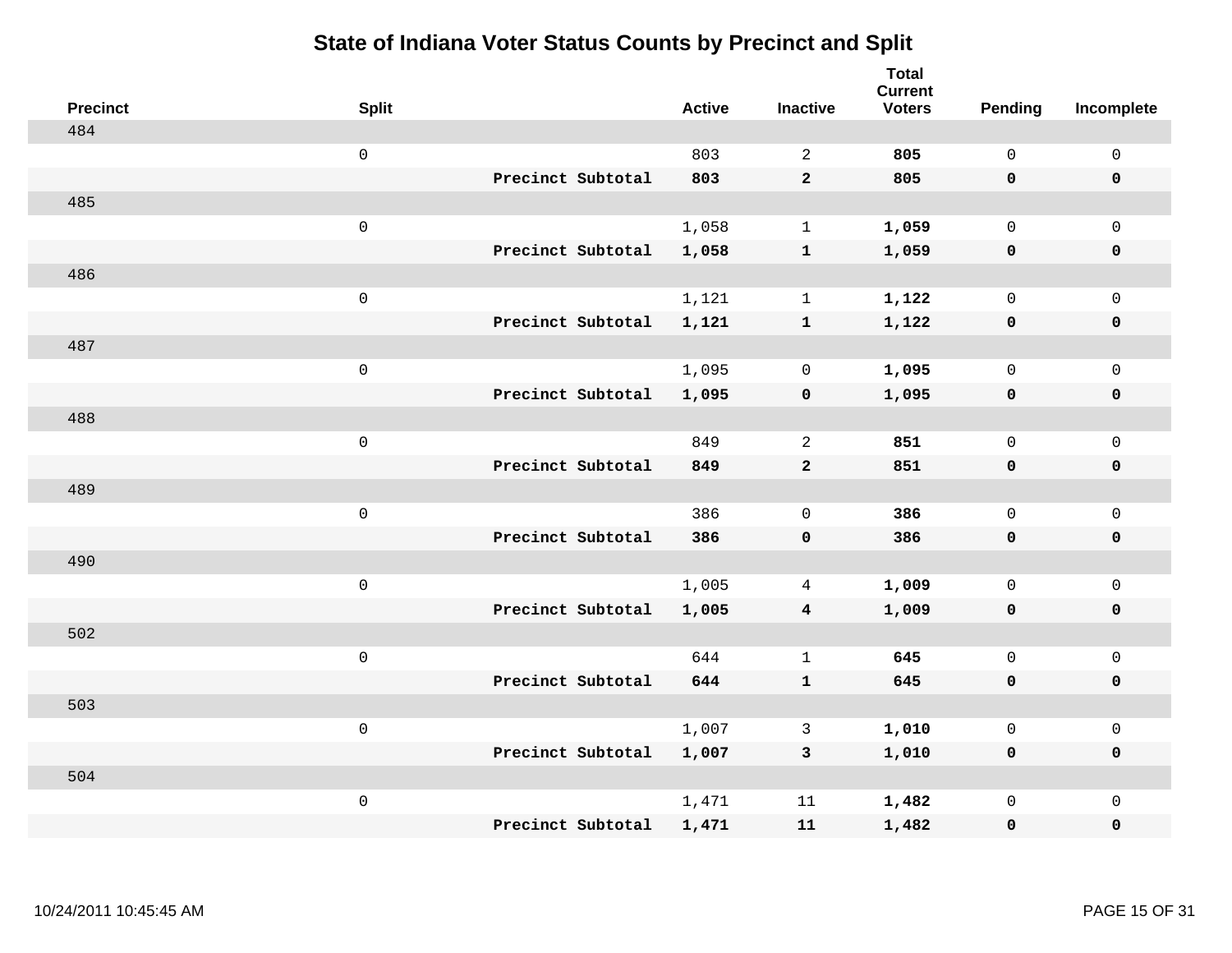| <b>Precinct</b> | <b>Split</b> |                   | <b>Active</b> | <b>Inactive</b> | <b>Total</b><br><b>Current</b><br><b>Voters</b> | <b>Pending</b> | Incomplete          |
|-----------------|--------------|-------------------|---------------|-----------------|-------------------------------------------------|----------------|---------------------|
| 509             |              |                   |               |                 |                                                 |                |                     |
|                 | $\mathsf 0$  |                   | 929           | 2               | 931                                             | $\mathbf 0$    | $\mathbf 0$         |
|                 |              | Precinct Subtotal | 929           | $\overline{2}$  | 931                                             | $\mathbf 0$    | $\mathbf 0$         |
| 512             |              |                   |               |                 |                                                 |                |                     |
|                 | $\mathsf 0$  |                   | 551           | $\mathbf 0$     | 551                                             | $\mathsf{O}$   | $\mathbf 0$         |
|                 |              | Precinct Subtotal | 551           | $\pmb{0}$       | 551                                             | $\mathbf 0$    | $\pmb{0}$           |
| 516             |              |                   |               |                 |                                                 |                |                     |
|                 | $\mathsf 0$  |                   | 486           | 27              | 513                                             | $\mathbf 0$    | $\mathbf 0$         |
|                 |              | Precinct Subtotal | 486           | 27              | 513                                             | 0              | $\mathbf 0$         |
| 518             |              |                   |               |                 |                                                 |                |                     |
|                 | $\mathsf 0$  |                   | 586           | $\overline{4}$  | 590                                             | $\mathbf 0$    | $\mathbf 0$         |
|                 |              | Precinct Subtotal | 586           | $\overline{4}$  | 590                                             | $\mathbf 0$    | $\pmb{0}$           |
| 519             |              |                   |               |                 |                                                 |                |                     |
|                 | $\mathsf 0$  |                   | 996           | 10              | 1,006                                           | $\mathbf 0$    | $\mathbf{0}$        |
|                 |              | Precinct Subtotal | 996           | 10              | 1,006                                           | $\mathbf 0$    | $\mathbf 0$         |
| 553             |              |                   |               |                 |                                                 |                |                     |
|                 | $\mathsf 0$  |                   | 1,064         | $\mathbf{1}$    | 1,065                                           | $\mathsf{O}$   | $\mathsf{O}\xspace$ |
|                 |              | Precinct Subtotal | 1,064         | $\mathbf{1}$    | 1,065                                           | 0              | $\mathbf 0$         |
| 554             |              |                   |               |                 |                                                 |                |                     |
|                 | $\mathsf 0$  |                   | 1,142         | $\mathbf 0$     | 1,142                                           | $\mathbf 0$    | $\mathsf{O}\xspace$ |
|                 |              | Precinct Subtotal | 1,142         | $\mathbf 0$     | 1,142                                           | 0              | $\mathbf 0$         |
| 555             |              |                   |               |                 |                                                 |                |                     |
|                 | $\mathsf 0$  |                   | 743           | $\mathbf{1}$    | 744                                             | $\mathbf 0$    | $\mathsf{O}\xspace$ |
|                 |              | Precinct Subtotal | 743           | $\mathbf{1}$    | 744                                             | $\mathbf 0$    | $\pmb{0}$           |
| 557             |              |                   |               |                 |                                                 |                |                     |
|                 | $\mathbf 0$  |                   | 972           | 7               | 979                                             | $\mathsf{O}$   | $\mathsf 0$         |
|                 |              | Precinct Subtotal | 972           | $7\phantom{.0}$ | 979                                             | $\mathbf 0$    | $\mathbf 0$         |
| 558             |              |                   |               |                 |                                                 |                |                     |
|                 | $\mathbf 0$  |                   | 604           | 4               | 608                                             | $\mathsf{O}$   | $\mathbf 0$         |
|                 |              | Precinct Subtotal | 604           | 4               | 608                                             | 0              | $\pmb{0}$           |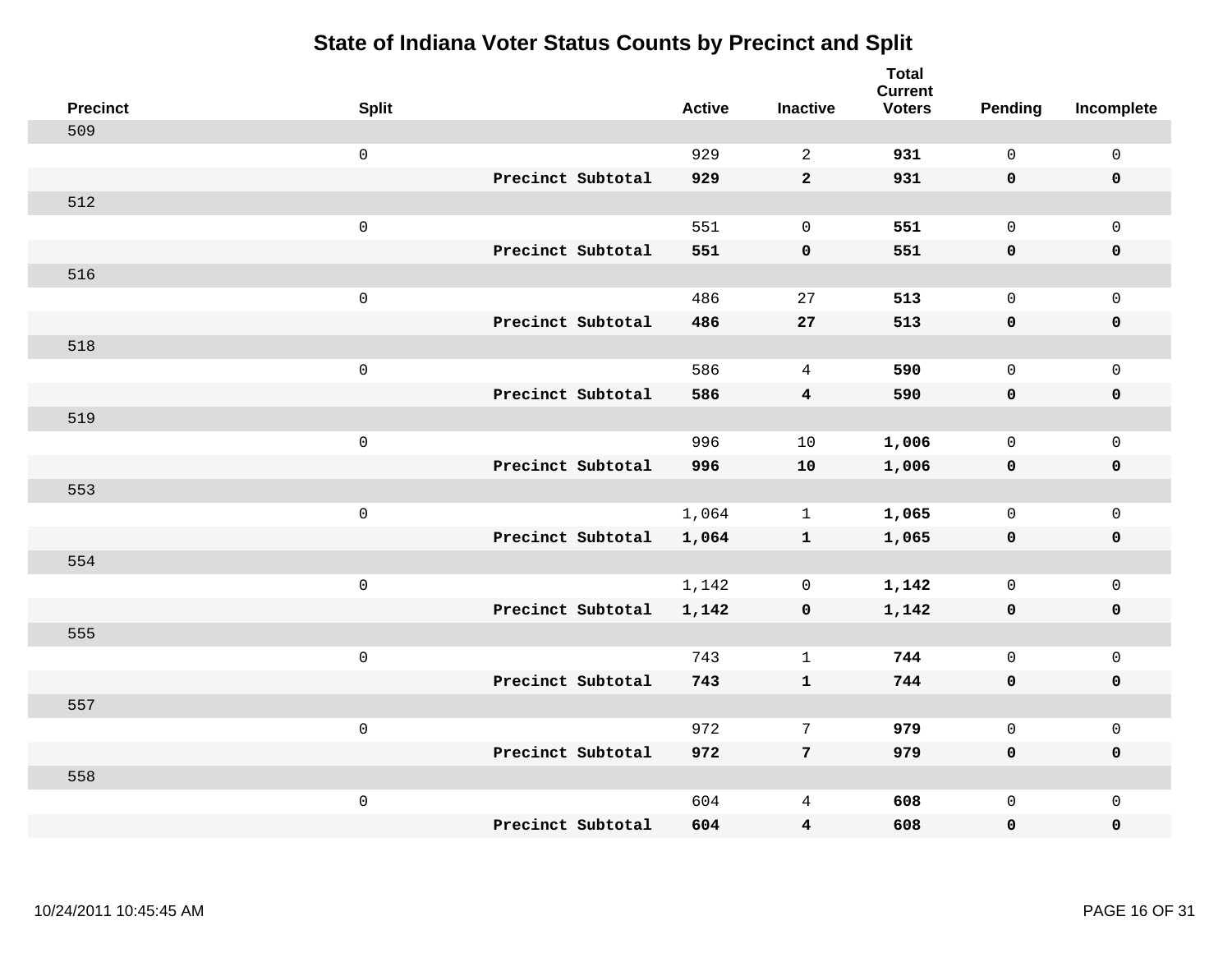| <b>Precinct</b> | <b>Split</b>        |                   | <b>Active</b> | <b>Inactive</b>         | <b>Total</b><br><b>Current</b><br><b>Voters</b> | Pending      | Incomplete          |
|-----------------|---------------------|-------------------|---------------|-------------------------|-------------------------------------------------|--------------|---------------------|
| 561             |                     |                   |               |                         |                                                 |              |                     |
|                 | $\mathsf{O}\xspace$ |                   | 576           | $\Omega$                | 576                                             | $\mathbf{0}$ | $\mathsf{O}\xspace$ |
|                 |                     | Precinct Subtotal | 576           | $\pmb{0}$               | 576                                             | $\mathbf 0$  | $\mathbf 0$         |
| 562             |                     |                   |               |                         |                                                 |              |                     |
|                 | $\mathsf 0$         |                   | 684           | 5                       | 689                                             | $\mathbf{0}$ | $\mathsf{O}$        |
|                 |                     | Precinct Subtotal | 684           | 5                       | 689                                             | $\mathbf 0$  | 0                   |
| 563             |                     |                   |               |                         |                                                 |              |                     |
|                 | $\mathsf 0$         |                   | 757           | 7                       | 764                                             | $\mathbf 0$  | $\mathsf{O}$        |
|                 |                     | Precinct Subtotal | 757           | 7                       | 764                                             | 0            | $\pmb{0}$           |
| 565             |                     |                   |               |                         |                                                 |              |                     |
|                 | $\mathsf 0$         |                   | 355           | $\,8\,$                 | 363                                             | $\mathbf{0}$ | $\mathsf{O}$        |
|                 |                     | Precinct Subtotal | 355           | $\bf8$                  | 363                                             | $\mathbf 0$  | $\pmb{0}$           |
| 566             |                     |                   |               |                         |                                                 |              |                     |
|                 | $\mathsf 0$         |                   | 531           | $\overline{4}$          | 535                                             | $\mathbf 0$  | $\mathbf 0$         |
|                 |                     | Precinct Subtotal | 531           | $\overline{4}$          | 535                                             | 0            | $\mathbf 0$         |
| 567             |                     |                   |               |                         |                                                 |              |                     |
|                 | $\mathsf{O}\xspace$ |                   | 970           | 6                       | 976                                             | $\mathbf 0$  | $\mathsf{O}$        |
|                 |                     | Precinct Subtotal | 970           | 6                       | 976                                             | $\mathbf 0$  | 0                   |
| 569             |                     |                   |               |                         |                                                 |              |                     |
|                 | $\mathsf 0$         |                   | 689           | $\mathbf{3}$            | 692                                             | $\mathbf 0$  | $\mathsf{O}\xspace$ |
|                 |                     | Precinct Subtotal | 689           | 3                       | 692                                             | 0            | 0                   |
| 570             |                     |                   |               |                         |                                                 |              |                     |
|                 | $\mathsf{O}\xspace$ |                   | 410           | 4                       | 414                                             | $\mathbf 0$  | $\mathsf{O}\xspace$ |
|                 |                     | Precinct Subtotal | 410           | $\overline{4}$          | 414                                             | 0            | 0                   |
| 575             |                     |                   |               |                         |                                                 |              |                     |
|                 | $\mathsf 0$         |                   | 1,189         | 7                       | 1,196                                           | $\mathbf 0$  | $\mathsf{O}$        |
|                 |                     | Precinct Subtotal | 1,189         | $7\phantom{.0}$         | 1,196                                           | 0            | 0                   |
| 576             |                     |                   |               |                         |                                                 |              |                     |
|                 | $\mathsf 0$         |                   | 916           | 4                       | 920                                             | $\mathsf{O}$ | $\mathsf{O}$        |
|                 |                     | Precinct Subtotal | 916           | $\overline{\mathbf{4}}$ | 920                                             | 0            | 0                   |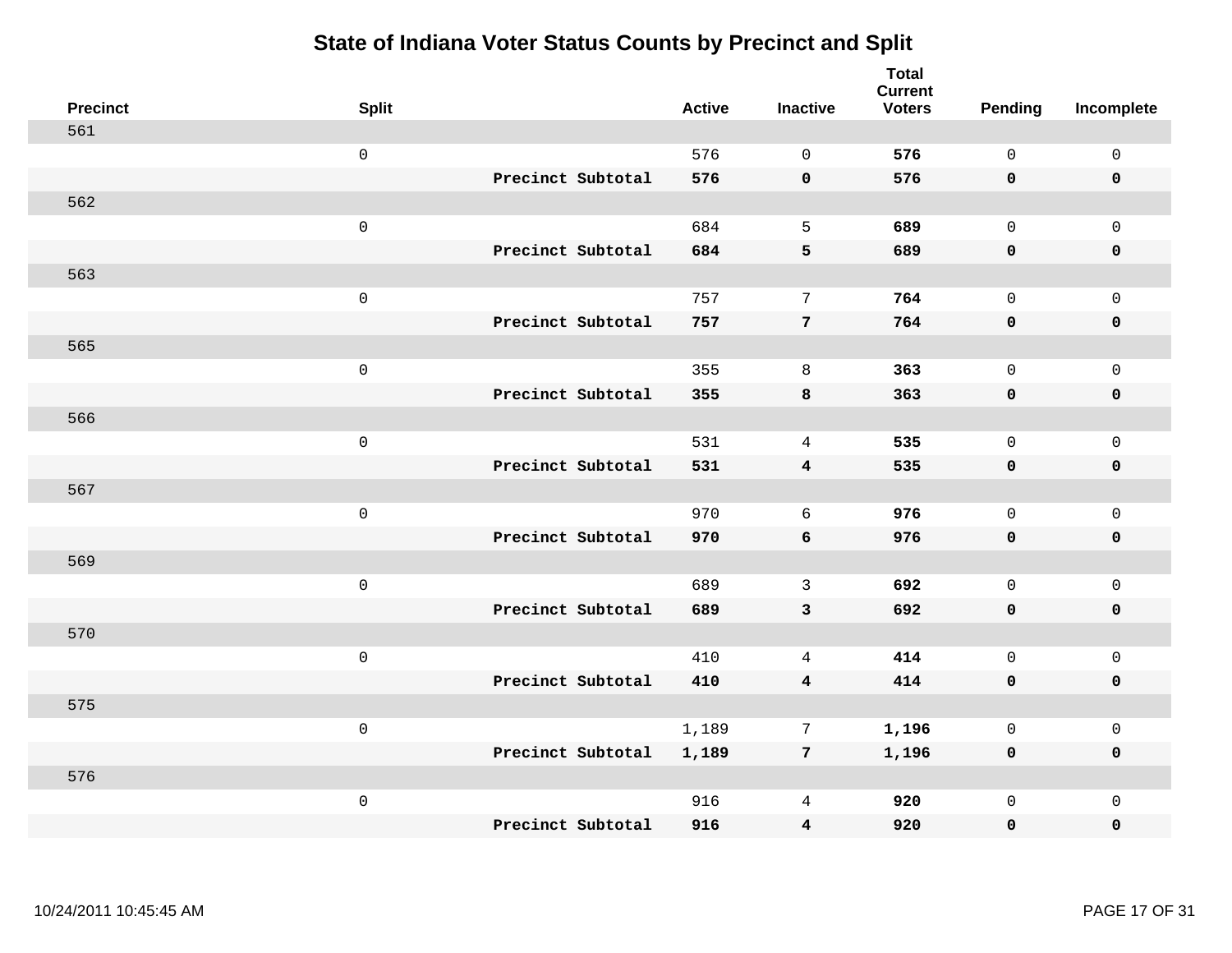| <b>Precinct</b> | <b>Split</b>        |                   | <b>Active</b> | <b>Inactive</b>    | <b>Total</b><br><b>Current</b><br><b>Voters</b> | <b>Pending</b> | Incomplete  |
|-----------------|---------------------|-------------------|---------------|--------------------|-------------------------------------------------|----------------|-------------|
| 577             |                     |                   |               |                    |                                                 |                |             |
|                 | $\mathsf 0$         |                   | 495           | $\mathbf 0$        | 495                                             | $\mathsf{O}$   | $\mathsf 0$ |
|                 |                     | Precinct Subtotal | 495           | $\mathbf 0$        | 495                                             | $\mathbf 0$    | $\mathbf 0$ |
| 578             |                     |                   |               |                    |                                                 |                |             |
|                 | $\mathsf 0$         |                   | 704           | $\mathbf 0$        | 704                                             | $\mathbf 0$    | $\mathbf 0$ |
|                 |                     | Precinct Subtotal | 704           | $\pmb{\mathsf{O}}$ | 704                                             | $\mathbf 0$    | $\pmb{0}$   |
| 579             |                     |                   |               |                    |                                                 |                |             |
|                 | $\mathsf{O}\xspace$ |                   | 940           | $\mathbf{2}$       | 942                                             | $\mathbf 0$    | $\mathsf 0$ |
|                 |                     | Precinct Subtotal | 940           | $\mathbf{2}$       | 942                                             | $\mathbf 0$    | $\mathbf 0$ |
| 580             |                     |                   |               |                    |                                                 |                |             |
|                 | $\mathsf 0$         |                   | 183           | $\mathbf 0$        | 183                                             | $\mathbf 0$    | $\mathsf 0$ |
|                 |                     | Precinct Subtotal | 183           | $\pmb{0}$          | 183                                             | $\mathbf 0$    | $\mathbf 0$ |
| 581             |                     |                   |               |                    |                                                 |                |             |
|                 | $\mathsf 0$         |                   | 995           | 9                  | 1,004                                           | $\mathbf 0$    | $\mathbf 0$ |
|                 |                     | Precinct Subtotal | 995           | $\mathbf{9}$       | 1,004                                           | $\mathbf 0$    | $\mathbf 0$ |
| 582             |                     |                   |               |                    |                                                 |                |             |
|                 | $\mathsf 0$         |                   | 894           | $\mathbf{1}$       | 895                                             | $\mathbf 0$    | $\mathsf 0$ |
|                 |                     | Precinct Subtotal | 894           | $\mathbf{1}$       | 895                                             | $\mathbf 0$    | $\mathbf 0$ |
| 583             |                     |                   |               |                    |                                                 |                |             |
|                 | $\mathbf 0$         |                   | 1,395         | 9                  | 1,404                                           | $\mathbf 0$    | $\mathbf 0$ |
|                 |                     | Precinct Subtotal | 1,395         | 9                  | 1,404                                           | $\mathbf 0$    | $\mathbf 0$ |
| 585             |                     |                   |               |                    |                                                 |                |             |
|                 | $\mathsf 0$         |                   | 769           | $\mathbf 0$        | 769                                             | $\mathsf{O}$   | $\mathsf 0$ |
|                 |                     | Precinct Subtotal | 769           | $\mathbf 0$        | 769                                             | $\mathbf 0$    | $\pmb{0}$   |
| 602             |                     |                   |               |                    |                                                 |                |             |
|                 | $\mathbf 0$         |                   | 761           | 5                  | 766                                             | $\mathbf 0$    | $\mathsf 0$ |
|                 |                     | Precinct Subtotal | 761           | 5                  | 766                                             | 0              | $\pmb{0}$   |
| 603             |                     |                   |               |                    |                                                 |                |             |
|                 | $\mathbf 0$         |                   | 667           | 5                  | 672                                             | $\mathsf{O}$   | $\mathbf 0$ |
|                 |                     | Precinct Subtotal | 667           | 5                  | 672                                             | 0              | 0           |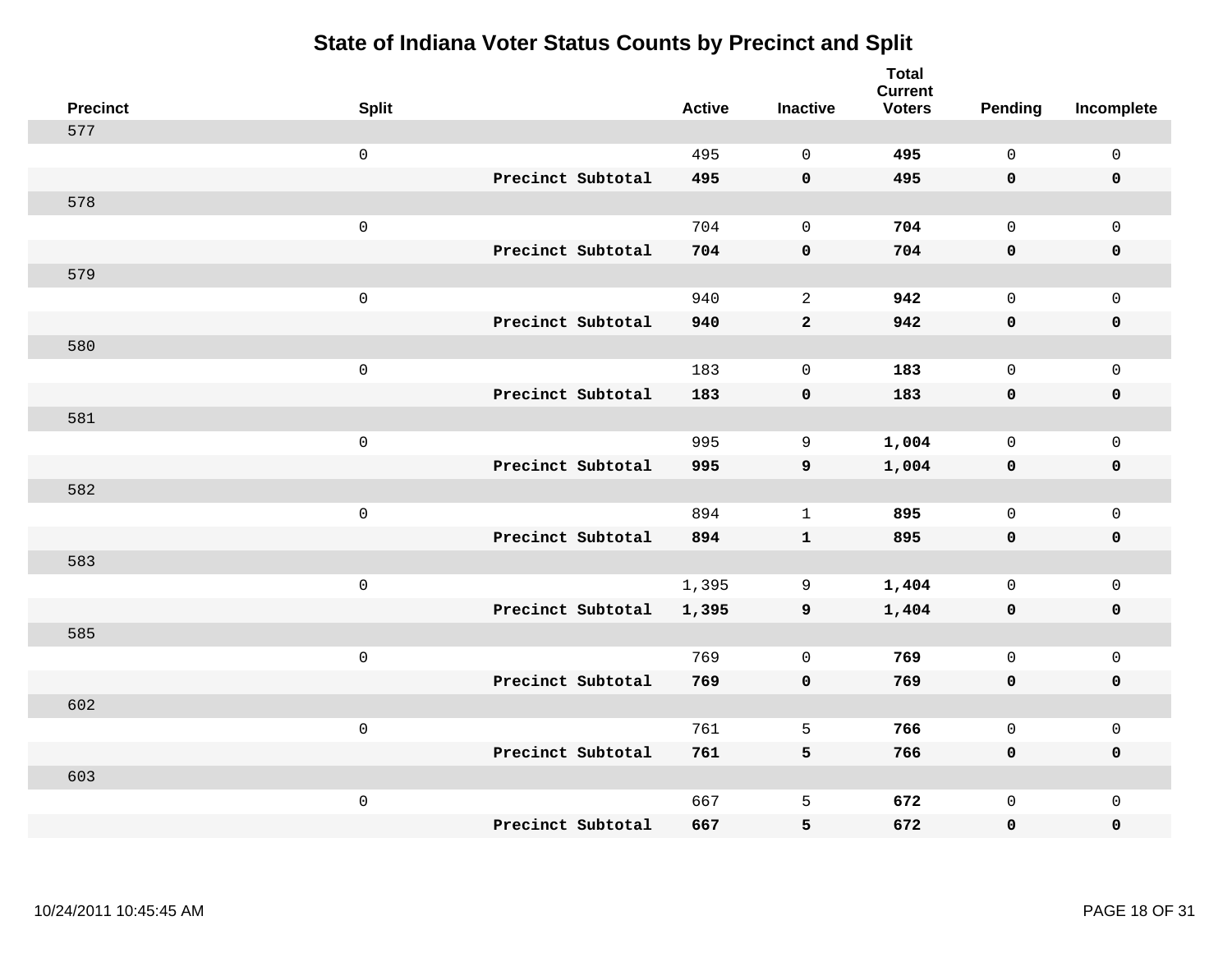|     | <b>Precinct</b> | <b>Split</b> |                   | <b>Active</b> | <b>Inactive</b>         | <b>Total</b><br><b>Current</b><br><b>Voters</b> | Pending      | Incomplete          |
|-----|-----------------|--------------|-------------------|---------------|-------------------------|-------------------------------------------------|--------------|---------------------|
| 605 |                 |              |                   |               |                         |                                                 |              |                     |
|     |                 | $\mathbf 0$  |                   | 1,067         | 8                       | 1,075                                           | $\mathbf 0$  | $\mathsf{O}$        |
|     |                 |              | Precinct Subtotal | 1,067         | 8                       | 1,075                                           | $\mathbf 0$  | $\mathbf 0$         |
| 607 |                 |              |                   |               |                         |                                                 |              |                     |
|     |                 | $\,0\,$      |                   | 1,033         | 7                       | 1,040                                           | $\mathbf 0$  | $\mathsf{O}$        |
|     |                 |              | Precinct Subtotal | 1,033         | $\overline{7}$          | 1,040                                           | 0            | 0                   |
| 608 |                 |              |                   |               |                         |                                                 |              |                     |
|     |                 | $\mathbf 0$  |                   | 1,036         | 14                      | 1,050                                           | $\mathbf 0$  | $\mathsf{O}\xspace$ |
|     |                 |              | Precinct Subtotal | 1,036         | 14                      | 1,050                                           | 0            | 0                   |
| 609 |                 |              |                   |               |                         |                                                 |              |                     |
|     |                 | $\mathbf 0$  |                   | 65            | 10                      | 75                                              | $\mathsf{O}$ | $\mathsf{O}\xspace$ |
|     |                 |              | Precinct Subtotal | 65            | $10$                    | 75                                              | 0            | 0                   |
| 610 |                 |              |                   |               |                         |                                                 |              |                     |
|     |                 | $\mathbf 0$  |                   | 1,011         | 5                       | 1,016                                           | $\mathbf 0$  | $\mathsf{O}$        |
|     |                 |              | Precinct Subtotal | 1,011         | $5\phantom{.0}$         | 1,016                                           | $\mathbf 0$  | 0                   |
| 611 |                 |              |                   |               |                         |                                                 |              |                     |
|     |                 | $\mathbf 0$  |                   | $\mathbf{1}$  | $\mathbf 0$             | $\mathbf{1}$                                    | $\mathbf 0$  | $\mathsf{O}$        |
|     |                 |              | Precinct Subtotal | $\mathbf{1}$  | $\mathbf 0$             | $\mathbf{1}$                                    | $\mathbf 0$  | 0                   |
| 612 |                 |              |                   |               |                         |                                                 |              |                     |
|     |                 | $\mathbf 0$  |                   | 10            | $\mathbf{3}$            | 13                                              | $\mathsf{O}$ | $\mathsf{O}$        |
|     |                 |              | Precinct Subtotal | 10            | 3                       | 13                                              | 0            | 0                   |
| 651 |                 |              |                   |               |                         |                                                 |              |                     |
|     |                 | $\mathbf 0$  |                   | 835           | $\overline{4}$          | 839                                             | $\mathsf 0$  | $\mathsf{O}\xspace$ |
|     |                 |              | Precinct Subtotal | 835           | $\overline{\mathbf{4}}$ | 839                                             | 0            | 0                   |
| 652 |                 |              |                   |               |                         |                                                 |              |                     |
|     |                 | $\mathbf 0$  |                   | 984           | $\mathbf{3}$            | 987                                             | $\mathbf 0$  | $\mathsf{O}\xspace$ |
|     |                 |              | Precinct Subtotal | 984           | 3                       | 987                                             | 0            | 0                   |
| 653 |                 |              |                   |               |                         |                                                 |              |                     |
|     |                 | $\mathbf 0$  |                   | 944           | $\mathsf{3}$            | 947                                             | $\mathsf{O}$ | $\mathsf{O}$        |
|     |                 |              | Precinct Subtotal | 944           | 3                       | 947                                             | 0            | 0                   |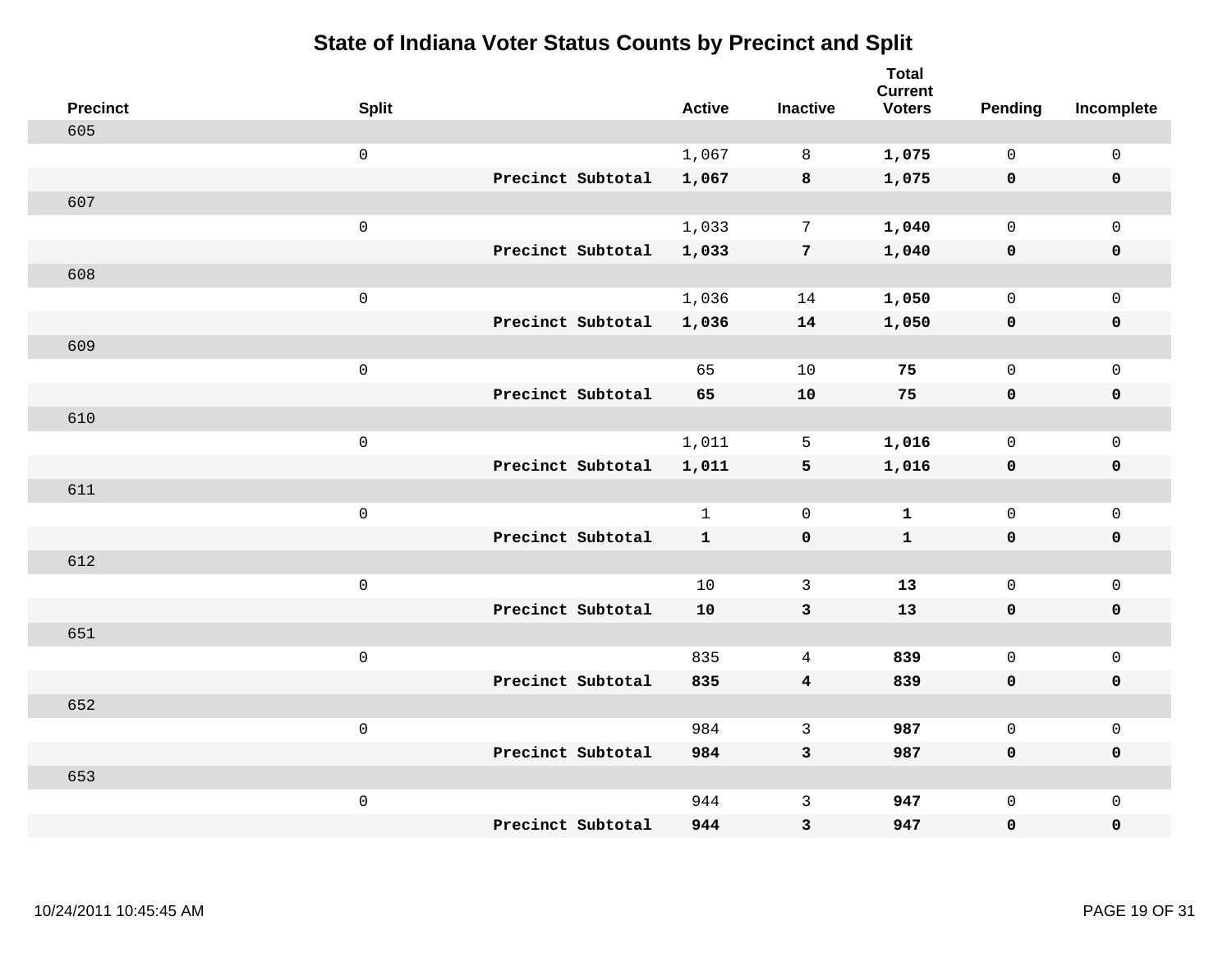| <b>Precinct</b> | <b>Split</b>        |                   | <b>Active</b> | <b>Inactive</b>         | <b>Total</b><br><b>Current</b><br><b>Voters</b> | Pending      | Incomplete          |
|-----------------|---------------------|-------------------|---------------|-------------------------|-------------------------------------------------|--------------|---------------------|
| 654             |                     |                   |               |                         |                                                 |              |                     |
|                 | $\mathsf{O}\xspace$ |                   | 1,287         | $\mathbf{3}$            | 1,290                                           | $\mathbf 0$  | $\mathsf{O}\xspace$ |
|                 |                     | Precinct Subtotal | 1,287         | $\mathbf{3}$            | 1,290                                           | $\mathbf 0$  | $\mathbf 0$         |
| 655             |                     |                   |               |                         |                                                 |              |                     |
|                 | $\mathsf 0$         |                   | 547           | $\mathbf{3}$            | 550                                             | $\mathbf 0$  | $\mathbf{0}$        |
|                 |                     | Precinct Subtotal | 547           | $\mathbf{3}$            | 550                                             | $\mathbf 0$  | $\pmb{0}$           |
| 656             |                     |                   |               |                         |                                                 |              |                     |
|                 | $\mathsf 0$         |                   | 737           | 5                       | 742                                             | $\mathbf 0$  | $\mathsf{O}$        |
|                 |                     | Precinct Subtotal | 737           | 5                       | 742                                             | 0            | 0                   |
| 658             |                     |                   |               |                         |                                                 |              |                     |
|                 | $\mathsf 0$         |                   | 1,094         | $\overline{2}$          | 1,096                                           | $\mathbf 0$  | $\mathsf{O}\xspace$ |
|                 |                     | Precinct Subtotal | 1,094         | $\mathbf{2}$            | 1,096                                           | 0            | 0                   |
| 660             |                     |                   |               |                         |                                                 |              |                     |
|                 | $\mathsf{O}\xspace$ |                   | 802           | 2                       | 804                                             | $\mathbf 0$  | $\mathsf{O}\xspace$ |
|                 |                     | Precinct Subtotal | 802           | $\mathbf{2}$            | 804                                             | 0            | 0                   |
| 661             |                     |                   |               |                         |                                                 |              |                     |
|                 | $\mathsf{O}\xspace$ |                   | 553           | $\mathbf{1}$            | 554                                             | $\mathbf 0$  | $\mathsf{O}\xspace$ |
|                 |                     | Precinct Subtotal | 553           | ${\bf 1}$               | 554                                             | 0            | 0                   |
| 662             |                     |                   |               |                         |                                                 |              |                     |
|                 | $\mathsf 0$         |                   | 912           | 5                       | 917                                             | $\mathbf{0}$ | $\mathsf{O}$        |
|                 |                     | Precinct Subtotal | 912           | 5                       | 917                                             | 0            | 0                   |
| 663             |                     |                   |               |                         |                                                 |              |                     |
|                 | $\mathsf{O}\xspace$ |                   | 1,258         | $\overline{4}$          | 1,262                                           | $\mathsf{O}$ | $\mathsf{O}\xspace$ |
|                 |                     | Precinct Subtotal | 1,258         | $\overline{\mathbf{4}}$ | 1,262                                           | 0            | 0                   |
| 665             |                     |                   |               |                         |                                                 |              |                     |
|                 | $\mathsf{O}\xspace$ |                   | 1,038         | 3                       | 1,041                                           | $\mathbf 0$  | $\mathsf{O}$        |
|                 |                     | Precinct Subtotal | 1,038         | 3                       | 1,041                                           | 0            | 0                   |
| 667             |                     |                   |               |                         |                                                 |              |                     |
|                 | $\mathsf{O}\xspace$ |                   | 36            | $\mathsf 0$             | 36                                              | $\mathsf{O}$ | $\mathsf{O}$        |
|                 |                     | Precinct Subtotal | 36            | $\pmb{0}$               | 36                                              | 0            | 0                   |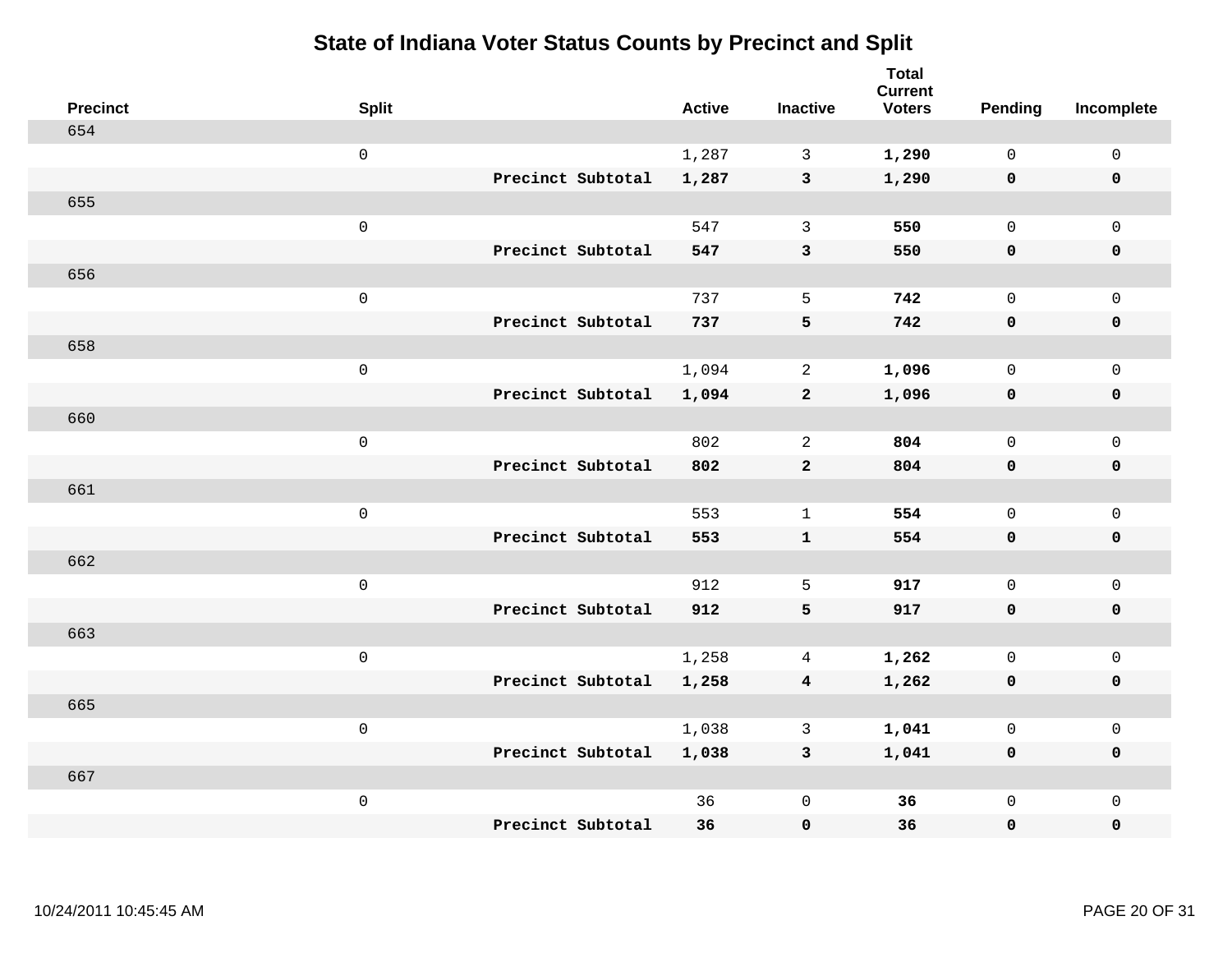| <b>Precinct</b> | <b>Split</b>        |                   | <b>Active</b>           | <b>Inactive</b>         | <b>Total</b><br><b>Current</b><br><b>Voters</b> | Pending             | Incomplete          |
|-----------------|---------------------|-------------------|-------------------------|-------------------------|-------------------------------------------------|---------------------|---------------------|
| 668             |                     |                   |                         |                         |                                                 |                     |                     |
|                 | $\mathbf 0$         |                   | $\overline{7}$          | $\mathbf 0$             | $\overline{7}$                                  | $\mathsf{O}\xspace$ | $\mathsf 0$         |
|                 |                     | Precinct Subtotal | $7\overline{ }$         | $\mathbf 0$             | $7\phantom{.}$                                  | $\mathbf 0$         | $\mathbf 0$         |
| 669             |                     |                   |                         |                         |                                                 |                     |                     |
|                 | $\mathsf{O}\xspace$ |                   | $\overline{4}$          | $\mathbf 0$             | $\boldsymbol{4}$                                | $\mathsf{O}$        | $\mathsf 0$         |
|                 |                     | Precinct Subtotal | $\overline{\mathbf{4}}$ | $\mathbf 0$             | $\overline{\mathbf{4}}$                         | $\mathbf 0$         | $\pmb{0}$           |
| 670             |                     |                   |                         |                         |                                                 |                     |                     |
|                 | $\mathsf{O}\xspace$ |                   | 1,014                   | 12                      | 1,026                                           | $\mathsf{O}\xspace$ | $\mathsf{O}\xspace$ |
|                 |                     | Precinct Subtotal | 1,014                   | 12                      | 1,026                                           | $\mathbf 0$         | $\pmb{0}$           |
| 671             |                     |                   |                         |                         |                                                 |                     |                     |
|                 | $\mathbf 0$         |                   | 1,017                   | 4                       | 1,021                                           | $\mathsf 0$         | $\mathbf 0$         |
|                 |                     | Precinct Subtotal | 1,017                   | $\overline{\mathbf{4}}$ | 1,021                                           | $\mathbf 0$         | $\pmb{0}$           |
| 672             |                     |                   |                         |                         |                                                 |                     |                     |
|                 | $\mathsf{O}\xspace$ |                   | 517                     | 2                       | 519                                             | $\mathsf{O}\xspace$ | $\mathsf{O}\xspace$ |
|                 |                     | Precinct Subtotal | 517                     | $\mathbf{2}$            | 519                                             | $\mathbf 0$         | $\mathbf 0$         |
| 673             |                     |                   |                         |                         |                                                 |                     |                     |
|                 | $\mathsf 0$         |                   | 887                     | $\mathbf{3}$            | 890                                             | $\mathsf{O}$        | $\mathbf 0$         |
|                 |                     | Precinct Subtotal | 887                     | $\mathbf{3}$            | 890                                             | $\mathbf 0$         | $\mathbf 0$         |
| 674             |                     |                   |                         |                         |                                                 |                     |                     |
|                 | $\mathsf 0$         |                   | 900                     | 5                       | 905                                             | $\mathbf 0$         | $\mathsf 0$         |
|                 |                     | Precinct Subtotal | 900                     | 5                       | 905                                             | $\mathbf 0$         | $\mathbf 0$         |
| 675             |                     |                   |                         |                         |                                                 |                     |                     |
|                 | $\mathsf 0$         |                   | 28                      | $\mathbf{1}$            | 29                                              | $\mathsf{O}$        | $\mathsf 0$         |
|                 |                     | Precinct Subtotal | 28                      | $\mathbf{1}$            | 29                                              | $\mathbf 0$         | $\mathbf 0$         |
| 676             |                     |                   |                         |                         |                                                 |                     |                     |
|                 | $\mathsf 0$         |                   | $\overline{2}$          | $\mathbf 0$             | $\overline{a}$                                  | $\mathsf{O}$        | $\mathsf 0$         |
|                 |                     | Precinct Subtotal | $\overline{\mathbf{2}}$ | $\mathbf 0$             | $\overline{a}$                                  | $\mathbf 0$         | $\mathbf 0$         |
| 677             |                     |                   |                         |                         |                                                 |                     |                     |
|                 | $\mathsf 0$         |                   | 13                      | $\mathsf{O}\xspace$     | 13                                              | $\mathsf{O}$        | $\mathsf 0$         |
|                 |                     | Precinct Subtotal | 13                      | $\pmb{0}$               | 13                                              | $\mathsf{O}\xspace$ | $\pmb{0}$           |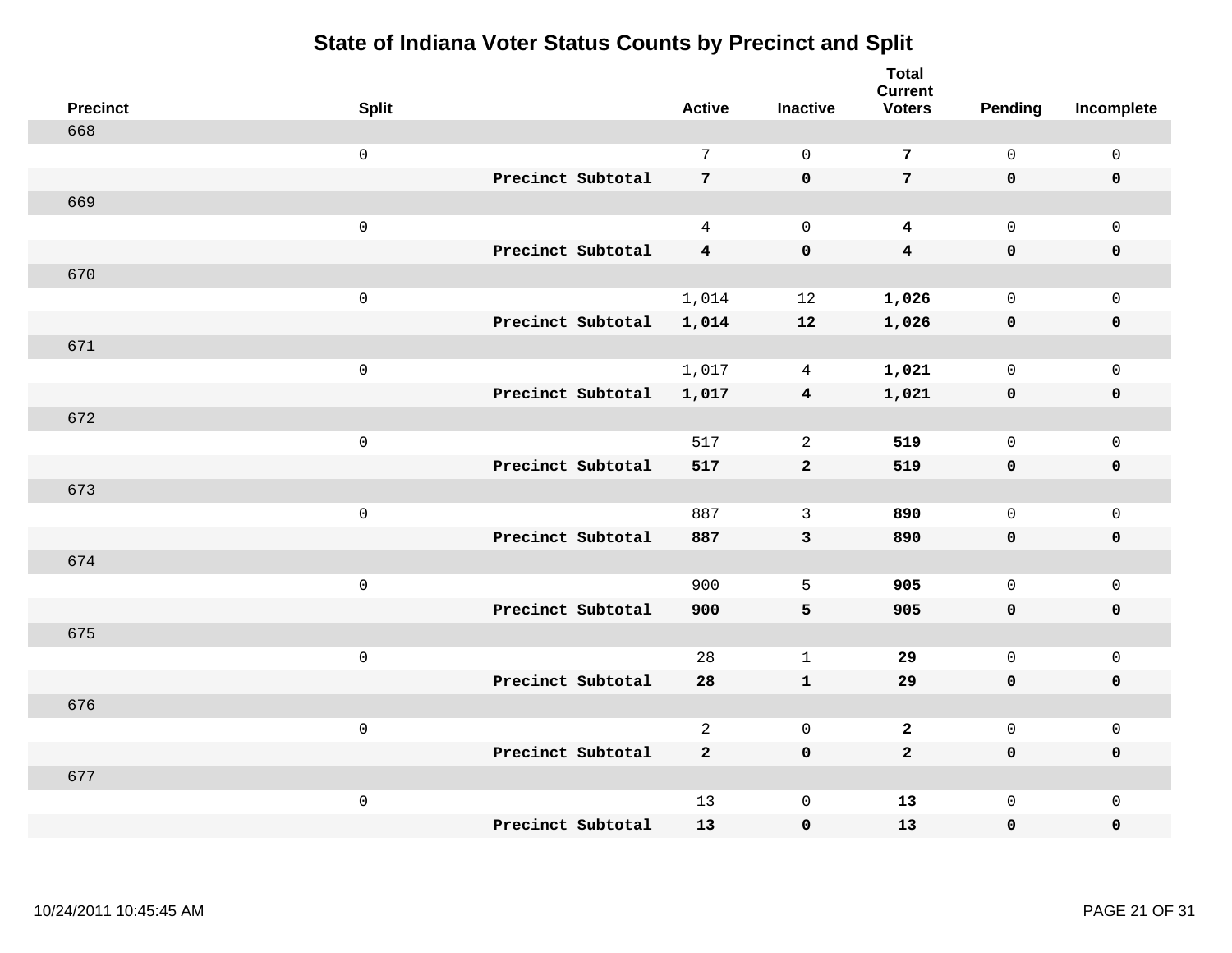| <b>Precinct</b> | <b>Split</b> |                   | <b>Active</b> | <b>Inactive</b> | <b>Total</b><br><b>Current</b><br><b>Voters</b> | Pending      | Incomplete   |
|-----------------|--------------|-------------------|---------------|-----------------|-------------------------------------------------|--------------|--------------|
| 678             |              |                   |               |                 |                                                 |              |              |
|                 | $\mathsf 0$  |                   | 596           | 3               | 599                                             | $\Omega$     | $\mathsf 0$  |
|                 |              | Precinct Subtotal | 596           | $\mathbf{3}$    | 599                                             | $\mathbf 0$  | $\mathbf 0$  |
| 679             |              |                   |               |                 |                                                 |              |              |
|                 | $\mathsf 0$  |                   | 1,090         | 3               | 1,093                                           | $\mathbf 0$  | $\mathbf{0}$ |
|                 |              | Precinct Subtotal | 1,090         | 3               | 1,093                                           | $\mathbf 0$  | $\pmb{0}$    |
| 680             |              |                   |               |                 |                                                 |              |              |
|                 | $\mathsf 0$  |                   | 544           | 3               | 547                                             | $\Omega$     | $\mathbf 0$  |
|                 |              | Precinct Subtotal | 544           | 3               | 547                                             | $\mathbf 0$  | $\mathbf 0$  |
| 682             |              |                   |               |                 |                                                 |              |              |
|                 | $\mathsf 0$  |                   | 1,084         | 9               | 1,093                                           | $\mathsf{O}$ | $\mathbf 0$  |
|                 |              | Precinct Subtotal | 1,084         | 9               | 1,093                                           | $\mathbf 0$  | $\mathbf 0$  |
| ABOITE J        |              |                   |               |                 |                                                 |              |              |
|                 | $\mathsf 0$  |                   | 1,393         | $\mathbf 0$     | 1,393                                           | $\mathbf 0$  | $\mathbf 0$  |
|                 |              | Precinct Subtotal | 1,393         | $\mathbf 0$     | 1,393                                           | $\mathbf 0$  | $\mathbf 0$  |
| ABOITE K        |              |                   |               |                 |                                                 |              |              |
|                 | $\mathbf 0$  |                   | 525           | 1               | 526                                             | $\mathbf 0$  | $\mathbf 0$  |
|                 |              | Precinct Subtotal | 525           | $\mathbf{1}$    | 526                                             | $\mathbf 0$  | $\mathbf 0$  |
| ABOITE N        |              |                   |               |                 |                                                 |              |              |
|                 | $\mathsf 0$  |                   | 1,526         | 0               | 1,526                                           | 0            | $\mathsf 0$  |
|                 |              | Precinct Subtotal | 1,526         | $\mathbf 0$     | 1,526                                           | $\mathbf 0$  | 0            |
| ABOITE S        |              |                   |               |                 |                                                 |              |              |
|                 | $\mathsf 0$  |                   | 1,249         | $\mathbf{1}$    | 1,250                                           | $\mathbf 0$  | $\mathbf 0$  |
|                 |              | Precinct Subtotal | 1,249         | $\mathbf{1}$    | 1,250                                           | 0            | 0            |
| ABOITE T        |              |                   |               |                 |                                                 |              |              |
|                 | $\mathsf 0$  |                   | 1,205         | $\mathbf 0$     | 1,205                                           | $\mathbf 0$  | $\mathbf 0$  |
|                 |              | Precinct Subtotal | 1,205         | $\mathbf 0$     | 1,205                                           | 0            | 0            |
| ABOITE U        |              |                   |               |                 |                                                 |              |              |
|                 | $\mathsf 0$  |                   | 738           | $\mathbf 0$     | 738                                             | $\mathbf 0$  | $\mathbf{0}$ |
|                 |              | Precinct Subtotal | 738           | $\mathbf 0$     | 738                                             | $\mathbf 0$  | 0            |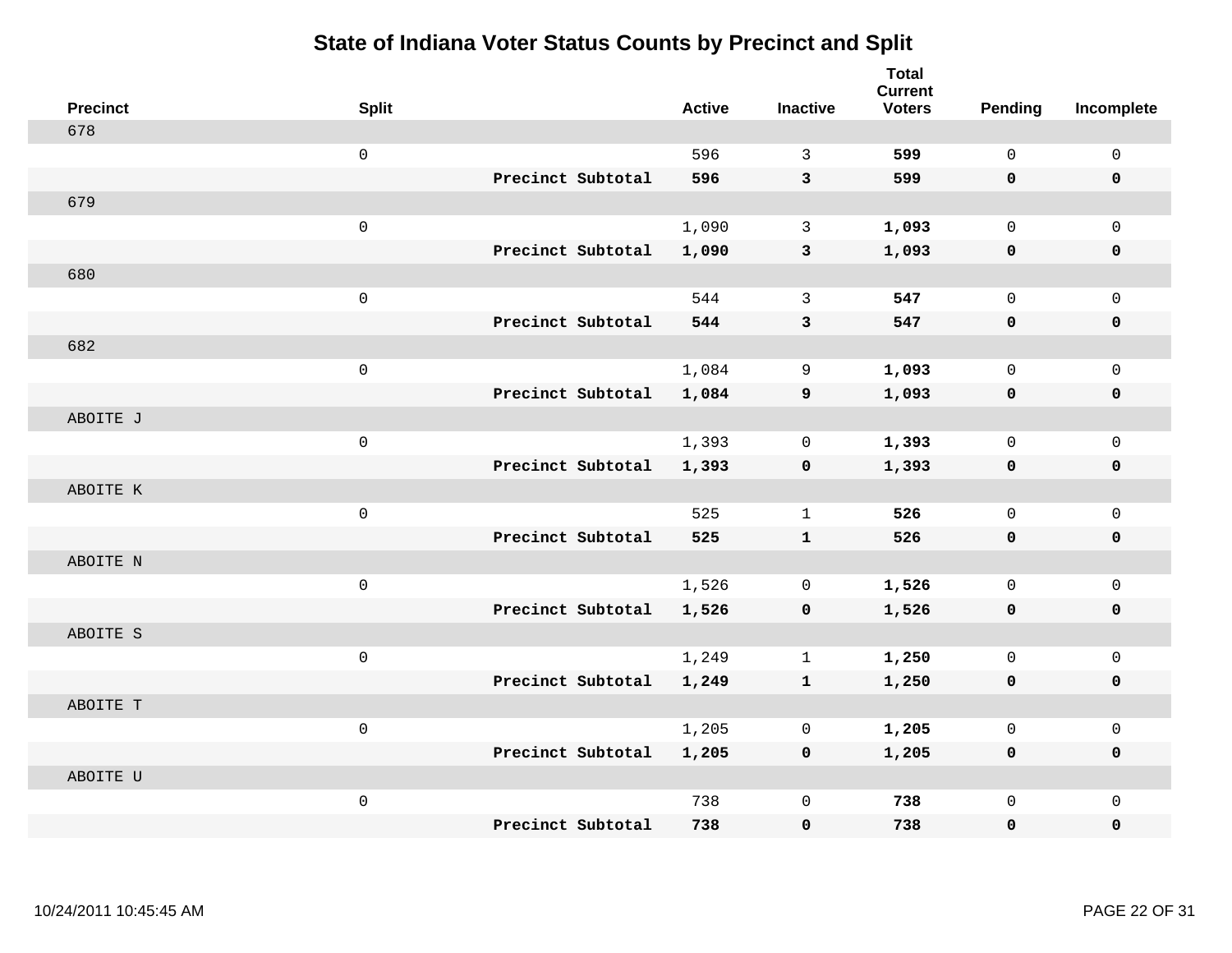| <b>Precinct</b> | <b>Split</b>        |                   | <b>Active</b> | <b>Inactive</b>     | <b>Total</b><br><b>Current</b><br><b>Voters</b> | <b>Pending</b> | Incomplete          |
|-----------------|---------------------|-------------------|---------------|---------------------|-------------------------------------------------|----------------|---------------------|
| ABOITE Z        |                     |                   |               |                     |                                                 |                |                     |
|                 | $\mathsf{O}$        |                   | 446           | $\overline{0}$      | 446                                             | $\mathbf 0$    | $\mathbf 0$         |
|                 |                     | Precinct Subtotal | 446           | $\mathbf 0$         | 446                                             | 0              | $\mathbf 0$         |
| ADAMS B1        |                     |                   |               |                     |                                                 |                |                     |
|                 | $\mathsf 0$         |                   | 135           | $\mathbf{1}$        | 136                                             | $\mathsf{O}$   | $\mathbf 0$         |
|                 |                     | Precinct Subtotal | 135           | $\mathbf 1$         | 136                                             | 0              | 0                   |
| ADAMS B2        |                     |                   |               |                     |                                                 |                |                     |
|                 | $\mathsf 0$         |                   | 27            | $\mathsf 0$         | ${\bf 27}$                                      | $\mathbf{0}$   | $\mathsf 0$         |
|                 |                     | Precinct Subtotal | 27            | $\pmb{0}$           | 27                                              | 0              | $\pmb{0}$           |
| ADAMS E         |                     |                   |               |                     |                                                 |                |                     |
|                 | $\mathsf{O}\xspace$ |                   | 281           | $\mathbf 0$         | 281                                             | $\mathsf{O}$   | 0                   |
|                 |                     | Precinct Subtotal | 281           | $\mathbf 0$         | 281                                             | 0              | $\mathbf 0$         |
| ADAMS F         |                     |                   |               |                     |                                                 |                |                     |
|                 | $\mathsf 0$         |                   | 109           | $\mathbf 0$         | 109                                             | $\mathsf{O}$   | $\mathbf 0$         |
|                 |                     | Precinct Subtotal | 109           | $\pmb{0}$           | 109                                             | 0              | 0                   |
| ADAMS G         |                     |                   |               |                     |                                                 |                |                     |
|                 | $\mathsf{O}\xspace$ |                   | 390           | $\mathbf 0$         | 390                                             | $\mathsf{O}$   | $\mathbf 0$         |
|                 |                     | Precinct Subtotal | 390           | $\pmb{0}$           | 390                                             | 0              | 0                   |
| ADAMS K         |                     |                   |               |                     |                                                 |                |                     |
|                 | $\mathsf{O}\xspace$ |                   | 355           | $\mathsf{O}\xspace$ | 355                                             | $\mathsf 0$    | $\mathsf 0$         |
|                 |                     | Precinct Subtotal | 355           | $\mathbf 0$         | 355                                             | 0              | 0                   |
| ADAMS M         |                     |                   |               |                     |                                                 |                |                     |
|                 | $\mathsf 0$         |                   | 18            | $\mathsf 0$         | 18                                              | $\mathsf{O}$   | $\mathsf 0$         |
|                 |                     | Precinct Subtotal | 18            | $\mathbf 0$         | 18                                              | $\mathbf 0$    | 0                   |
| CEDAR CREEK A   |                     |                   |               |                     |                                                 |                |                     |
|                 | $\mathsf{O}\xspace$ |                   | 1,299         | $\mathbf 0$         | 1,299                                           | $\mathsf{O}$   | $\mathsf{O}\xspace$ |
|                 |                     | Precinct Subtotal | 1,299         | $\pmb{0}$           | 1,299                                           | 0              | 0                   |
| CEDAR CREEK B   |                     |                   |               |                     |                                                 |                |                     |
|                 | $\mathbf 0$         |                   | 924           | $\mathbf 0$         | 924                                             | $\mathbf 0$    | $\mathbf 0$         |
|                 | $1\,$               |                   | 4             | $\mathbf 0$         | $\overline{\mathbf{4}}$                         | $\mathbf 0$    | $\mathbf 0$         |
|                 |                     | Precinct Subtotal | 928           | $\mathbf 0$         | 928                                             | 0              | 0                   |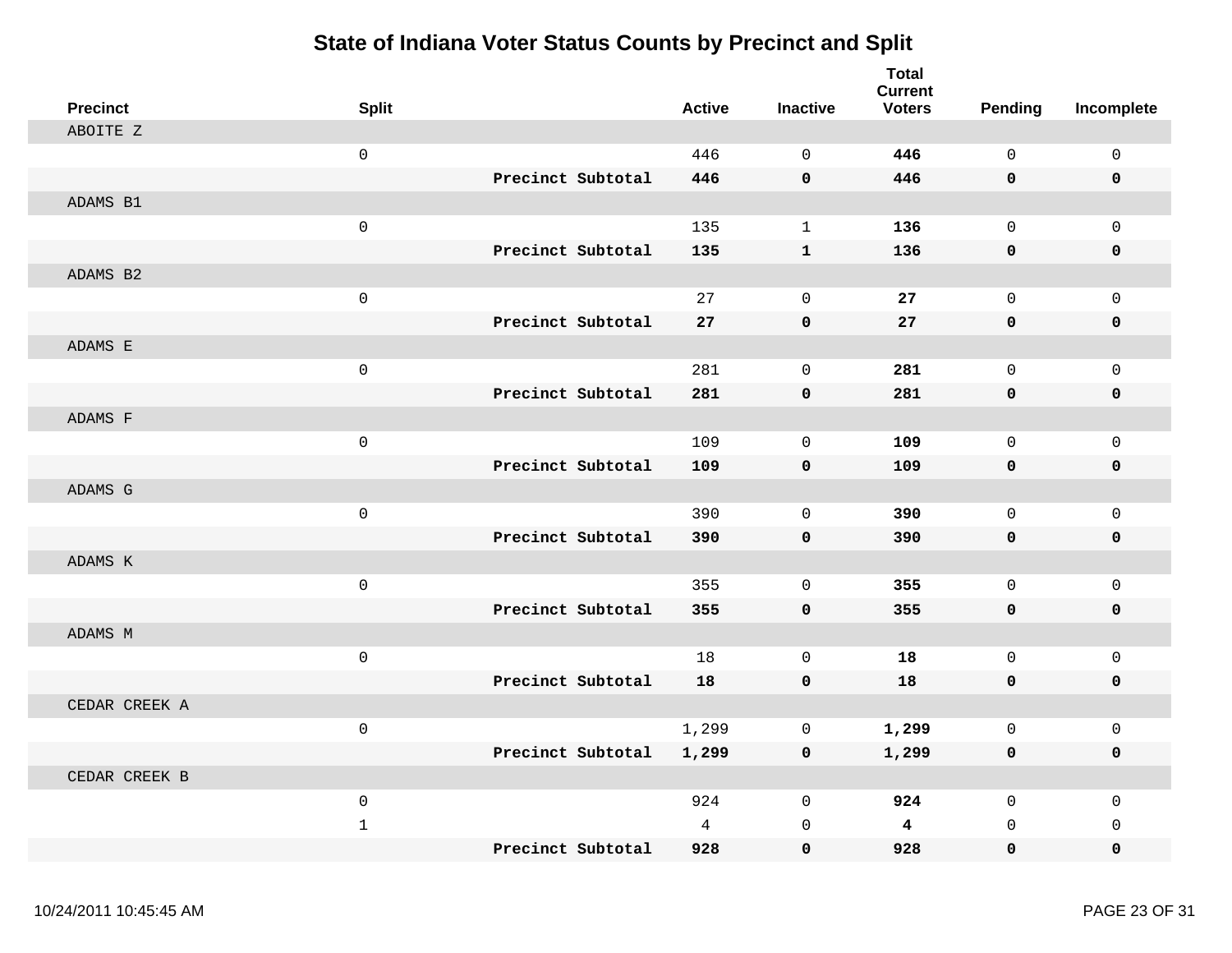| <b>Precinct</b> | <b>Split</b> |                   | <b>Active</b> | <b>Inactive</b> | <b>Total</b><br><b>Current</b><br><b>Voters</b> | Pending      | Incomplete   |
|-----------------|--------------|-------------------|---------------|-----------------|-------------------------------------------------|--------------|--------------|
| CEDAR CREEK C   |              |                   |               |                 |                                                 |              |              |
|                 | $\mathbf 0$  |                   | 732           | $\mathbf{1}$    | 733                                             | $\Omega$     | $\Omega$     |
|                 |              | Precinct Subtotal | 732           | $\mathbf{1}$    | 733                                             | $\mathbf{0}$ | $\mathbf 0$  |
| CEDAR CREEK D   |              |                   |               |                 |                                                 |              |              |
|                 | $\mathbf 0$  |                   | 1,034         | $\mathbf 0$     | 1,034                                           | $\mathbf 0$  | $\Omega$     |
|                 |              | Precinct Subtotal | 1,034         | $\mathbf 0$     | 1,034                                           | 0            | $\mathbf 0$  |
| CEDAR CREEK E   |              |                   |               |                 |                                                 |              |              |
|                 | $\mathbf 0$  |                   | 1,074         | $\Omega$        | 1,074                                           | $\Omega$     | $\Omega$     |
|                 |              | Precinct Subtotal | 1,074         | $\mathbf 0$     | 1,074                                           | 0            | $\mathbf 0$  |
| EEL RIVER A     |              |                   |               |                 |                                                 |              |              |
|                 | $\mathbf 0$  |                   | 900           | $\mathbf 0$     | 900                                             | $\mathbf 0$  | $\mathbf 0$  |
|                 |              | Precinct Subtotal | 900           | $\mathbf 0$     | 900                                             | $\mathbf{0}$ | $\mathbf 0$  |
| EEL RIVER B     |              |                   |               |                 |                                                 |              |              |
|                 | $\mathbf{0}$ |                   | 1,175         | $\mathbf 0$     | 1,175                                           | $\mathbf{0}$ | $\mathbf{0}$ |
|                 |              | Precinct Subtotal | 1,175         | $\mathbf 0$     | 1,175                                           | 0            | 0            |
| GRABILL         |              |                   |               |                 |                                                 |              |              |
|                 | $\mathbf 0$  |                   | 626           | $\mathbf{1}$    | 627                                             | $\mathbf 0$  | $\Omega$     |
|                 |              | Precinct Subtotal | 626           | $\mathbf{1}$    | 627                                             | $\mathbf 0$  | $\mathbf 0$  |
| HUNTERTOWN A    |              |                   |               |                 |                                                 |              |              |
|                 | $\mathbf 0$  |                   | 1,264         | 2               | 1,266                                           | $\mathbf 0$  | $\mathbf 0$  |
|                 |              | Precinct Subtotal | 1,264         | $\mathbf{2}$    | 1,266                                           | 0            | $\mathbf 0$  |
| HUNTERTOWN B    |              |                   |               |                 |                                                 |              |              |
|                 | $\mathbf 0$  |                   | 1,345         | $\mathbf 0$     | 1,345                                           | $\mathbf 0$  | $\mathbf 0$  |
|                 |              | Precinct Subtotal | 1,345         | $\mathbf 0$     | 1,345                                           | 0            | 0            |
| HUNTERTOWN ER   |              |                   |               |                 |                                                 |              |              |
|                 | $\mathbf{0}$ |                   | 494           | $\Omega$        | 494                                             | $\mathbf 0$  | $\mathbf 0$  |
|                 |              | Precinct Subtotal | 494           | $\mathbf 0$     | 494                                             | 0            | $\mathbf 0$  |
| <b>JACKSON</b>  |              |                   |               |                 |                                                 |              |              |
|                 | $\mathbf 0$  |                   | 363           | $\mathbf 0$     | 363                                             | $\mathbf{0}$ | $\Omega$     |
|                 |              | Precinct Subtotal | 363           | $\mathbf 0$     | 363                                             | 0            | $\mathbf 0$  |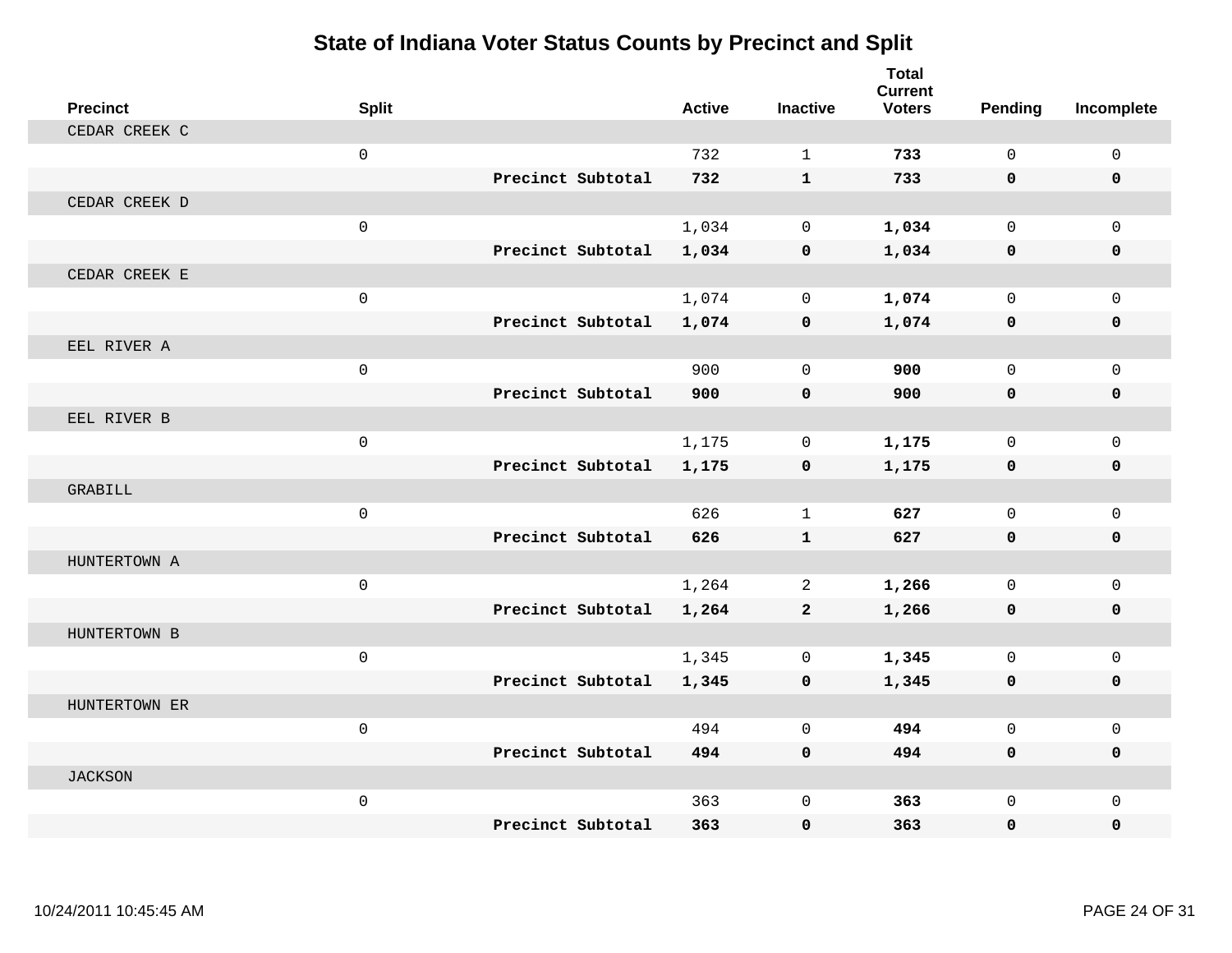| <b>Precinct</b>  | <b>Split</b>        |                   | <b>Active</b> | <b>Inactive</b>     | <b>Total</b><br><b>Current</b><br><b>Voters</b> | Pending      | Incomplete   |
|------------------|---------------------|-------------------|---------------|---------------------|-------------------------------------------------|--------------|--------------|
| <b>JEFFERSON</b> |                     |                   |               |                     |                                                 |              |              |
|                  | $\mathbf 0$         |                   | 1,211         | 2                   | 1,213                                           | $\mathbf 0$  | $\mathbf 0$  |
|                  | $\mathbf{1}$        |                   | 3             | $\Omega$            | $\mathbf{3}$                                    | $\Omega$     | $\Omega$     |
|                  |                     | Precinct Subtotal | 1,214         | $\mathbf{2}$        | 1,216                                           | $\mathbf 0$  | 0            |
| LAFAYETTE A      |                     |                   |               |                     |                                                 |              |              |
|                  | $\mathbf 0$         |                   | 797           | $\mathbf 0$         | 797                                             | $\mathbf 0$  | $\mathbf 0$  |
|                  |                     | Precinct Subtotal | 797           | $\mathbf 0$         | 797                                             | $\mathbf 0$  | $\mathbf{0}$ |
| LAFAYETTE B      |                     |                   |               |                     |                                                 |              |              |
|                  | $\mathbf 0$         |                   | 812           | $\mathbf{1}$        | 813                                             | $\mathbf 0$  | $\mathbf{0}$ |
|                  |                     | Precinct Subtotal | 812           | $\mathbf{1}$        | 813                                             | $\mathbf 0$  | 0            |
| LAFAYETTE C      |                     |                   |               |                     |                                                 |              |              |
|                  | $\mathsf{O}\xspace$ |                   | 651           | $\mathbf{1}$        | 652                                             | $\mathsf{O}$ | $\mathsf 0$  |
|                  |                     | Precinct Subtotal | 651           | $\mathbf{1}$        | 652                                             | $\mathbf 0$  | $\mathbf 0$  |
| LAKE A           |                     |                   |               |                     |                                                 |              |              |
|                  | $\mathsf{O}\xspace$ |                   | 707           | $\mathbf{1}$        | 708                                             | $\Omega$     | $\mathbf 0$  |
|                  |                     | Precinct Subtotal | 707           | $\mathbf{1}$        | 708                                             | $\mathbf 0$  | $\mathbf 0$  |
| LAKE B           |                     |                   |               |                     |                                                 |              |              |
|                  | $\mathbf 0$         |                   | 923           | $\mathbf{1}$        | 924                                             | $\mathbf 0$  | $\mathbf 0$  |
|                  |                     | Precinct Subtotal | 923           | $\mathbf{1}$        | 924                                             | 0            | 0            |
| LEO-CEDARVILLE A |                     |                   |               |                     |                                                 |              |              |
|                  | $\mathbf 0$         |                   | 987           | $\mathbf{1}$        | 988                                             | $\mathbf 0$  | $\mathbf 0$  |
|                  |                     | Precinct Subtotal | 987           | $\mathbf{1}$        | 988                                             | 0            | 0            |
| LEO-CEDARVILLE B |                     |                   |               |                     |                                                 |              |              |
|                  | $\mathsf{O}\xspace$ |                   | 1,389         | $\mathbf 0$         | 1,389                                           | $\mathsf{O}$ | $\mathsf 0$  |
|                  |                     | Precinct Subtotal | 1,389         | 0                   | 1,389                                           | 0            | 0            |
| MADISON          |                     |                   |               |                     |                                                 |              |              |
|                  | $\mathsf{O}\xspace$ |                   | 1,257         | 0                   | 1,257                                           | $\mathbf 0$  | $\mathbf 0$  |
|                  |                     | Precinct Subtotal | 1,257         | $\mathbf 0$         | 1,257                                           | $\mathbf 0$  | 0            |
| MARION A         |                     |                   |               |                     |                                                 |              |              |
|                  | $\mathsf{O}\xspace$ |                   | 919           | $\mathsf{O}\xspace$ | 919                                             | $\Omega$     | $\Omega$     |
|                  |                     | Precinct Subtotal | 919           | $\mathbf 0$         | 919                                             | $\mathbf{0}$ | $\mathbf{0}$ |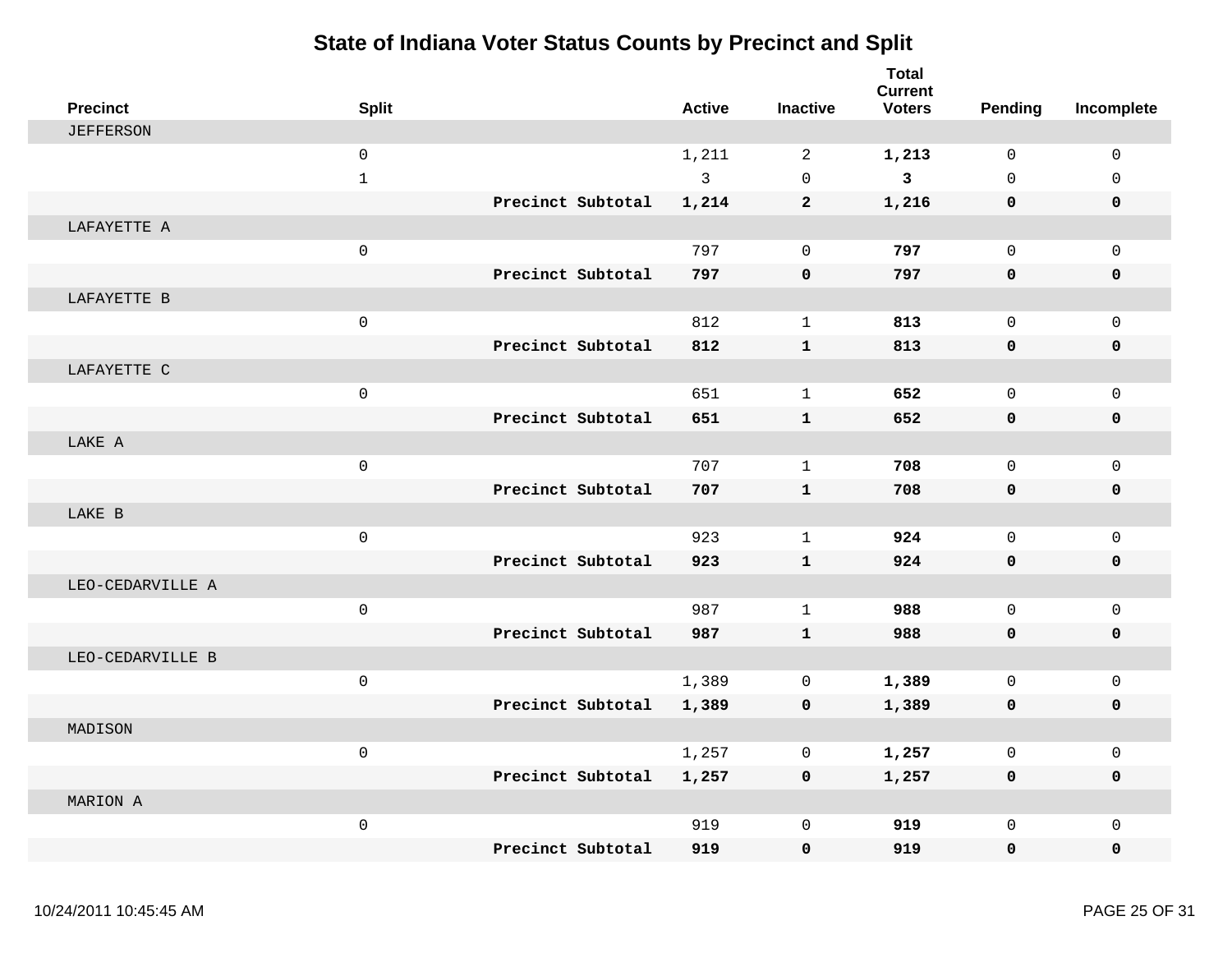| <b>Precinct</b> | <b>Split</b>        |                   | <b>Active</b> | <b>Inactive</b> | <b>Total</b><br><b>Current</b><br><b>Voters</b> | Pending      | Incomplete  |
|-----------------|---------------------|-------------------|---------------|-----------------|-------------------------------------------------|--------------|-------------|
| <b>MARION B</b> |                     |                   |               |                 |                                                 |              |             |
|                 | $\mathbf 0$         |                   | 822           | $\mathbf 0$     | 822                                             | $\mathbf 0$  | $\mathsf 0$ |
|                 |                     | Precinct Subtotal | 822           | $\mathbf 0$     | 822                                             | $\mathbf 0$  | $\mathbf 0$ |
| MARION C        |                     |                   |               |                 |                                                 |              |             |
|                 | $\mathsf 0$         |                   | 959           | $\mathbf 0$     | 959                                             | $\mathbf 0$  | $\mathbf 0$ |
|                 |                     | Precinct Subtotal | 959           | $\pmb{0}$       | 959                                             | $\mathbf 0$  | $\mathbf 0$ |
| MAUMEE          |                     |                   |               |                 |                                                 |              |             |
|                 | $\mathsf 0$         |                   | 751           | $\mathbf{1}$    | 752                                             | $\Omega$     | $\mathsf 0$ |
|                 |                     | Precinct Subtotal | 751           | $\mathbf{1}$    | 752                                             | $\mathbf 0$  | $\pmb{0}$   |
| MILAN A         |                     |                   |               |                 |                                                 |              |             |
|                 | $\mathsf{O}\xspace$ |                   | 818           | $\mathbf 0$     | 818                                             | $\mathbf 0$  | $\mathbf 0$ |
|                 |                     | Precinct Subtotal | 818           | $\mathbf 0$     | 818                                             | $\mathbf 0$  | $\pmb{0}$   |
| MILAN B         |                     |                   |               |                 |                                                 |              |             |
|                 | $\mathsf 0$         |                   | 787           | $\mathbf{1}$    | 788                                             | $\mathbf 0$  | $\mathbf 0$ |
|                 |                     | Precinct Subtotal | 787           | $\mathbf{1}$    | 788                                             | $\mathbf 0$  | $\mathbf 0$ |
| MONROE          |                     |                   |               |                 |                                                 |              |             |
|                 | $\mathsf 0$         |                   | 492           | $\mathbf 0$     | 492                                             | $\mathbf 0$  | $\mathbf 0$ |
|                 |                     | Precinct Subtotal | 492           | $\mathbf 0$     | 492                                             | $\mathbf 0$  | 0           |
| MONROEVILLE     |                     |                   |               |                 |                                                 |              |             |
|                 | $\mathsf 0$         |                   | 748           | $\mathbf 0$     | 748                                             | $\mathbf 0$  | $\mathbf 0$ |
|                 |                     | Precinct Subtotal | 748           | $\mathbf 0$     | 748                                             | $\mathbf 0$  | 0           |
| NH <sub>1</sub> |                     |                   |               |                 |                                                 |              |             |
|                 | $\mathsf 0$         |                   | 1,177         | 2               | 1,179                                           | $\mathbf 0$  | $\mathbf 0$ |
|                 |                     | Precinct Subtotal | 1,177         | $\mathbf{2}$    | 1,179                                           | 0            | 0           |
| NH 1J           |                     |                   |               |                 |                                                 |              |             |
|                 | $\mathsf 0$         |                   | 21            | $\overline{0}$  | 21                                              | $\mathbf 0$  | $\mathbf 0$ |
|                 |                     | Precinct Subtotal | 21            | $\pmb{0}$       | 21                                              | 0            | 0           |
| NH 1SJ          |                     |                   |               |                 |                                                 |              |             |
|                 | $\mathsf 0$         |                   | 602           | $\mathbf 0$     | 602                                             | $\mathsf{O}$ | $\mathbf 0$ |
|                 |                     | Precinct Subtotal | 602           | $\mathbf 0$     | 602                                             | $\mathbf 0$  | 0           |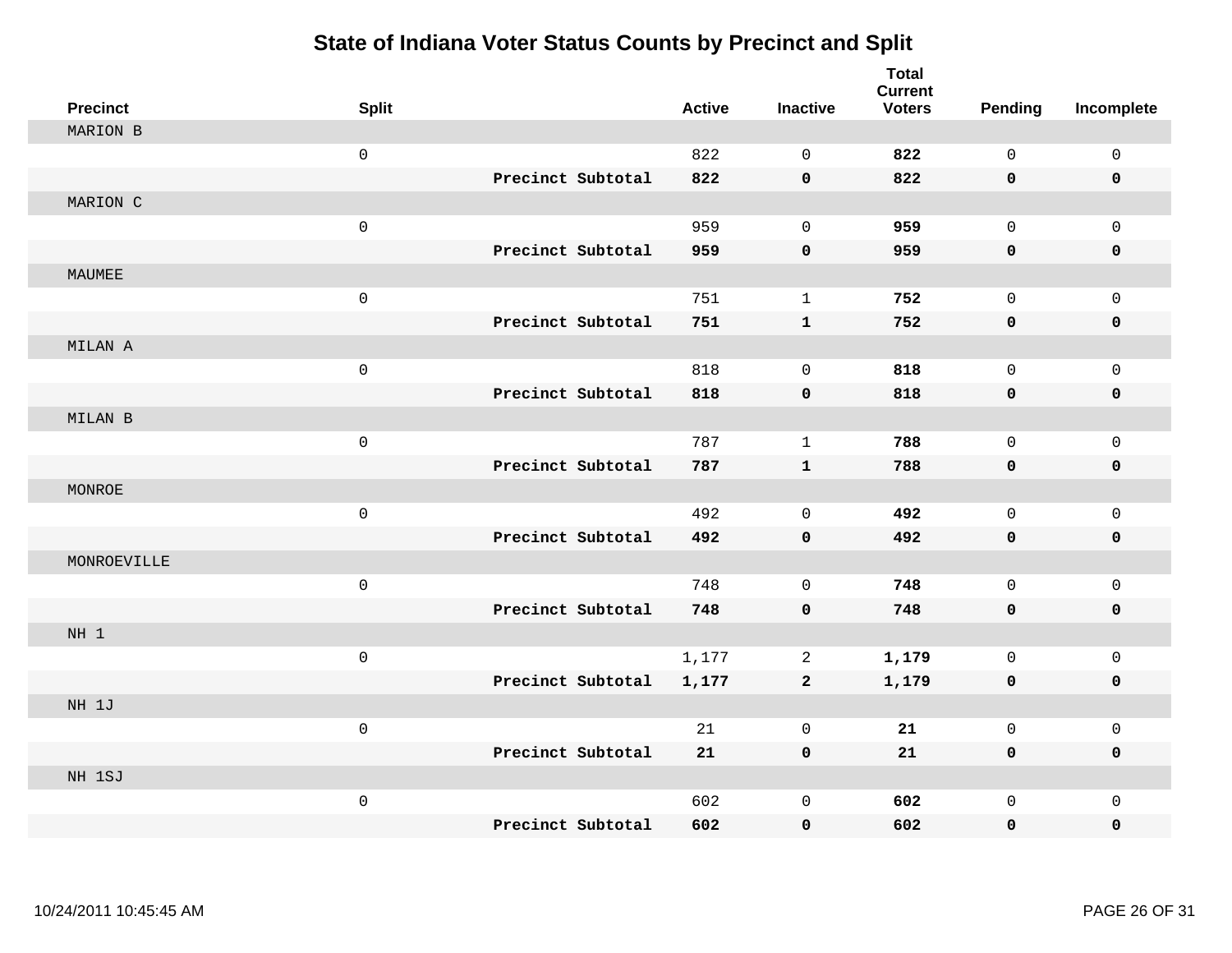| <b>Precinct</b> | <b>Split</b>        |                   | <b>Active</b> | <b>Inactive</b>     | <b>Total</b><br><b>Current</b><br><b>Voters</b> | <b>Pending</b>      | Incomplete                  |
|-----------------|---------------------|-------------------|---------------|---------------------|-------------------------------------------------|---------------------|-----------------------------|
| NH 2A           |                     |                   |               |                     |                                                 |                     |                             |
|                 | $\mathsf 0$         |                   | 944           | $\mathbf{1}$        | 945                                             | $\mathbf 0$         | $\mathsf{O}\xspace$         |
|                 |                     | Precinct Subtotal | 944           | $\mathbf{1}$        | 945                                             | $\mathbf 0$         | $\mathbf 0$                 |
| NH 2B           |                     |                   |               |                     |                                                 |                     |                             |
|                 | $\mathsf{O}\xspace$ |                   | 1,215         | $\overline{2}$      | 1,217                                           | $\mathbf 0$         | $\mathsf{O}$                |
|                 |                     | Precinct Subtotal | 1,215         | $\mathbf{2}$        | 1,217                                           | $\mathbf 0$         | 0                           |
| $NH 2J-1$       |                     |                   |               |                     |                                                 |                     |                             |
|                 | $\mathsf{O}\xspace$ |                   | 193           | $\mathbf 0$         | 193                                             | $\mathbf 0$         | $\mathsf{O}\xspace$         |
|                 |                     | Precinct Subtotal | 193           | $\pmb{0}$           | 193                                             | 0                   | $\pmb{0}$                   |
| NH 2J-2         |                     |                   |               |                     |                                                 |                     |                             |
|                 | $\mathsf{O}\xspace$ |                   | 39            | $\mathsf{O}\xspace$ | 39                                              | $\mathbf 0$         | $\mathsf{O}$                |
|                 |                     | Precinct Subtotal | 39            | $\mathbf 0$         | 39                                              | $\mathbf 0$         | 0                           |
| NH 3A           |                     |                   |               |                     |                                                 |                     |                             |
|                 | $\mathsf 0$         |                   | 1,052         | 5                   | 1,057                                           | $\mathbf 0$         | $\mathsf{O}$                |
|                 |                     | Precinct Subtotal | 1,052         | 5                   | 1,057                                           | $\mathbf 0$         | 0                           |
| NH 3B           |                     |                   |               |                     |                                                 |                     |                             |
|                 | $\mathbf 0$         |                   | 1,071         | $\mathbf{1}$        | 1,072                                           | $\mathsf{O}\xspace$ | $\mathsf{O}\xspace$         |
|                 |                     | Precinct Subtotal | 1,071         | $\mathbf{1}$        | 1,072                                           | $\mathbf 0$         | 0                           |
| NH 4A           |                     |                   |               |                     |                                                 |                     |                             |
|                 | $\mathsf 0$         |                   | 1,029         | $\mathbf{1}$        | 1,030                                           | $\mathbf 0$         | $\mathsf{O}$                |
|                 |                     | Precinct Subtotal | 1,029         | $\mathbf{1}$        | 1,030                                           | 0                   | 0                           |
| NH 4B           |                     |                   |               |                     |                                                 |                     |                             |
|                 | $\mathsf 0$         |                   | 34            | $\mathbf{1}$        | 35                                              | $\mathbf 0$         | $\mathsf{O}\xspace$         |
|                 |                     | Precinct Subtotal | 34            | $\mathbf{1}$        | 35                                              | $\mathbf 0$         | 0                           |
| NH 4C           |                     |                   |               |                     |                                                 |                     |                             |
|                 | $\mathsf 0$         |                   | 96            | $\mathbf 0$         | 96                                              | $\mathbf 0$         | $\mathsf{O}$                |
|                 |                     | Precinct Subtotal | 96            | $\mathbf 0$         | 96                                              | 0                   | 0                           |
| NH 4D           |                     |                   |               |                     |                                                 |                     |                             |
|                 | $\mathsf 0$         | Precinct Subtotal | 766           | $\mathbf 0$         | 766                                             | $\mathbf 0$         | $\mathsf{O}$<br>$\mathbf 0$ |
|                 |                     |                   | 766           | $\pmb{0}$           | 766                                             | 0                   |                             |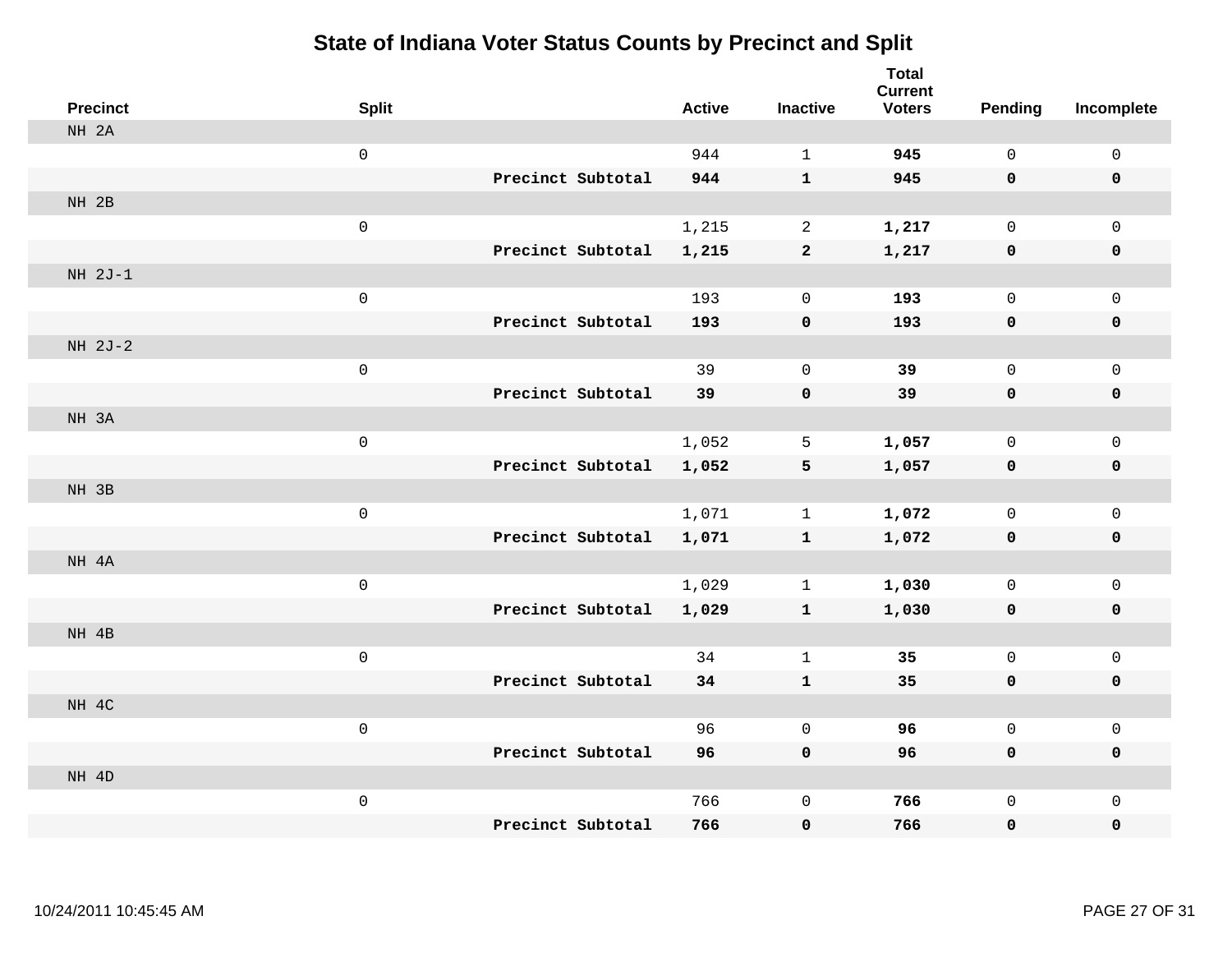| <b>Precinct</b> | <b>Split</b>        |                   | <b>Active</b> | <b>Inactive</b> | <b>Total</b><br><b>Current</b><br><b>Voters</b> | Pending     | Incomplete   |
|-----------------|---------------------|-------------------|---------------|-----------------|-------------------------------------------------|-------------|--------------|
| NH 5A           |                     |                   |               |                 |                                                 |             |              |
|                 | $\mathsf{O}\xspace$ |                   | 111           | 5               | 116                                             | $\mathbf 0$ | $\mathsf{O}$ |
|                 |                     | Precinct Subtotal | 111           | 5               | 116                                             | 0           | 0            |
| NH 5B           |                     |                   |               |                 |                                                 |             |              |
|                 | $\mathsf{O}\xspace$ |                   | 579           | $\overline{2}$  | 581                                             | $\mathbf 0$ | $\mathbf{0}$ |
|                 |                     | Precinct Subtotal | 579           | $\mathbf 2$     | 581                                             | 0           | 0            |
| NH 5C           |                     |                   |               |                 |                                                 |             |              |
|                 | $\mathsf 0$         |                   | 750           | 3               | 753                                             | $\Omega$    | $\mathsf{O}$ |
|                 |                     | Precinct Subtotal | 750           | $\mathbf{3}$    | 753                                             | 0           | 0            |
| NH 5E           |                     |                   |               |                 |                                                 |             |              |
|                 | $\mathsf{O}\xspace$ |                   | 53            | 0               | 53                                              | $\mathbf 0$ | $\mathsf{O}$ |
|                 |                     | Precinct Subtotal | 53            | $\mathbf 0$     | 53                                              | 0           | 0            |
| PERRY A         |                     |                   |               |                 |                                                 |             |              |
|                 | $\mathsf{O}\xspace$ |                   | 1,427         | 0               | 1,427                                           | $\mathbf 0$ | $\mathbf 0$  |
|                 |                     | Precinct Subtotal | 1,427         | $\mathbf 0$     | 1,427                                           | 0           | 0            |
| PERRY B         |                     |                   |               |                 |                                                 |             |              |
|                 | $\mathbf 0$         |                   | 1,147         | $\mathbf 0$     | 1,147                                           | $\mathbf 0$ | $\mathsf{O}$ |
|                 |                     | Precinct Subtotal | 1,147         | $\mathbf 0$     | 1,147                                           | $\mathbf 0$ | 0            |
| PERRY E         |                     |                   |               |                 |                                                 |             |              |
|                 | $\mathsf 0$         |                   | 1,387         | $\mathbf{1}$    | 1,388                                           | $\mathbf 0$ | $\mathsf{O}$ |
|                 |                     | Precinct Subtotal | 1,387         | $\mathbf{1}$    | 1,388                                           | 0           | 0            |
| PERRY H         |                     |                   |               |                 |                                                 |             |              |
|                 | $\mathsf{O}\xspace$ |                   | 1,182         | $\mathbf{1}$    | 1,183                                           | $\mathbf 0$ | $\mathsf{O}$ |
|                 |                     | Precinct Subtotal | 1,182         | $\mathbf{1}$    | 1,183                                           | 0           | 0            |
| PERRY J         |                     |                   |               |                 |                                                 |             |              |
|                 | $\mathbf 0$         |                   | 621           | $\mathbf{1}$    | 622                                             | $\mathbf 0$ | $\mathbf 0$  |
|                 |                     | Precinct Subtotal | 621           | $\mathbf{1}$    | 622                                             | 0           | 0            |
| PERRY K         |                     |                   |               |                 |                                                 |             |              |
|                 | $\mathsf{O}\xspace$ |                   | 767           | $\mathbf 0$     | 767                                             | $\mathbf 0$ | $\mathsf{O}$ |
|                 |                     | Precinct Subtotal | 767           | $\mathbf 0$     | 767                                             | 0           | $\mathbf 0$  |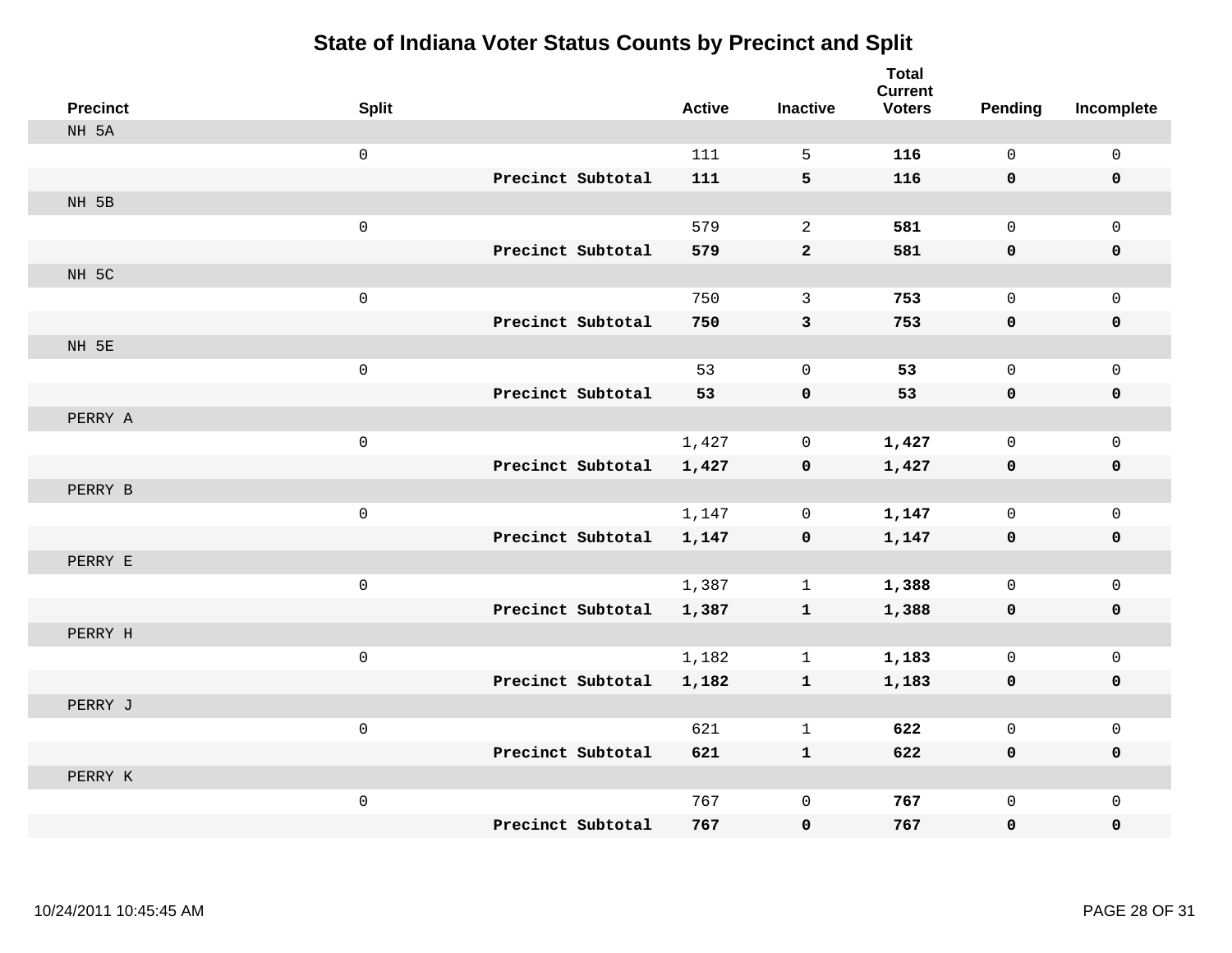| <b>Precinct</b> | <b>Split</b>        |                   | <b>Active</b> | <b>Inactive</b> | <b>Total</b><br><b>Current</b><br><b>Voters</b> | <b>Pending</b>      | Incomplete   |
|-----------------|---------------------|-------------------|---------------|-----------------|-------------------------------------------------|---------------------|--------------|
| PERRY L         |                     |                   |               |                 |                                                 |                     |              |
|                 | $\mathsf{O}\xspace$ |                   | 1,048         | $\mathbf{1}$    | 1,049                                           | $\mathbf 0$         | $\mathsf{O}$ |
|                 |                     | Precinct Subtotal | 1,048         | $\mathbf{1}$    | 1,049                                           | 0                   | 0            |
| PERRY M         |                     |                   |               |                 |                                                 |                     |              |
|                 | $\mathsf 0$         |                   | 80            | $\mathbf{1}$    | 81                                              | $\mathsf{O}\xspace$ | $\mathsf{O}$ |
|                 |                     | Precinct Subtotal | 80            | $\mathbf{1}$    | 81                                              | 0                   | 0            |
| PERRY N         |                     |                   |               |                 |                                                 |                     |              |
|                 | $\mathbf 0$         |                   | 1,503         | 0               | 1,503                                           | $\mathbf 0$         | $\mathsf{O}$ |
|                 |                     | Precinct Subtotal | 1,503         | 0               | 1,503                                           | 0                   | 0            |
| PERRY O         |                     |                   |               |                 |                                                 |                     |              |
|                 | $\mathsf 0$         |                   | 821           | $\mathbf 0$     | 821                                             | $\mathbf 0$         | $\mathbf 0$  |
|                 |                     | Precinct Subtotal | 821           | $\mathbf 0$     | 821                                             | 0                   | 0            |
| PERRY R         |                     |                   |               |                 |                                                 |                     |              |
|                 | $\mathbf 0$         |                   | 547           | $\Omega$        | 547                                             | $\Omega$            | $\mathbf 0$  |
|                 |                     | Precinct Subtotal | 547           | $\mathbf 0$     | 547                                             | 0                   | $\mathbf 0$  |
| PLEASANT A      |                     |                   |               |                 |                                                 |                     |              |
|                 | $\mathsf{O}\xspace$ |                   | 418           | $\mathbf 1$     | 419                                             | $\mathbf 0$         | $\mathbf 0$  |
|                 |                     | Precinct Subtotal | 418           | $\mathbf 1$     | 419                                             | 0                   | 0            |
| PLEASANT B      |                     |                   |               |                 |                                                 |                     |              |
|                 | $\mathbf 0$         |                   | 925           | $\mathbf 0$     | 925                                             | $\mathbf 0$         | $\mathbf 0$  |
|                 |                     | Precinct Subtotal | 925           | $\mathbf 0$     | 925                                             | $\mathbf 0$         | 0            |
| PLEASANT C      |                     |                   |               |                 |                                                 |                     |              |
|                 | $\mathsf{O}\xspace$ |                   | 869           | $\mathbf{0}$    | 869                                             | $\mathbf 0$         | $\mathsf{O}$ |
|                 |                     | Precinct Subtotal | 869           | 0               | 869                                             | 0                   | 0            |
| SCIPIO          |                     |                   |               |                 |                                                 |                     |              |
|                 | $\mathsf 0$         |                   | 307           | $\mathbf{1}$    | 308                                             | $\mathsf{O}\xspace$ | $\mathbf 0$  |
|                 |                     | Precinct Subtotal | 307           | $\mathbf{1}$    | 308                                             | 0                   | 0            |
| SPRINGFIELD A   |                     |                   |               |                 |                                                 |                     |              |
|                 | $\mathsf 0$         |                   | 898           | $\mathbf{0}$    | 898                                             | 0                   | $\mathbf 0$  |
|                 |                     | Precinct Subtotal | 898           | $\mathbf 0$     | 898                                             | 0                   | $\mathbf 0$  |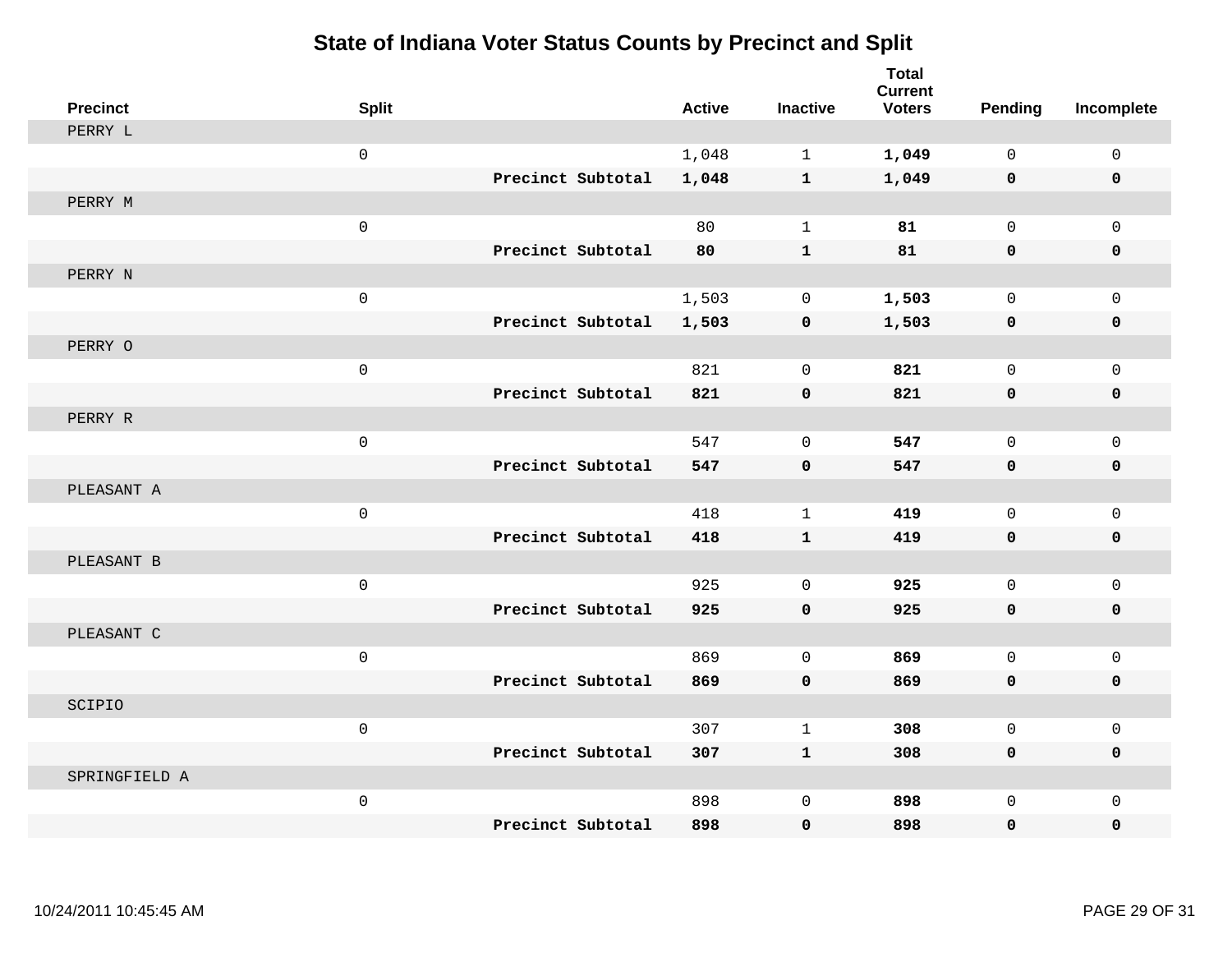| <b>Precinct</b> | <b>Split</b>        |                   | <b>Active</b> | <b>Inactive</b> | <b>Total</b><br><b>Current</b><br><b>Voters</b> | <b>Pending</b> | Incomplete   |
|-----------------|---------------------|-------------------|---------------|-----------------|-------------------------------------------------|----------------|--------------|
| SPRINGFIELD B   |                     |                   |               |                 |                                                 |                |              |
|                 | $\mathsf{O}\xspace$ |                   | 1,001         | $\mathbf{1}$    | 1,002                                           | $\Omega$       | 0            |
|                 |                     | Precinct Subtotal | 1,001         | $\mathbf{1}$    | 1,002                                           | 0              | $\mathbf 0$  |
| ST JOE A        |                     |                   |               |                 |                                                 |                |              |
|                 | $\mathbf 0$         |                   | 920           | 2               | 922                                             | $\Omega$       | $\mathbf{0}$ |
|                 |                     | Precinct Subtotal | 920           | $\mathbf{2}$    | 922                                             | 0              | $\mathbf 0$  |
| ST JOE B1       |                     |                   |               |                 |                                                 |                |              |
|                 | $\mathbf 0$         |                   | 927           | 2               | 929                                             | $\mathbf 0$    | $\mathsf{O}$ |
|                 |                     | Precinct Subtotal | 927           | $\overline{2}$  | 929                                             | 0              | 0            |
| ST JOE B2       |                     |                   |               |                 |                                                 |                |              |
|                 | $\mathsf{O}\xspace$ |                   | 769           | $\mathbf{1}$    | 770                                             | $\mathbf 0$    | $\mathbf{0}$ |
|                 |                     | Precinct Subtotal | 769           | $\mathbf{1}$    | 770                                             | 0              | 0            |
| ST JOE C        |                     |                   |               |                 |                                                 |                |              |
|                 | $\mathsf{O}$        |                   | 19            | $\mathbf 0$     | 19                                              | $\mathbf 0$    | $\mathbf 0$  |
|                 |                     | Precinct Subtotal | 19            | $\mathbf 0$     | 19                                              | 0              | 0            |
| ST JOE D        |                     |                   |               |                 |                                                 |                |              |
|                 | $\mathsf{O}$        |                   | 6             | $\mathbf 0$     | 6                                               | $\mathbf 0$    | $\mathsf{O}$ |
|                 |                     | Precinct Subtotal | 6             | $\pmb{0}$       | 6                                               | 0              | 0            |
| ST JOE E        |                     |                   |               |                 |                                                 |                |              |
|                 | $\mathbf 0$         |                   | 84            | $\mathbf 0$     | 84                                              | $\mathbf 0$    | $\mathbf 0$  |
|                 |                     | Precinct Subtotal | 84            | $\mathbf 0$     | 84                                              | 0              | 0            |
| ST JOE F        |                     |                   |               |                 |                                                 |                |              |
|                 | $\mathsf{O}$        |                   | 315           | $\Omega$        | 315                                             | 0              | $\mathsf{O}$ |
|                 |                     | Precinct Subtotal | 315           | $\mathbf 0$     | 315                                             | 0              | 0            |
| ST JOE G        |                     |                   |               |                 |                                                 |                |              |
|                 | $\mathsf{O}$        |                   | 653           | $\mathbf 1$     | 654                                             | 0              | $\mathsf{O}$ |
|                 |                     | Precinct Subtotal | 653           | $\mathbf{1}$    | 654                                             | 0              | 0            |
| ST JOE H        |                     |                   |               |                 |                                                 |                |              |
|                 | $\mathsf{O}$        |                   | $\mathbf 0$   | 1               | $\mathbf 1$                                     | 0              | $\mathbf 0$  |
|                 |                     | Precinct Subtotal | 0             | $\mathbf{1}$    | $\mathbf{1}$                                    | 0              | $\mathbf 0$  |